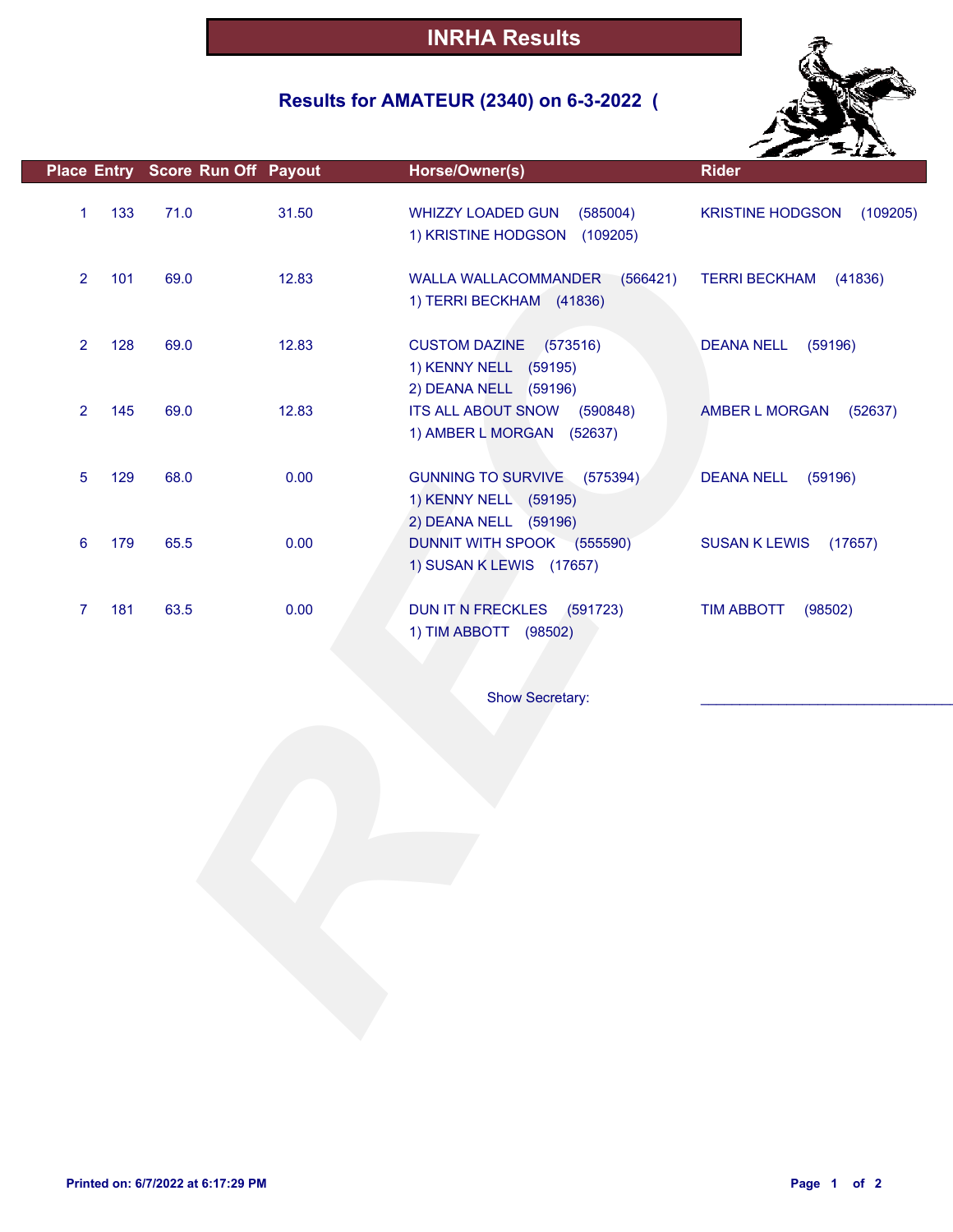## **Results for AMATEUR (2340) on 6-3-2022 (**



|                                  |                |                                |                | $z = 11$ |
|----------------------------------|----------------|--------------------------------|----------------|----------|
| Place Entry Score Run Off Payout |                | Horse/Owner(s)                 | <b>Rider</b>   |          |
|                                  |                | NRHA PAYBACK CALCULATION SHEET |                |          |
|                                  |                | AMATEUR (2340) on 6/3/2022     | Pay Schedule A |          |
|                                  | 20.00          | <b>Entry Fee</b>               |                |          |
| $\mathsf X$                      | $\overline{7}$ | <b>Total Entries</b>           |                |          |
| $\equiv$                         | 140.00         | Gross Entry Fees (A)           |                |          |
| ÷                                | 0.00           | <b>Trophy Cost</b>             |                |          |
| $\equiv$                         | 140.00         | Gross Entry Fees (B)           |                |          |
| ÷                                | 0.00           | 5% Due to NRHA (C)             |                |          |
| $\equiv$                         | 140.00         | Net Entry Fees (D)             |                |          |
| $\blacksquare$                   | 70.00          | Retainage (E)                  |                |          |
| $=$                              | 70.00          | Amount to Purse (F)            |                |          |
| $\pm$                            | 0.00           | <b>Added Money</b>             |                |          |
| $\equiv$                         | 70.00          | <b>Total Purse</b>             |                |          |
|                                  |                |                                |                |          |
|                                  |                |                                |                |          |
|                                  |                |                                |                |          |

г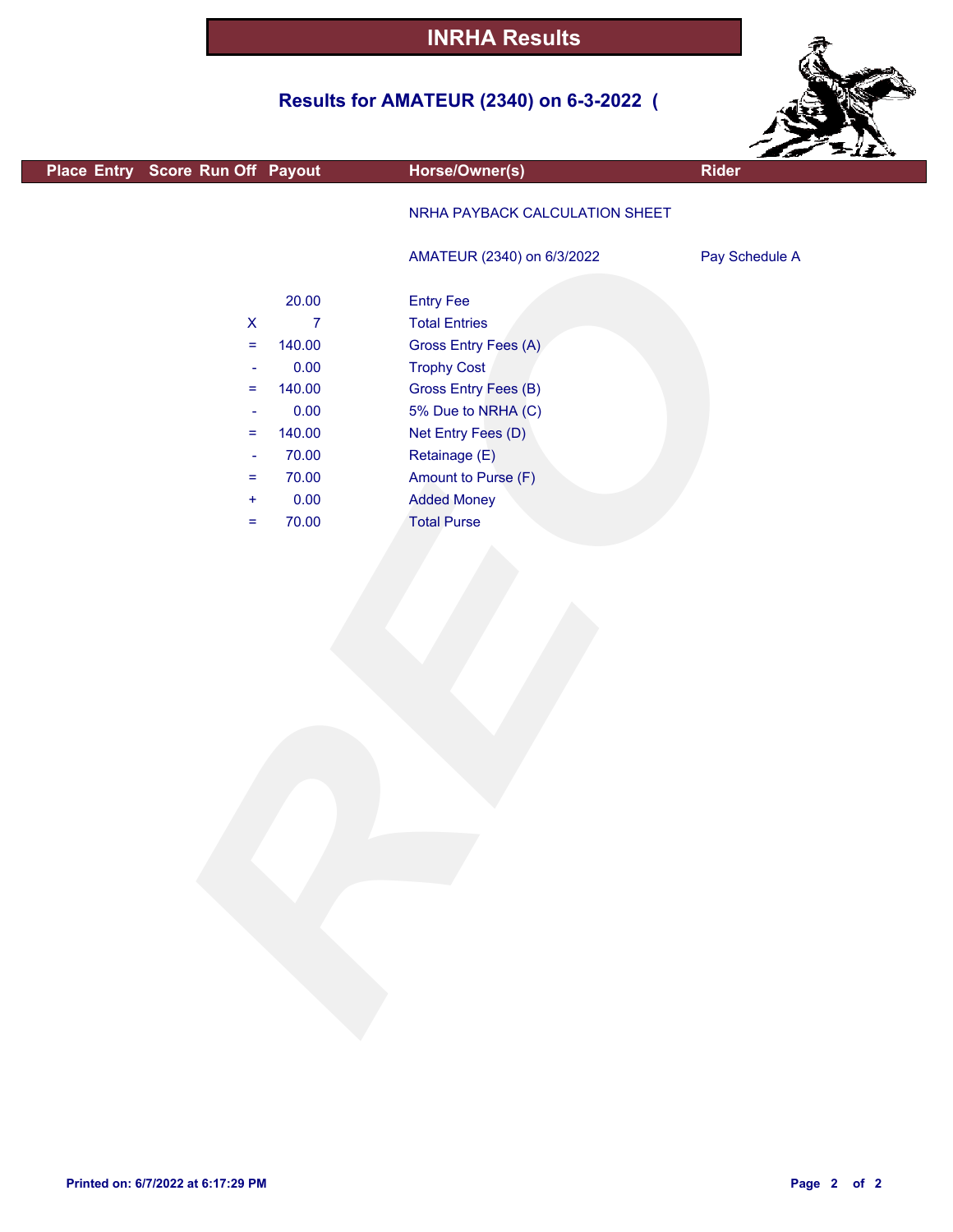## **Results for CLUB GRN (9005) on 6-3-2022 (**



| 134<br>69.5<br>45.00<br>NU CHEX ON ICE<br>1<br>(661669)<br><b>ANNA LANDING</b><br>(507618)<br>1) ANNA LANDING<br>(507618)<br>171<br>69.5<br>45.00<br>1<br>CHECK THIS NICADUAL (567614)<br><b>JOSEPH PAUKNER</b><br>(110063)<br>1) JOSEPH PAUKNER (110063)<br>67.5<br>22.50<br><b>BOOMER WITH ATTITUDE</b><br>3<br>169<br>(576140)<br><b>ALLISON R SCHWELLER</b><br>1) ALLISON R SCHWELLER (107366)<br>66.0<br>0.00<br>140<br>ONE REVOLUTION GUN<br>(588967)<br>BECKY KALVELAGE-ROTH<br>4<br>1) BECKY KALVELAGE-ROTH (13943)<br>65.0<br>0.00<br>5<br>110<br>LINE ON A GUNNER (605207)<br><b>GERMAINE F DAVILA</b><br>(62504)<br>1) GERMAINE F DAVILA (62504)<br>65.0<br>0.00<br>5<br>144<br><b>WHATA FINE WHIZ</b><br>(584814)<br><b>KELLY A. BURDINE</b><br>(505436)<br>1) KELLY A. BURDINE (505436)<br>65.0<br>0.00<br><b>CF EYECARE</b><br>5<br>147<br>(597725)<br>SARAH R SCHABEN<br>(503773)<br>1) SARAH R SCHABEN (503773)<br>0.0<br>0.00<br>JUICE ON THE LUICE (564358)<br>8<br>107<br><b>MEGAN GARGIULO</b><br>(502937)<br>1) JOANN JOHNSON DVM (44363)<br>168<br>0.0<br>0.00<br>SPOOK IN THE BAR<br>8<br>(571610)<br><b>NICK BARRACA</b><br>(504215)<br>1) NICK BARRACA (504215)<br>Show Secretary: |  | Place Entry Score Run Off Payout | Horse/Owner(s) | <b>Rider</b> |
|-------------------------------------------------------------------------------------------------------------------------------------------------------------------------------------------------------------------------------------------------------------------------------------------------------------------------------------------------------------------------------------------------------------------------------------------------------------------------------------------------------------------------------------------------------------------------------------------------------------------------------------------------------------------------------------------------------------------------------------------------------------------------------------------------------------------------------------------------------------------------------------------------------------------------------------------------------------------------------------------------------------------------------------------------------------------------------------------------------------------------------------------------------------------------------------------------------------|--|----------------------------------|----------------|--------------|
|                                                                                                                                                                                                                                                                                                                                                                                                                                                                                                                                                                                                                                                                                                                                                                                                                                                                                                                                                                                                                                                                                                                                                                                                             |  |                                  |                |              |
|                                                                                                                                                                                                                                                                                                                                                                                                                                                                                                                                                                                                                                                                                                                                                                                                                                                                                                                                                                                                                                                                                                                                                                                                             |  |                                  |                |              |
|                                                                                                                                                                                                                                                                                                                                                                                                                                                                                                                                                                                                                                                                                                                                                                                                                                                                                                                                                                                                                                                                                                                                                                                                             |  |                                  |                | (107366)     |
|                                                                                                                                                                                                                                                                                                                                                                                                                                                                                                                                                                                                                                                                                                                                                                                                                                                                                                                                                                                                                                                                                                                                                                                                             |  |                                  |                | (13943)      |
|                                                                                                                                                                                                                                                                                                                                                                                                                                                                                                                                                                                                                                                                                                                                                                                                                                                                                                                                                                                                                                                                                                                                                                                                             |  |                                  |                |              |
|                                                                                                                                                                                                                                                                                                                                                                                                                                                                                                                                                                                                                                                                                                                                                                                                                                                                                                                                                                                                                                                                                                                                                                                                             |  |                                  |                |              |
|                                                                                                                                                                                                                                                                                                                                                                                                                                                                                                                                                                                                                                                                                                                                                                                                                                                                                                                                                                                                                                                                                                                                                                                                             |  |                                  |                |              |
|                                                                                                                                                                                                                                                                                                                                                                                                                                                                                                                                                                                                                                                                                                                                                                                                                                                                                                                                                                                                                                                                                                                                                                                                             |  |                                  |                |              |
|                                                                                                                                                                                                                                                                                                                                                                                                                                                                                                                                                                                                                                                                                                                                                                                                                                                                                                                                                                                                                                                                                                                                                                                                             |  |                                  |                |              |
|                                                                                                                                                                                                                                                                                                                                                                                                                                                                                                                                                                                                                                                                                                                                                                                                                                                                                                                                                                                                                                                                                                                                                                                                             |  |                                  |                |              |
|                                                                                                                                                                                                                                                                                                                                                                                                                                                                                                                                                                                                                                                                                                                                                                                                                                                                                                                                                                                                                                                                                                                                                                                                             |  |                                  |                |              |
|                                                                                                                                                                                                                                                                                                                                                                                                                                                                                                                                                                                                                                                                                                                                                                                                                                                                                                                                                                                                                                                                                                                                                                                                             |  |                                  |                |              |
|                                                                                                                                                                                                                                                                                                                                                                                                                                                                                                                                                                                                                                                                                                                                                                                                                                                                                                                                                                                                                                                                                                                                                                                                             |  |                                  |                |              |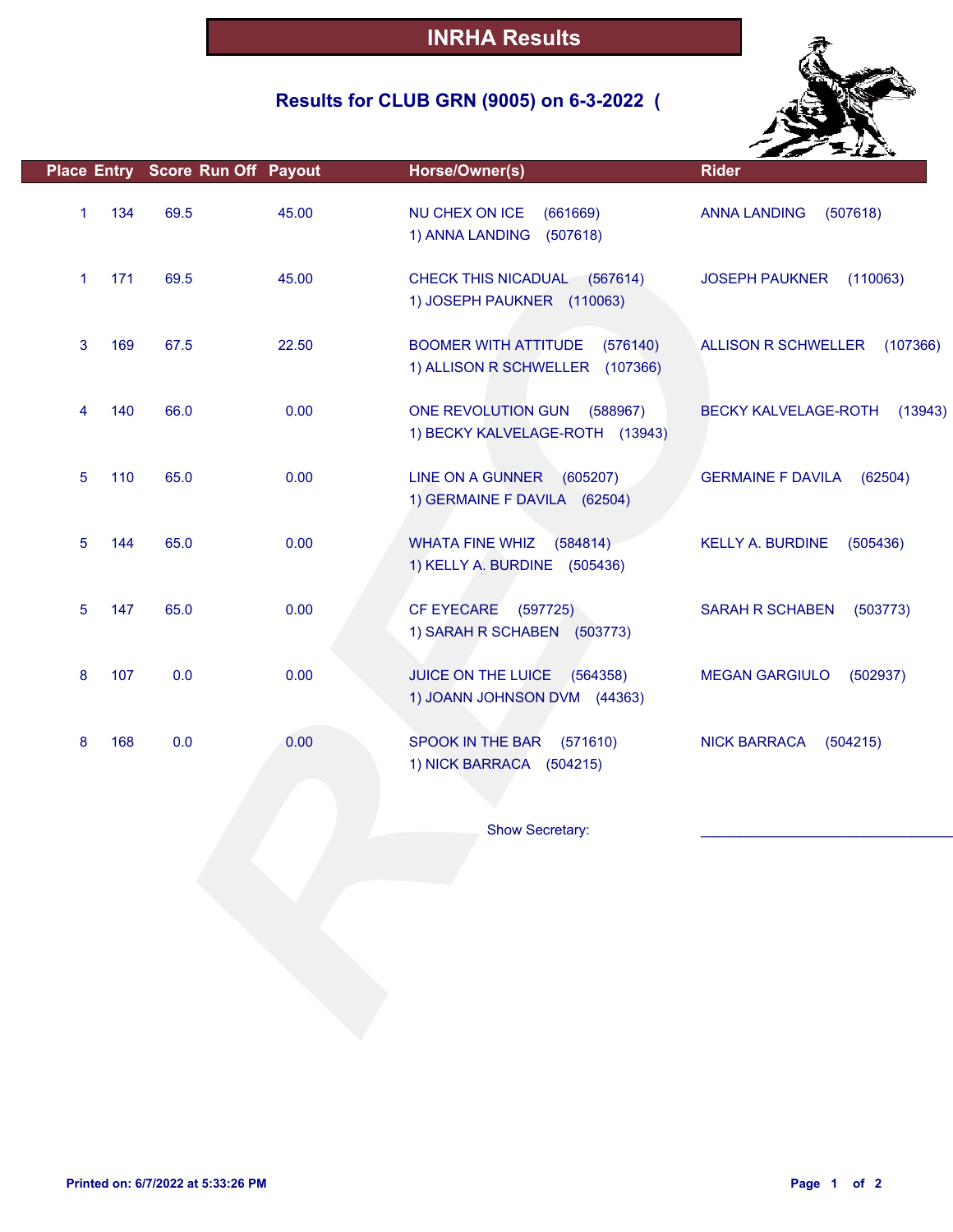## **Results for CLUB GRN (9005) on 6-3-2022 (**



| Place Entry Score Run Off Payout |                  | Horse/Owner(s)                 | ---<br><b>Rider</b> |
|----------------------------------|------------------|--------------------------------|---------------------|
|                                  |                  |                                |                     |
|                                  |                  | NRHA PAYBACK CALCULATION SHEET |                     |
|                                  |                  |                                |                     |
|                                  |                  | CLUB GRN (9005) on 6/3/2022    | Pay Schedule A      |
|                                  |                  |                                |                     |
|                                  | 25.00            | <b>Entry Fee</b>               |                     |
| $\pmb{\mathsf{X}}$               | $\boldsymbol{9}$ | <b>Total Entries</b>           |                     |
| $\equiv$                         | 225.00           | Gross Entry Fees (A)           |                     |
| $\overline{\phantom{a}}$         | 0.00             | <b>Trophy Cost</b>             |                     |
| $\equiv$                         | 225.00           | Gross Entry Fees (B)           |                     |
| $\overline{\phantom{a}}$         | 0.00             | 5% Due to NRHA (C)             |                     |
| $\equiv$                         | 225.00           | Net Entry Fees (D)             |                     |
| $\overline{\phantom{a}}$         | 112.50           | Retainage (E)                  |                     |
| $\equiv$                         | 112.50           | Amount to Purse (F)            |                     |
| $\ddot{}$                        | 0.00             | <b>Added Money</b>             |                     |
| $\equiv$                         | 112.50           | <b>Total Purse</b>             |                     |
|                                  |                  |                                |                     |
|                                  |                  |                                |                     |
|                                  |                  |                                |                     |
|                                  |                  |                                |                     |
|                                  |                  |                                |                     |
|                                  |                  |                                |                     |
|                                  |                  |                                |                     |
|                                  |                  |                                |                     |
|                                  |                  |                                |                     |
|                                  |                  |                                |                     |
|                                  |                  |                                |                     |
|                                  |                  |                                |                     |
|                                  |                  |                                |                     |
|                                  |                  |                                |                     |
|                                  |                  |                                |                     |
|                                  |                  |                                |                     |
|                                  |                  |                                |                     |
|                                  |                  |                                |                     |
|                                  |                  |                                |                     |
|                                  |                  |                                |                     |
|                                  |                  |                                |                     |
|                                  |                  |                                |                     |
|                                  |                  |                                |                     |

г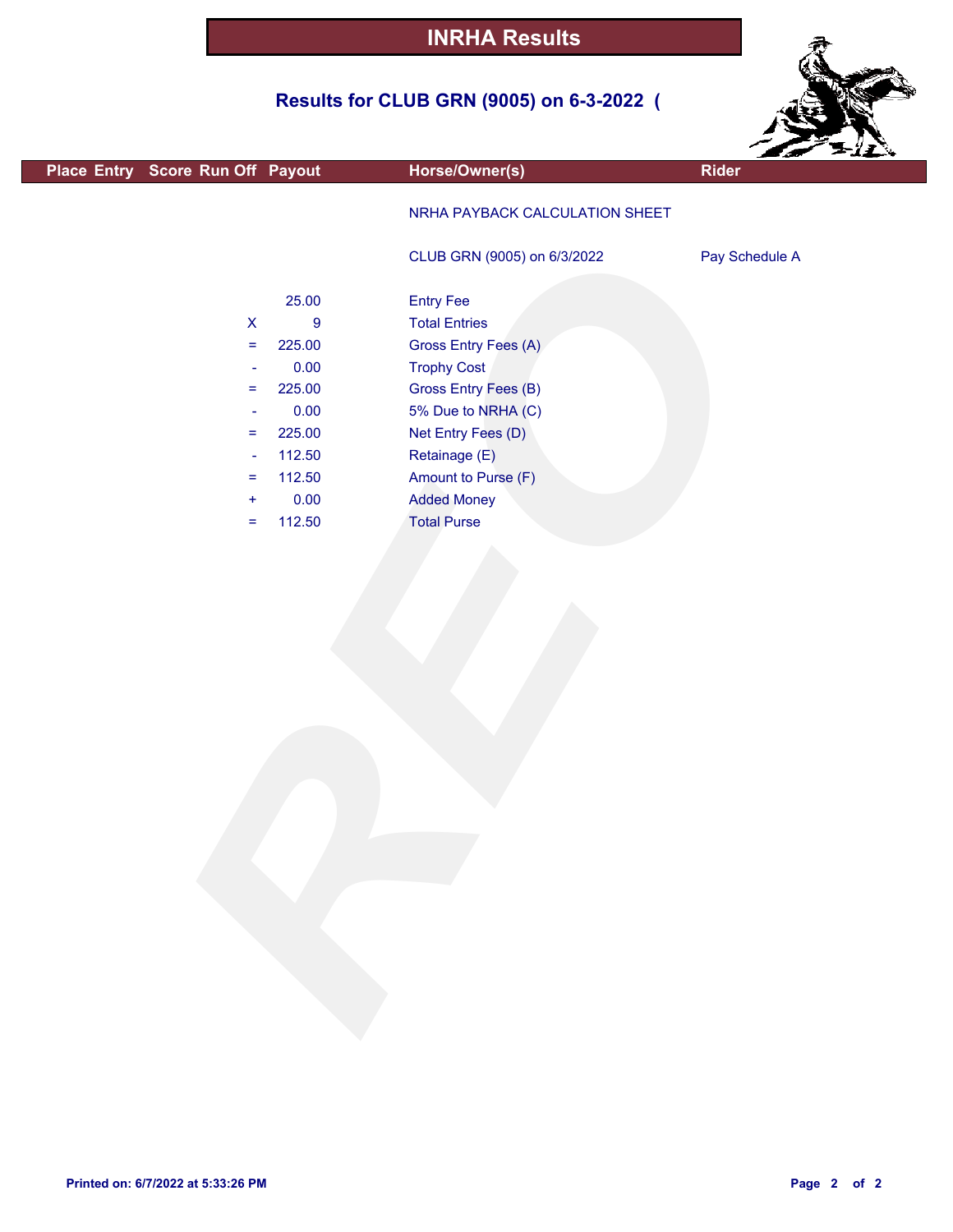## **Results for CLUB GRN HRS (9007) on 6-3-2022 (**



| 70.5<br>50.00<br>69.5<br>37.50<br>25.00<br>68.5<br>12.50<br>67.0 | THIS BENZ IS SHOOTIN<br>(650593)<br>1) JEFF SECRIST (506022)<br>NU CHEX ON ICE<br>(661669)<br>1) ANNA LANDING<br>(507618)<br><b>UNDER THE SUN</b><br>(602642)<br>1) ANWAR CANTARERO (507267) | <b>BRETT D WALTERS</b><br>(2259)<br><b>ANNA LANDING</b><br>(507618)<br><b>MARCUS COREY WILSON</b><br>(31093) |
|------------------------------------------------------------------|----------------------------------------------------------------------------------------------------------------------------------------------------------------------------------------------|--------------------------------------------------------------------------------------------------------------|
|                                                                  |                                                                                                                                                                                              |                                                                                                              |
|                                                                  |                                                                                                                                                                                              |                                                                                                              |
|                                                                  |                                                                                                                                                                                              |                                                                                                              |
|                                                                  | WHO WHIZ KATIE GUN<br>(610467)<br>1) BRIANA BACHMAN (508407)                                                                                                                                 | <b>BRETT D WALTERS</b><br>(2259)                                                                             |
| 0.00                                                             | CS ROYAL WRIGHT ON (595590)<br>1) TIM DRINKWATER (4461)                                                                                                                                      | <b>TIM DRINKWATER</b><br>(4461)                                                                              |
| 0.00                                                             | AMISS WITH A GUN<br>(585233)<br>1) ROMUALDO CAMARENA (45338)                                                                                                                                 | <b>MARTIN MELGOZA</b><br>(49421)                                                                             |
| 0.00                                                             | <b>WHIZ I WAS AN OKIE</b><br>(583751)<br>1) JEFF SECRIST (506022)                                                                                                                            | <b>SCOTT MILLER SECRIST</b><br>(508526)                                                                      |
| 0.00                                                             | <b>SMITH N WADEN</b><br>(601725)<br>1) JOANN JOHNSON DVM (44363)                                                                                                                             | JOANN JOHNSON DVM<br>(44363)                                                                                 |
| 0.00                                                             | TOO MANY TOO LOVE (777777)<br>1) BRITNEY A REINEBACH (100123)                                                                                                                                | <b>BRITNEY A REINEBACH</b><br>(100123)                                                                       |
| 0.00                                                             | <b>SNOWY YUBA</b><br>(608494)<br>1) JOANNA RYAN WALZ (508453)                                                                                                                                | <b>BROCK REINEBACH</b><br>(61250)                                                                            |
|                                                                  |                                                                                                                                                                                              |                                                                                                              |
|                                                                  | 66.0<br>66.0<br>65.0<br>64.0<br>64.0<br>0.0                                                                                                                                                  | Show Secretary:                                                                                              |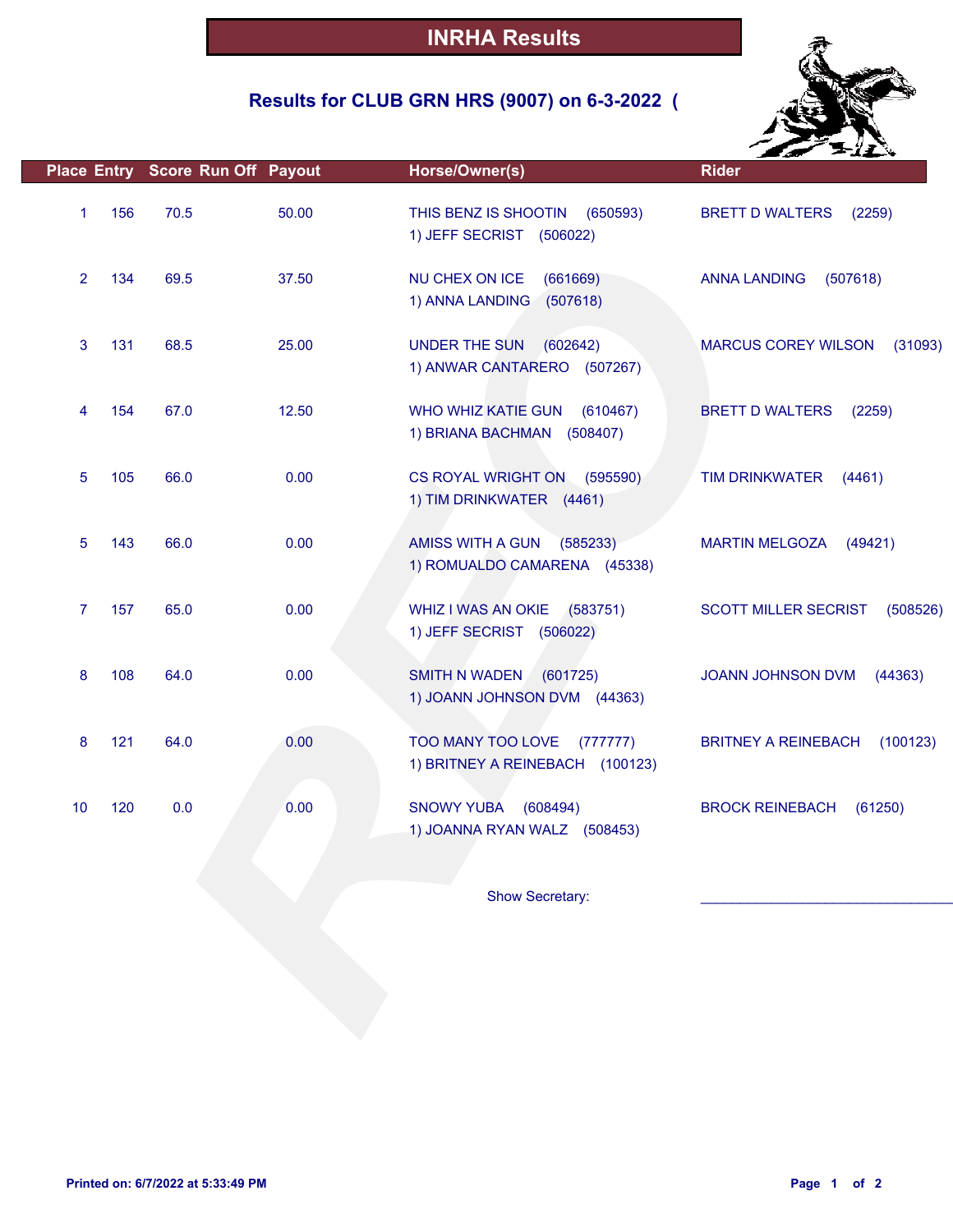## **Results for CLUB GRN HRS (9007) on 6-3-2022 (**



| Place Entry Score Run Off Payout                                                                                                                                                |                                                                                                   | Horse/Owner(s)                                                                                                                                                                                                                                        | ---<br><b>Rider</b> |
|---------------------------------------------------------------------------------------------------------------------------------------------------------------------------------|---------------------------------------------------------------------------------------------------|-------------------------------------------------------------------------------------------------------------------------------------------------------------------------------------------------------------------------------------------------------|---------------------|
|                                                                                                                                                                                 |                                                                                                   | NRHA PAYBACK CALCULATION SHEET                                                                                                                                                                                                                        |                     |
|                                                                                                                                                                                 |                                                                                                   | CLUB GRN HRS (9007) on 6/3/2022                                                                                                                                                                                                                       | Pay Schedule A      |
| $\pmb{\mathsf{X}}$<br>$\equiv$<br>$\overline{\phantom{a}}$<br>$\equiv$<br>$\overline{\phantom{a}}$<br>$\equiv$<br>$\overline{\phantom{a}}$<br>$\equiv$<br>$\ddot{}$<br>$\equiv$ | 25.00<br>$10$<br>250.00<br>0.00<br>250.00<br>0.00<br>250.00<br>125.00<br>125.00<br>0.00<br>125.00 | <b>Entry Fee</b><br><b>Total Entries</b><br>Gross Entry Fees (A)<br><b>Trophy Cost</b><br><b>Gross Entry Fees (B)</b><br>5% Due to NRHA (C)<br>Net Entry Fees (D)<br>Retainage (E)<br>Amount to Purse (F)<br><b>Added Money</b><br><b>Total Purse</b> |                     |
|                                                                                                                                                                                 |                                                                                                   |                                                                                                                                                                                                                                                       |                     |
|                                                                                                                                                                                 |                                                                                                   |                                                                                                                                                                                                                                                       |                     |

F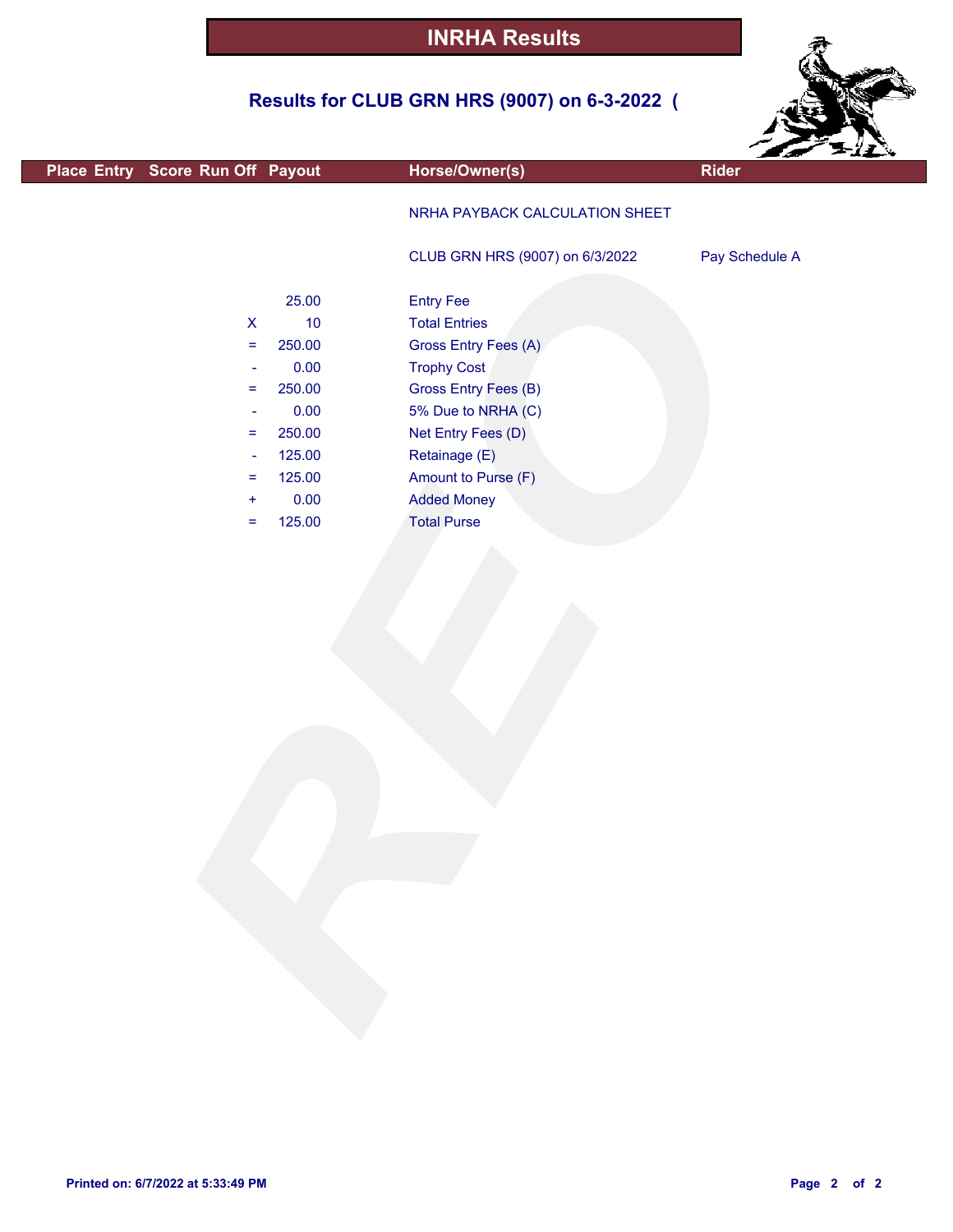## **Results for INT NON PRO (1500) on 6-3-2022 (**



|                       | Place Entry Score Run Off Payout |        | Horse/Owner(s)                                                                              | <b>Rider</b>                           |
|-----------------------|----------------------------------|--------|---------------------------------------------------------------------------------------------|----------------------------------------|
| 188<br>1              | 71.0                             | 259.20 | SPECIAL FOR THE NITE (584957)<br>1) CHRIS BALLARD (77762)                                   | (70210)<br><b>EMMA K FILIATREAU</b>    |
| $\overline{2}$<br>128 | 69.0                             | 105.60 | <b>CUSTOM DAZINE</b><br>(573516)<br>1) KENNY NELL (59195)                                   | <b>DEANA NELL</b><br>(59196)           |
| $\overline{2}$<br>145 | 69.0                             | 105.60 | 2) DEANA NELL (59196)<br><b>ITS ALL ABOUT SNOW</b><br>(590848)<br>1) AMBER L MORGAN (52637) | AMBER L MORGAN<br>(52637)              |
| 185<br>$\overline{2}$ | 69.0                             | 105.60 | TOPSAILS LITTLEPRIZE (583021)<br>1) CHRIS BALLARD (77762)                                   | <b>SARA BETH FILIATREAU</b><br>(90523) |
| 5<br>132              | 68.5                             | 0.00   | <b>GUNNA BE YOUR PAPA</b><br>(585168)<br>1) BURT EVANS (25093)                              | <b>BURT EVANS</b><br>(25093)           |
| 129<br>6              | 68.0                             | 0.00   | GUNNING TO SURVIVE (575394)<br>1) KENNY NELL (59195)<br>2) DEANA NELL (59196)               | <b>DEANA NELL</b><br>(59196)           |
| 6<br>189              | 68.0                             | 0.00   | <b>ITWHIZWHATITIZ</b><br>(605353)<br>1) NATHAN J JONES (68190)                              | <b>NATHAN J JONES</b><br>(68190)       |
| 8<br>190              | 67.0                             | 0.00   | A DOUBLE WHIZ BANG (650834)<br>1) NATHAN J JONES (68190)                                    | <b>NATHAN J JONES</b><br>(68190)       |
| 179<br>9              | 65.5                             | 0.00   | DUNNIT WITH SPOOK (555590)<br>1) SUSAN K LEWIS (17657)                                      | <b>SUSAN K LEWIS</b><br>(17657)        |
|                       |                                  |        |                                                                                             |                                        |
|                       |                                  |        | Show Secretary:                                                                             |                                        |
|                       |                                  |        |                                                                                             |                                        |
|                       |                                  |        |                                                                                             |                                        |
|                       |                                  |        |                                                                                             |                                        |
|                       |                                  |        |                                                                                             |                                        |
|                       |                                  |        |                                                                                             |                                        |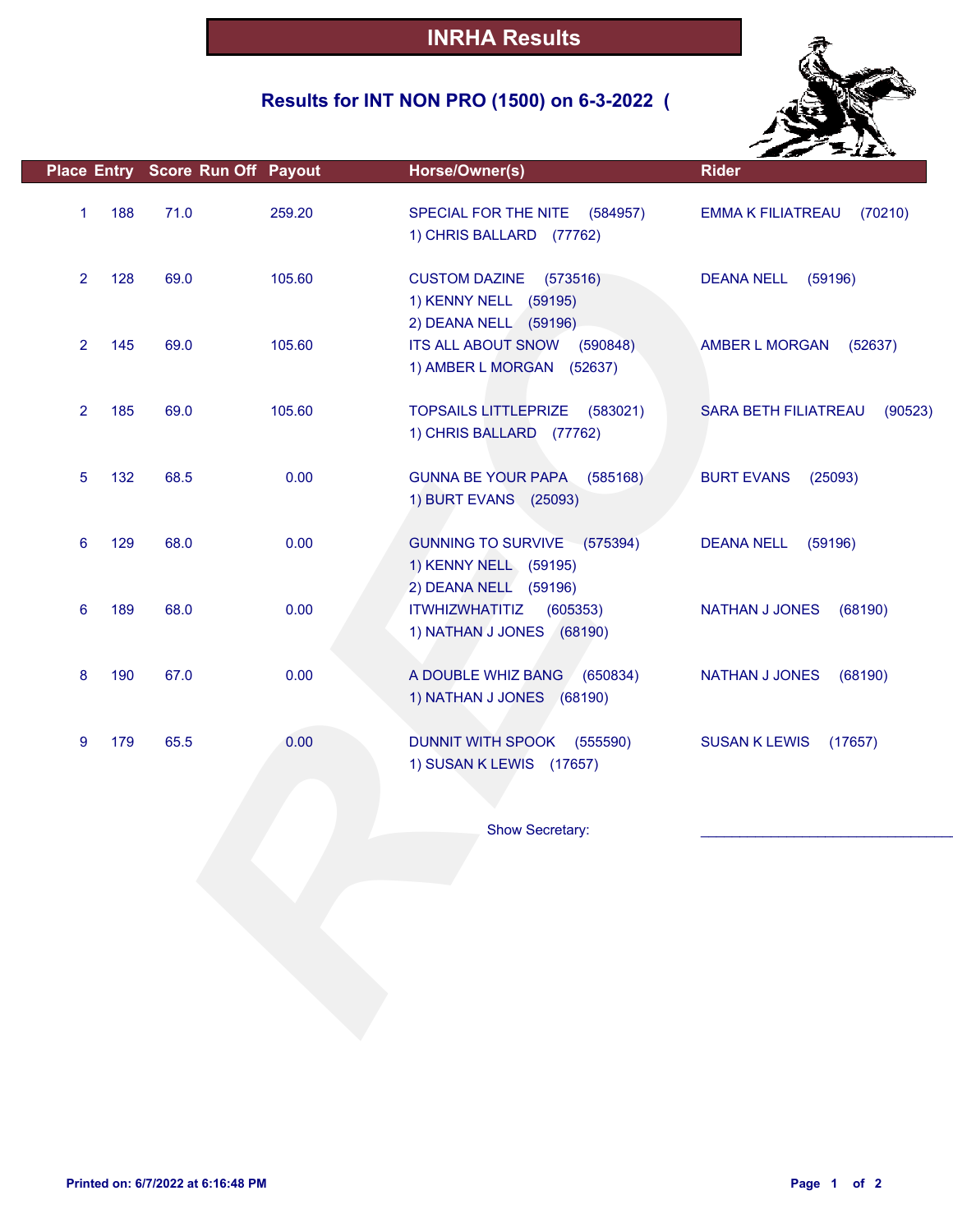## **Results for INT NON PRO (1500) on 6-3-2022 (**



| Place Entry Score Run Off Payout              | Horse/Owner(s)                 | ---<br><b>Rider</b> |
|-----------------------------------------------|--------------------------------|---------------------|
|                                               |                                |                     |
|                                               | NRHA PAYBACK CALCULATION SHEET |                     |
|                                               | INT NON PRO (1500) on 6/3/2022 | Pay Schedule A      |
|                                               |                                |                     |
| 50.00                                         | <b>Entry Fee</b>               |                     |
| $\boldsymbol{9}$<br>$\boldsymbol{\mathsf{X}}$ | <b>Total Entries</b>           |                     |
| 450.00<br>$\equiv$                            | Gross Entry Fees (A)           |                     |
| 290.00<br>$\blacksquare$                      | <b>Trophy Cost</b>             |                     |
| 160.00<br>$\equiv$                            | Gross Entry Fees (B)           |                     |
| 8.00<br>$\overline{\phantom{a}}$              | 5% Due to NRHA (C)             |                     |
| 152.00<br>$\equiv$                            | Net Entry Fees (D)             |                     |
| 76.00<br>$\blacksquare$                       | Retainage (E)                  |                     |
| 76.00<br>$\equiv$                             | Amount to Purse (F)            |                     |
| 500.00<br>$\ddot{}$                           | <b>Added Money</b>             |                     |
| 576.00<br>$\equiv$                            | <b>Total Purse</b>             |                     |
|                                               |                                |                     |
|                                               |                                |                     |
|                                               |                                |                     |
|                                               |                                |                     |
|                                               |                                |                     |
|                                               |                                |                     |
|                                               |                                |                     |
|                                               |                                |                     |
|                                               |                                |                     |
|                                               |                                |                     |
|                                               |                                |                     |
|                                               |                                |                     |
|                                               |                                |                     |
|                                               |                                |                     |
|                                               |                                |                     |
|                                               |                                |                     |
|                                               |                                |                     |
|                                               |                                |                     |
|                                               |                                |                     |
|                                               |                                |                     |
|                                               |                                |                     |
|                                               |                                |                     |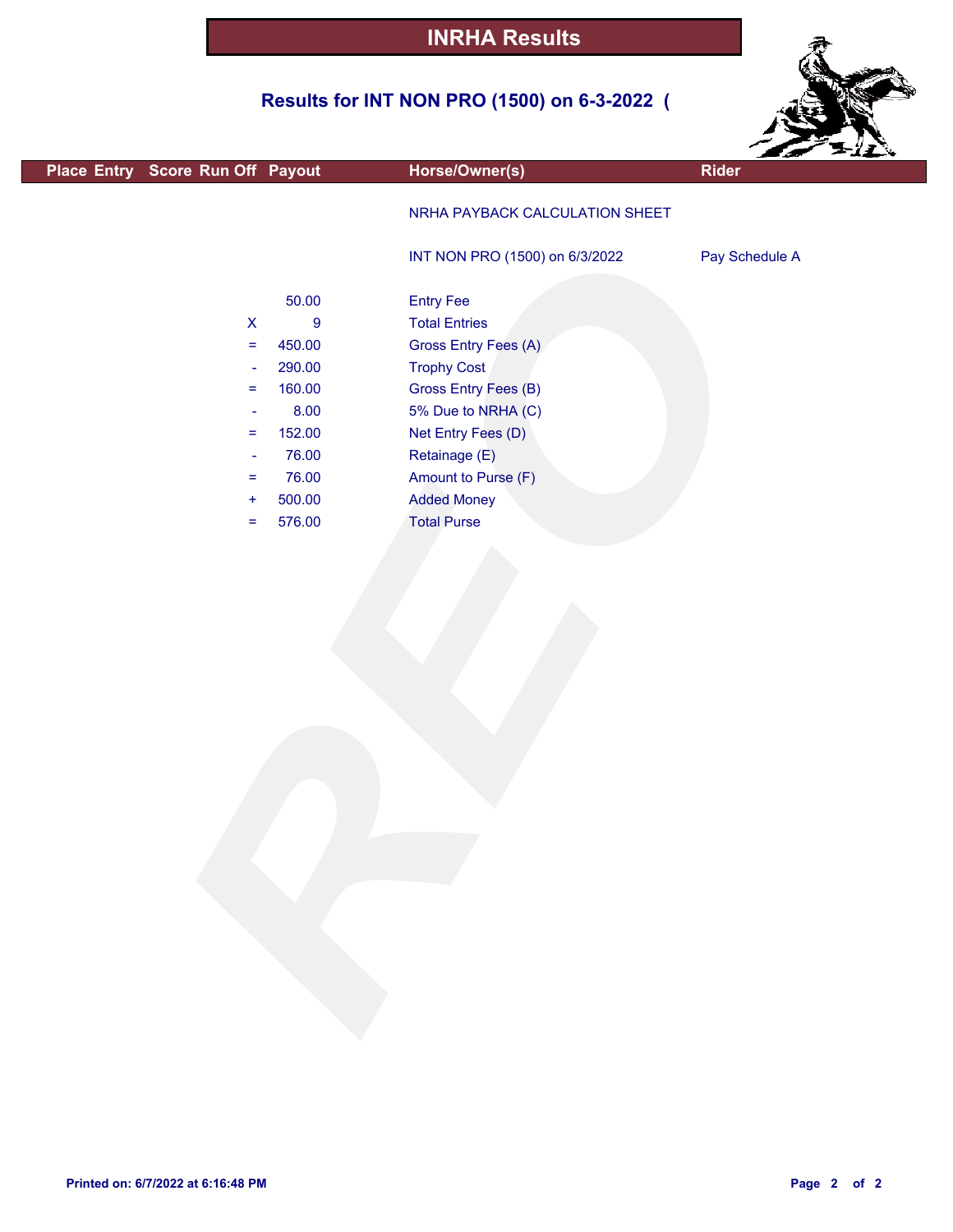## **Results for INT OPEN (1200) on 6-3-2022 (**



|                |     | Place Entry Score Run Off Payout |        | Horse/Owner(s)                                                      | <b>Rider</b>                      |
|----------------|-----|----------------------------------|--------|---------------------------------------------------------------------|-----------------------------------|
| $\mathbf{1}$   | 140 | 72.5                             | 227.14 | ONE REVOLUTION GUN (588967)<br>1) BECKY KALVELAGE-ROTH (13943)      | MARTIN MELGOZA (49421)            |
| $\overline{2}$ | 174 | 72.0                             | 176.66 | SERGEANT FRIDEE<br>(582815)<br>1) DIANE STATON (54187)              | <b>BARRY T. HAYNES</b><br>(26103) |
| 3              | 142 | 70.5                             | 100.95 | SPECIAL MADE DIAMOND<br>(593783)<br>1) STACY L ROTH-MANN (83957)    | <b>MARTIN MELGOZA</b><br>(49421)  |
| 4              | 148 | 70.0                             | 0.00   | DIAMOND JOE (595574)<br>1) KENDALL LAYNETT BARON (502491)           | <b>SHANNON L FOWLER</b><br>(8502) |
| 5              | 190 | 68.5                             | 0.00   | A DOUBLE WHIZ BANG (650834)<br>1) NATHAN J JONES (68190)            | <b>NATHAN J JONES</b><br>(68190)  |
| 6              | 155 | 0.0                              | 0.00   | (590540)<br><b>TINSELTOWNS PRIDE</b><br>1) CHARLES R VAUGHAN (4665) | <b>BRETT D WALTERS</b><br>(2259)  |
|                |     |                                  |        |                                                                     |                                   |
|                |     |                                  |        | Show Secretary:                                                     |                                   |
|                |     |                                  |        |                                                                     |                                   |
|                |     |                                  |        |                                                                     |                                   |
|                |     |                                  |        |                                                                     |                                   |
|                |     |                                  |        |                                                                     |                                   |
|                |     |                                  |        |                                                                     |                                   |
|                |     |                                  |        |                                                                     |                                   |
|                |     |                                  |        |                                                                     |                                   |
|                |     |                                  |        |                                                                     |                                   |
|                |     |                                  |        |                                                                     |                                   |
|                |     |                                  |        |                                                                     |                                   |
|                |     |                                  |        |                                                                     |                                   |
|                |     |                                  |        |                                                                     |                                   |
|                |     |                                  |        |                                                                     |                                   |
|                |     |                                  |        |                                                                     |                                   |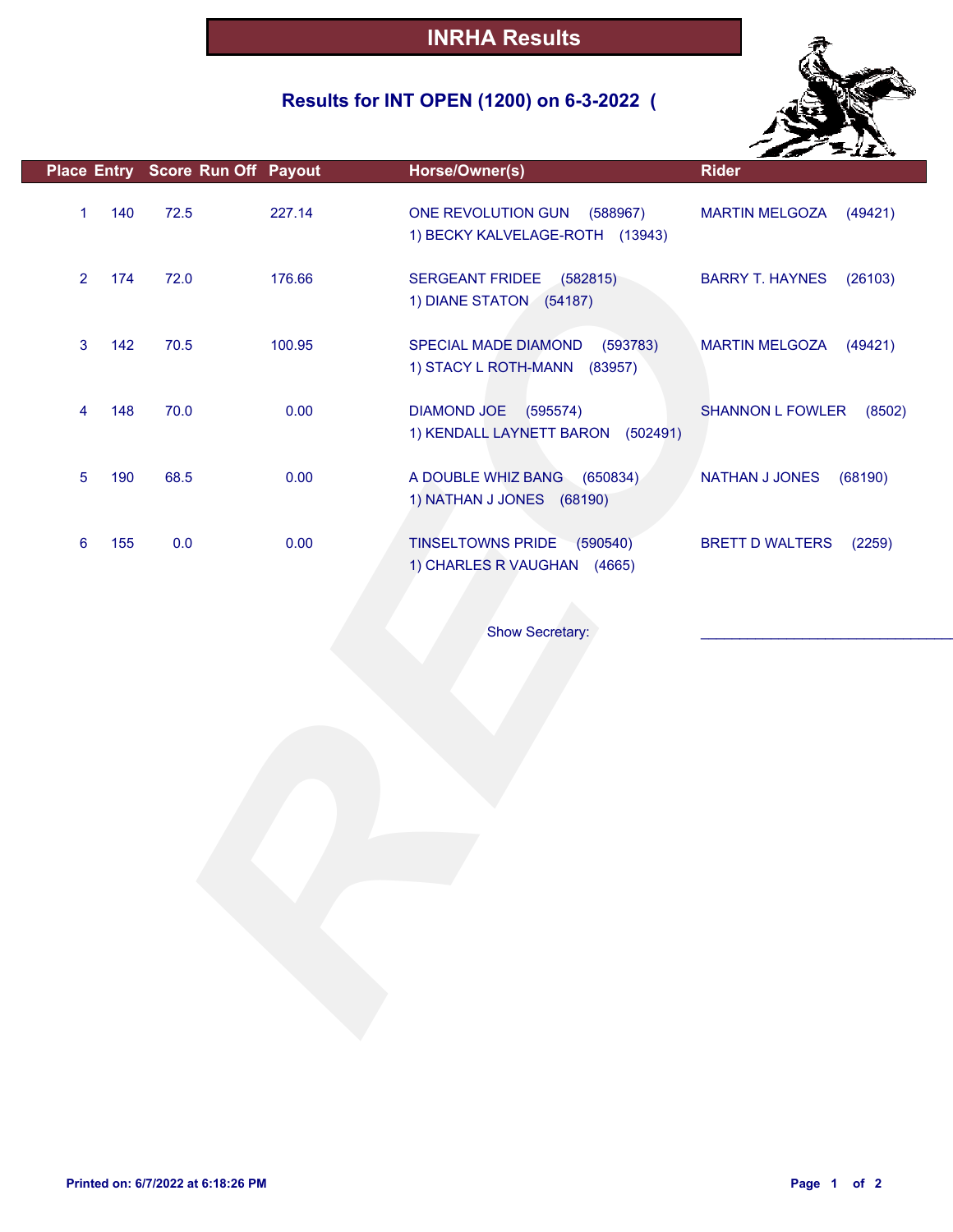## **Results for INT OPEN (1200) on 6-3-2022 (**



|                                  |                |                                | <b>SALLA</b>   |
|----------------------------------|----------------|--------------------------------|----------------|
| Place Entry Score Run Off Payout |                | Horse/Owner(s)                 | Rider          |
|                                  |                | NRHA PAYBACK CALCULATION SHEET |                |
|                                  |                | INT OPEN (1200) on 6/3/2022    | Pay Schedule A |
|                                  | 50.00          | <b>Entry Fee</b>               |                |
| $\pmb{\mathsf{X}}$               | $6\phantom{a}$ | <b>Total Entries</b>           |                |
| $\equiv$                         | 300.00         | Gross Entry Fees (A)           |                |
| $\blacksquare$                   | 290.00         | <b>Trophy Cost</b>             |                |
| $\equiv$                         | 10.00          | Gross Entry Fees (B)           |                |
| $\blacksquare$                   | 0.50           | 5% Due to NRHA (C)             |                |
| $=$                              | 9.50           | Net Entry Fees (D)             |                |
| $\blacksquare$                   | 4.75           | Retainage (E)                  |                |
| $=$                              | 4.75           | Amount to Purse (F)            |                |
| $\ddot{}$                        | 500.00         | <b>Added Money</b>             |                |
| $\equiv$                         | 504.75         | <b>Total Purse</b>             |                |
|                                  |                |                                |                |
|                                  |                |                                |                |

L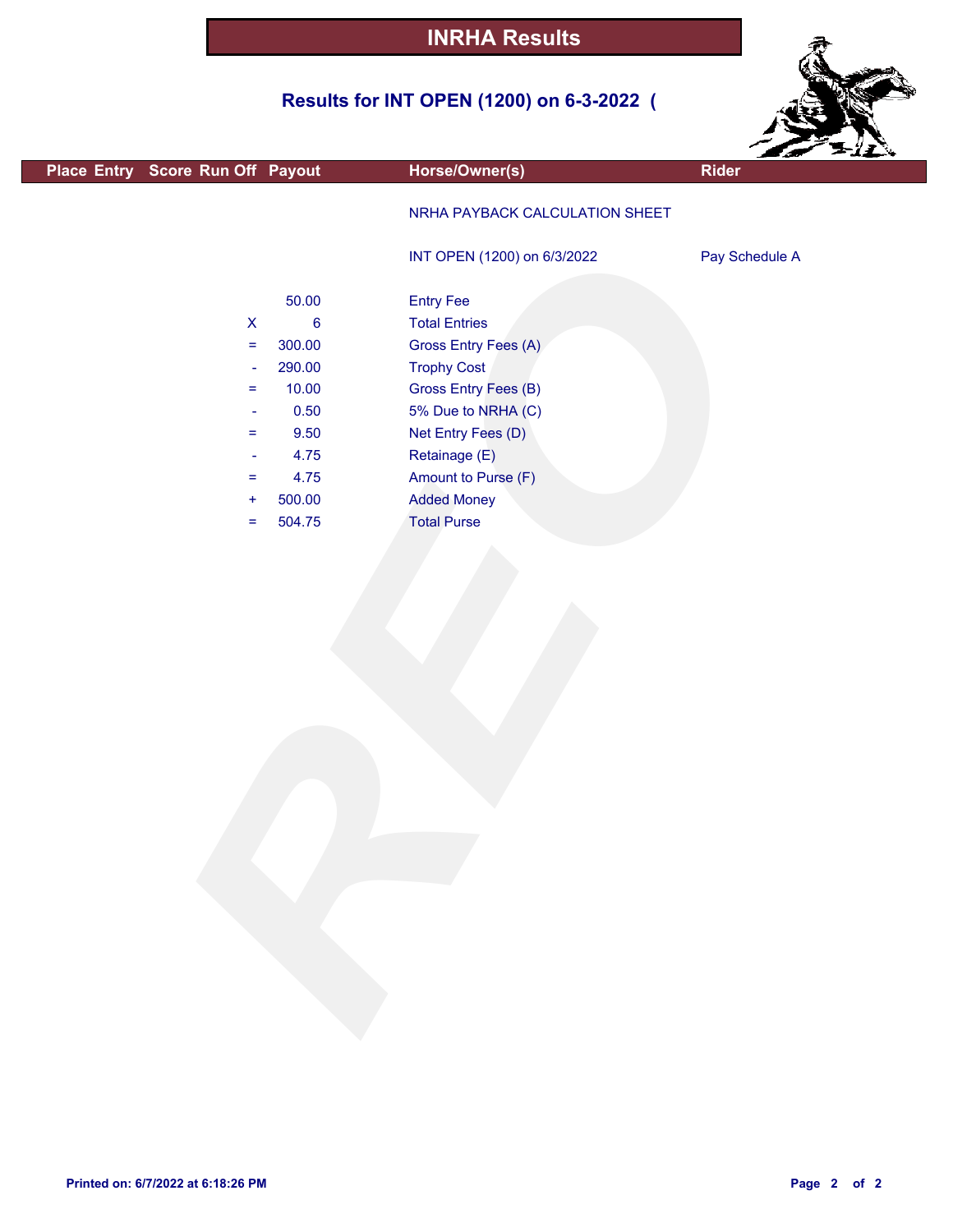## **Results for LTD NON PRO (1600) on 6-3-2022 (**



|                 |     |      | Place Entry Score Run Off Payout | Horse/Owner(s)                                                             | <b>Rider</b>                              |
|-----------------|-----|------|----------------------------------|----------------------------------------------------------------------------|-------------------------------------------|
| $\mathbf{1}$    | 133 | 71.0 | 68.00                            | WHIZZY LOADED GUN<br>(585004)<br>1) KRISTINE HODGSON<br>(109205)           | <b>KRISTINE HODGSON</b><br>(109205)       |
| $\overline{2}$  | 139 | 70.0 | 54.00                            | SUNSOUT GUNNSOUT<br>(591804)<br>1) DEBRA K EBERWEIN (53711)                | <b>DEBRA K EBERWEIN</b><br>(53711)        |
| 3               | 182 | 69.5 | 40.00                            | <b>COPPERHEAD RODE</b><br>(602046)<br>1) CHUCK I. DEPUTY II (19017)        | <b>LAKIN ELISABETH JERRELL</b><br>(10420) |
| 4               | 101 | 69.0 | 19.00                            | WALLA WALLACOMMANDER<br>(566421)<br>1) TERRI BECKHAM (41836)               | <b>TERRI BECKHAM</b><br>(41836)           |
| 4               | 185 | 69.0 | 19.00                            | <b>TOPSAILS LITTLEPRIZE</b><br>(583021)<br>1) CHRIS BALLARD (77762)        | SARA BETH FILIATREAU<br>(90523)           |
| 6               | 132 | 68.5 | 0.00                             | GUNNA BE YOUR PAPA (585168)<br>1) BURT EVANS (25093)                       | <b>BURT EVANS</b><br>(25093)              |
| 7               | 172 | 68.0 | 0.00                             | <b>KR IMA DREAMER</b><br>(568254)<br>1) SARAH LUDOWISE (102011)            | <b>SARAH LUDOWISE</b><br>(102011)         |
| 8               | 123 | 67.5 | 0.00                             | TATTOOED BY DADDY (585733)<br>1) NORBERT GLYNN (58561)                     | NORBERT GLYNN<br>(58561)                  |
| 9               | 108 | 67.0 | 0.00                             | SMITH N WADEN<br>(601725)<br>1) JOANN JOHNSON DVM (44363)                  | JOANN JOHNSON DVM<br>(44363)              |
| 10              | 183 | 66.0 | 0.00                             | <b>WESTCOASTSSTYLE</b><br>(555614)<br>1) RODNEY LEIBRING DVM (79)          | <b>JAN K LEIBRING</b><br>(12352)          |
| 11              | 117 | 64.5 | 0.00                             | MAGNUMS HOLLYWOOD (581129)<br>1) DEBRA L HUNDLEY (2057)                    | DEBRA L HUNDLEY<br>(2057)                 |
| 12 <sup>2</sup> | 181 | 63.5 | 0.00                             | DUN IT N FRECKLES (591723)<br>1) TIM ABBOTT (98502)                        | <b>TIM ABBOTT</b><br>(98502)              |
| 13              | 169 | 63.0 | 0.00                             | <b>BOOMER WITH ATTITUDE</b><br>(576140)<br>1) ALLISON R SCHWELLER (107366) | ALLISON R SCHWELLER<br>(107366)           |
| 14              | 153 | 0.0  | 0.00                             | PURPLE LAMBORGHINI<br>(604577)<br>1) NATALIE GRINER (111775)               | NATALIE GRINER<br>(111775)                |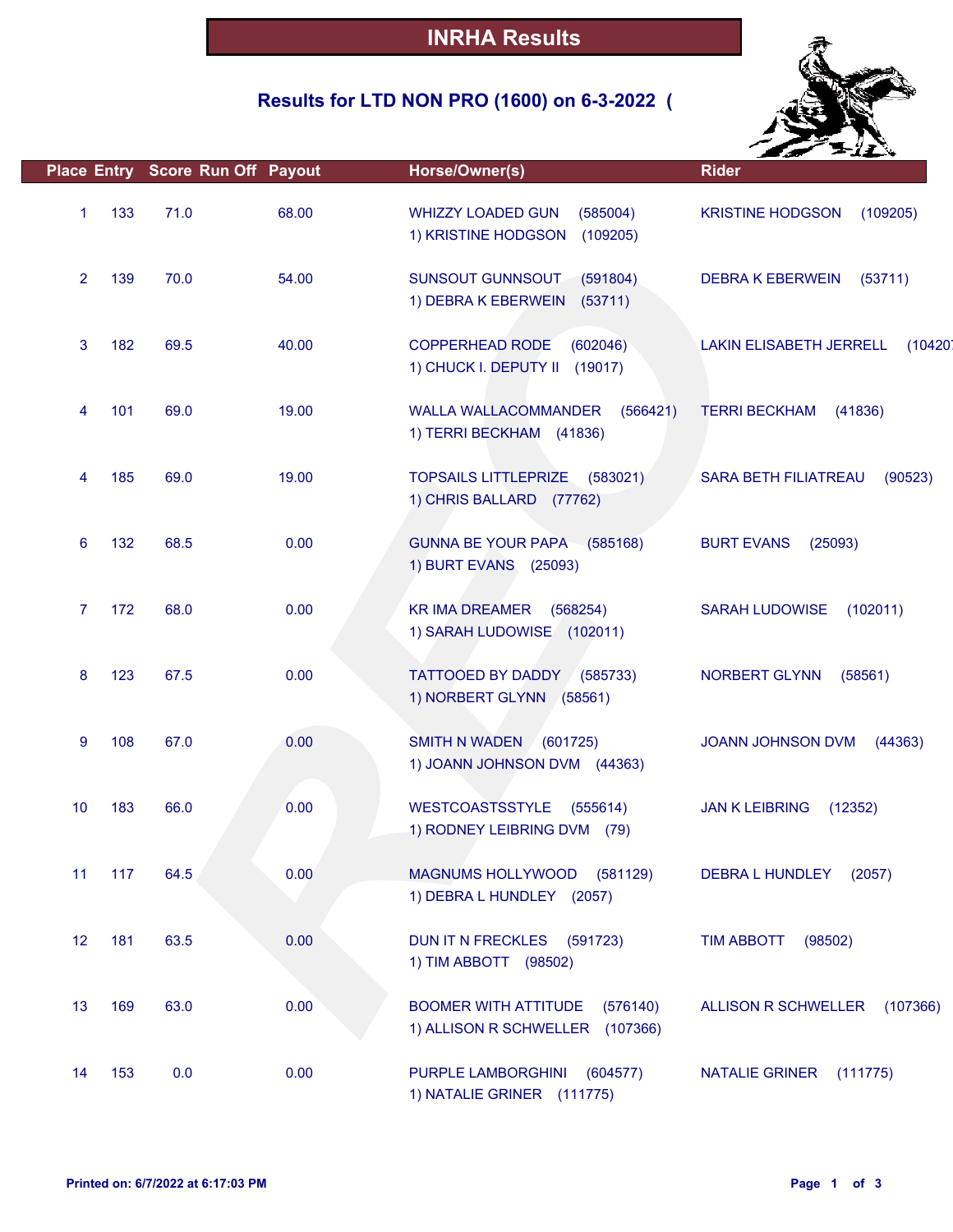#### **Results for LTD NON PRO (1600) on 6-3-2022 (**



**Place Entry** Score Run Off Payout **Horse/Owner(s) Rider**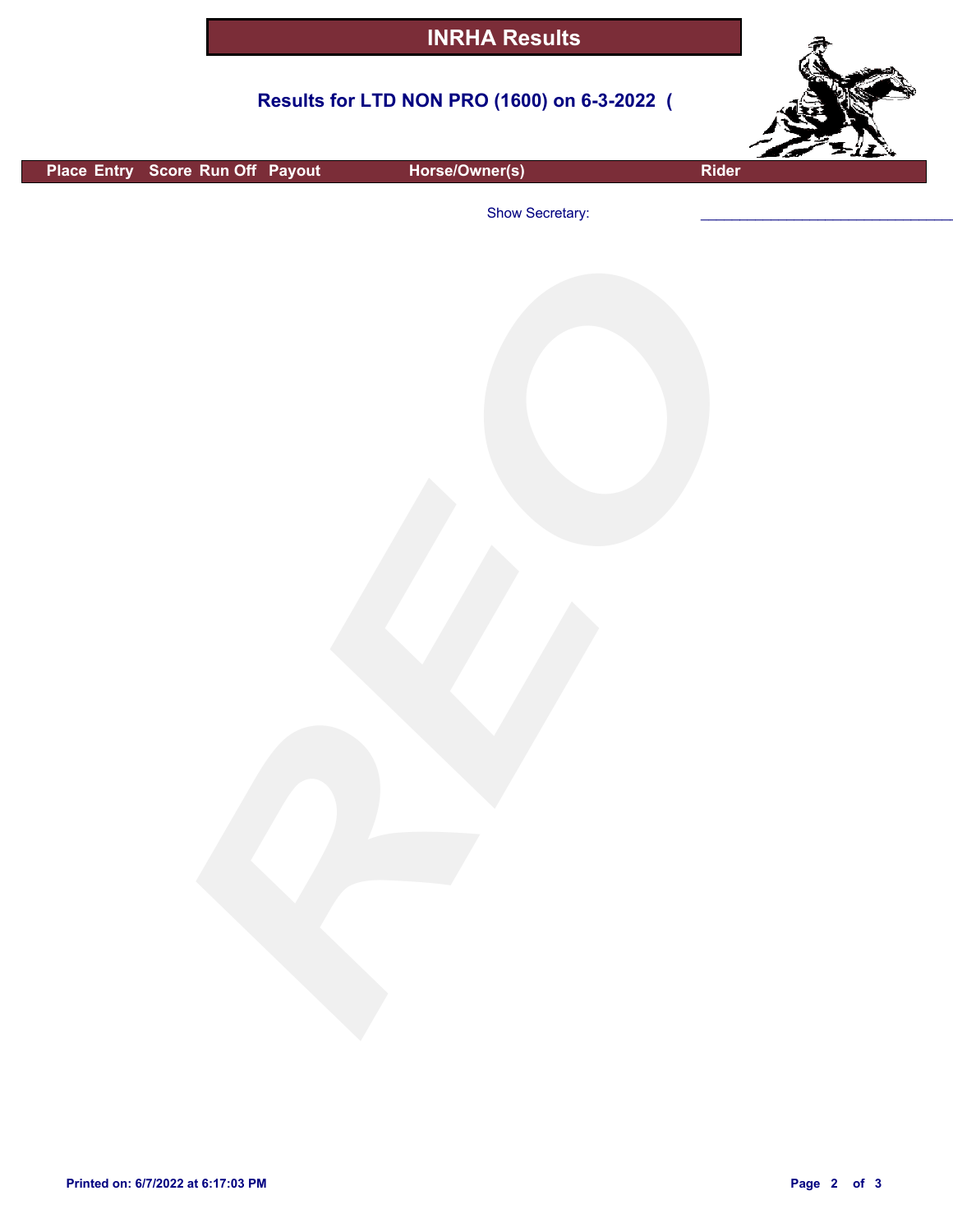## **Results for LTD NON PRO (1600) on 6-3-2022 (**



|                                  |        |                                | Est Film       |
|----------------------------------|--------|--------------------------------|----------------|
| Place Entry Score Run Off Payout |        | Horse/Owner(s)                 | <b>Rider</b>   |
|                                  |        | NRHA PAYBACK CALCULATION SHEET |                |
|                                  |        | LTD NON PRO (1600) on 6/3/2022 | Pay Schedule A |
|                                  | 20.00  | <b>Entry Fee</b>               |                |
| $\boldsymbol{\mathsf{X}}$        | 14     | <b>Total Entries</b>           |                |
| $\equiv$                         | 280.00 | Gross Entry Fees (A)           |                |
| $\blacksquare$                   | 290.00 | <b>Trophy Cost</b>             |                |
| $\equiv$                         | 0.00   | Gross Entry Fees (B)           |                |
| $\blacksquare$                   | 0.00   | 5% Due to NRHA (C)             |                |
| $\equiv$                         | 0.00   | Net Entry Fees (D)             |                |
| $\blacksquare$                   | 0.00   | Retainage (E)                  |                |
| $\equiv$                         | 0.00   | Amount to Purse (F)            |                |
| $\ddot{}$                        | 200.00 | <b>Added Money</b>             |                |
| $\equiv$                         | 200.00 | <b>Total Purse</b>             |                |
|                                  |        |                                |                |
|                                  |        |                                |                |
|                                  |        |                                |                |
|                                  |        |                                |                |
|                                  |        |                                |                |
|                                  |        |                                |                |
|                                  |        |                                |                |
|                                  |        |                                |                |
|                                  |        |                                |                |
|                                  |        |                                |                |
|                                  |        |                                |                |
|                                  |        |                                |                |
|                                  |        |                                |                |
|                                  |        |                                |                |
|                                  |        |                                |                |
|                                  |        |                                |                |
|                                  |        |                                |                |
|                                  |        |                                |                |
|                                  |        |                                |                |
|                                  |        |                                |                |
|                                  |        |                                |                |
|                                  |        |                                |                |
|                                  |        |                                |                |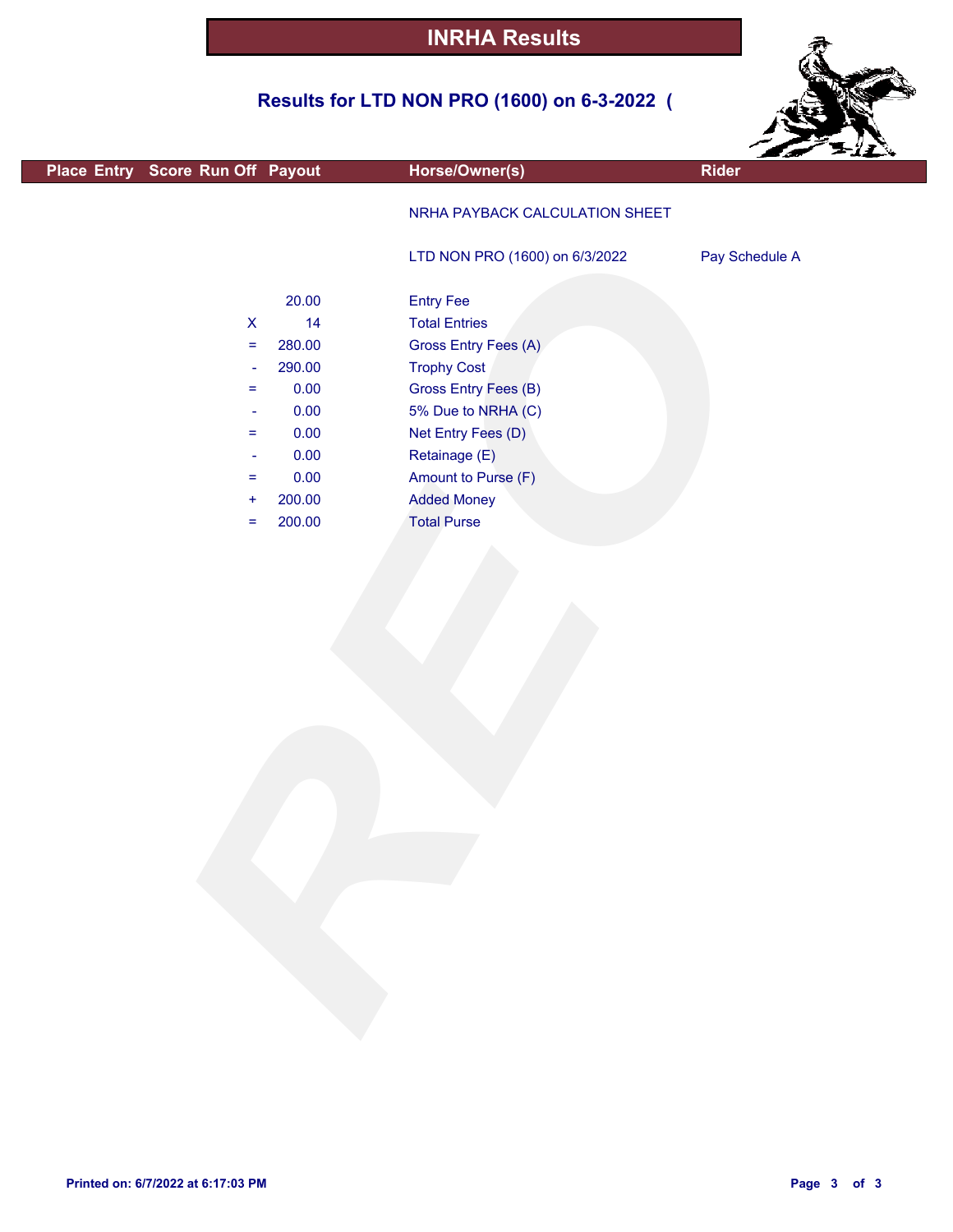## **Results for LTD OPEN (1301) on 6-3-2022 (**



|                |     | Place Entry Score Run Off Payout |        | Horse/Owner(s)                                                      | <b>Rider</b>                          |
|----------------|-----|----------------------------------|--------|---------------------------------------------------------------------|---------------------------------------|
| $\mathbf{1}$   | 140 | 72.5                             | 134.94 | ONE REVOLUTION GUN<br>(588967)<br>1) BECKY KALVELAGE-ROTH (13943)   | <b>MARTIN MELGOZA</b><br>(49421)      |
| $\overline{2}$ | 174 | 72.0                             | 104.96 | SERGEANT FRIDEE (582815)<br>1) DIANE STATON (54187)                 | <b>BARRY T. HAYNES</b><br>(26103)     |
| 3              | 142 | 70.5                             | 59.98  | SPECIAL MADE DIAMOND<br>(593783)<br>1) STACY L ROTH-MANN<br>(83957) | <b>MARTIN MELGOZA</b><br>(49421)      |
| 4              | 104 | 69.5                             | 0.00   | TR NEVER ENOUGH JAC<br>(592285)<br>1) CAROL RAMM (61458)            | <b>LORI A NELSON</b><br>(51185)       |
| 5              | 190 | 68.5                             | 0.00   | A DOUBLE WHIZ BANG (650834)<br>1) NATHAN J JONES (68190)            | NATHAN J JONES<br>(68190)             |
| 6              | 130 | 66.5                             | 0.00   | MN GOLDEN RA (650027)<br>1) KATIE LYNN SMITH (102849)               | <b>MARCUS COREY WILSON</b><br>(31093) |
| 7              | 155 | 0.0                              | 0.00   | TINSELTOWNS PRIDE (590540)<br>1) CHARLES R VAUGHAN (4665)           | <b>BRETT D WALTERS</b><br>(2259)      |
|                |     |                                  |        | <b>Show Secretary:</b>                                              |                                       |
|                |     |                                  |        |                                                                     |                                       |
|                |     |                                  |        |                                                                     |                                       |
|                |     |                                  |        |                                                                     |                                       |
|                |     |                                  |        |                                                                     |                                       |
|                |     |                                  |        |                                                                     |                                       |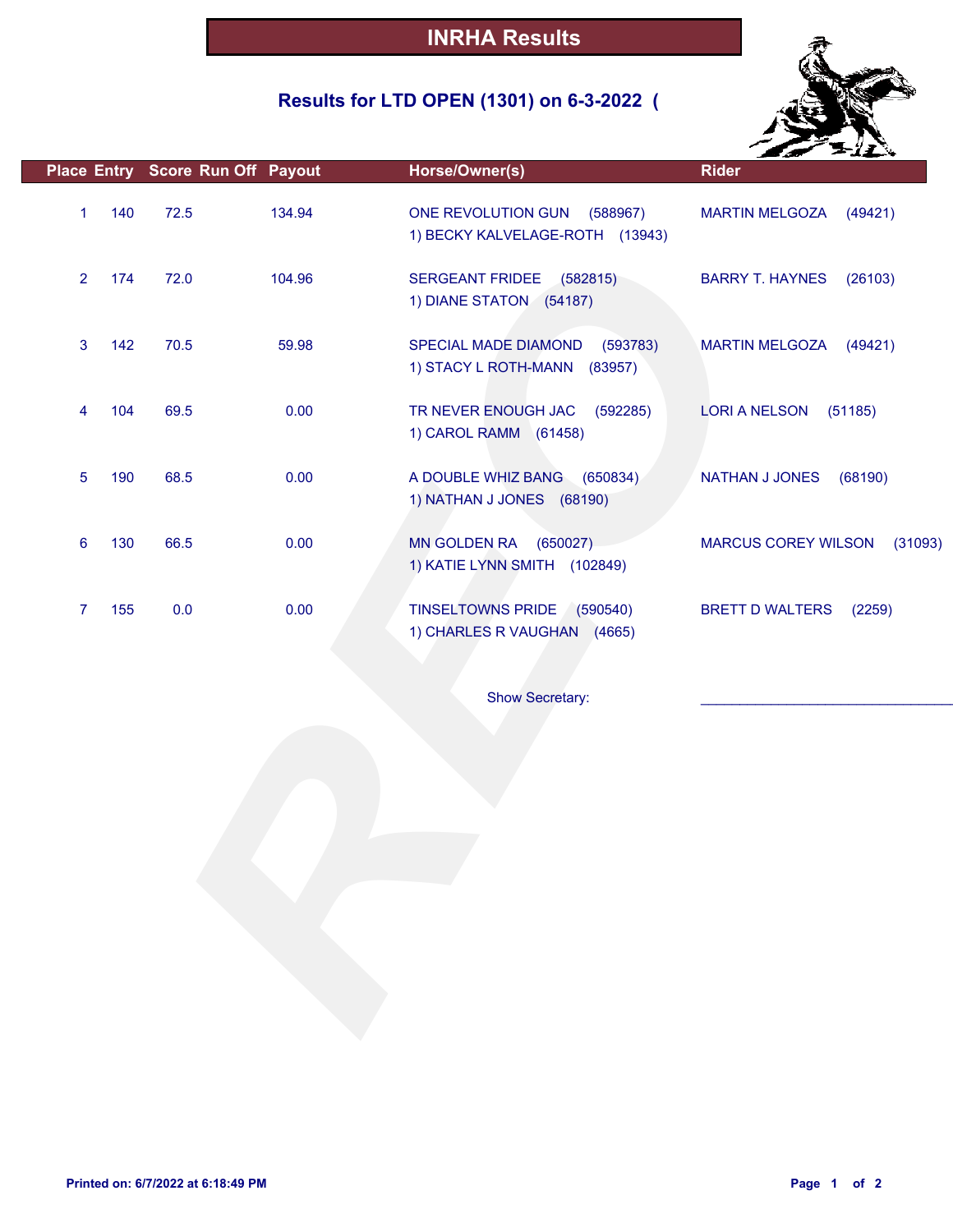## **Results for LTD OPEN (1301) on 6-3-2022 (**



|                                   |                |                                | $\mathcal{L}$ $\mathcal{L}$ |
|-----------------------------------|----------------|--------------------------------|-----------------------------|
| Place Entry Score Run Off Payout  |                | Horse/Owner(s)                 | Rider                       |
|                                   |                | NRHA PAYBACK CALCULATION SHEET |                             |
|                                   |                | LTD OPEN (1301) on 6/3/2022    | Pay Schedule A              |
|                                   | 25.00          | <b>Entry Fee</b>               |                             |
| $\mathsf X$                       | $\overline{7}$ | <b>Total Entries</b>           |                             |
| $\hspace{1.6cm} = \hspace{1.6cm}$ | 175.00         | Gross Entry Fees (A)           |                             |
| $\blacksquare$                    | 70.00          | <b>Trophy Cost</b>             |                             |
| =                                 | 105.00         | <b>Gross Entry Fees (B)</b>    |                             |
| $\overline{\phantom{a}}$          | 5.25           | 5% Due to NRHA (C)             |                             |
| $=$                               | 99.75          | Net Entry Fees (D)             |                             |
| ۰                                 | 49.88          | Retainage (E)                  |                             |
| $=$                               | 49.88          | Amount to Purse (F)            |                             |
| $\ddot{}$                         | 250.00         | <b>Added Money</b>             |                             |
| $=$                               | 299.88         | <b>Total Purse</b>             |                             |
|                                   |                |                                |                             |
|                                   |                |                                |                             |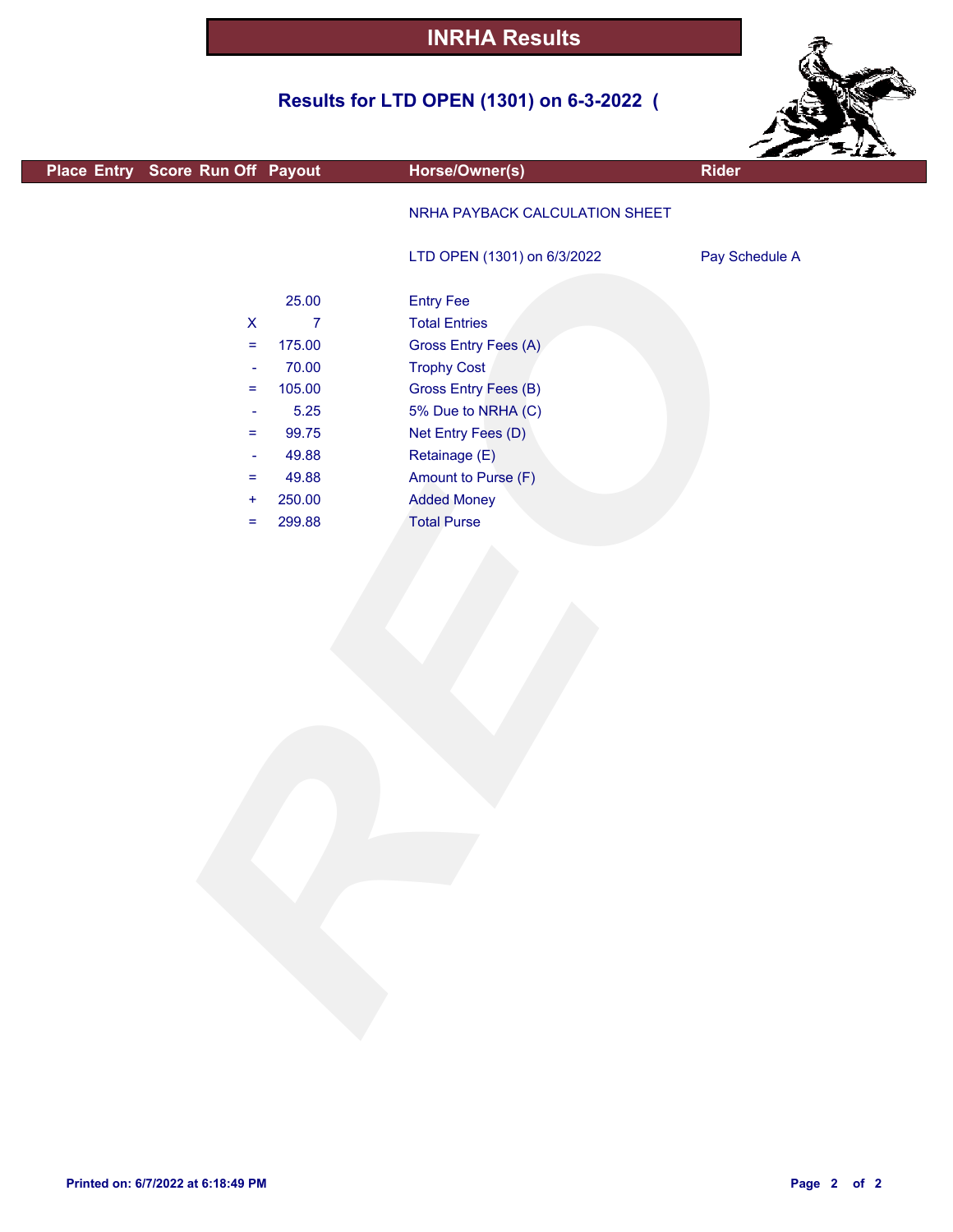## **Results for NRHA GRN L1 (9002) on 6-3-2022 (**



|              |     | Place Entry Score Run Off Payout |       | Horse/Owner(s)                                                                              | <b>Rider</b>                           |
|--------------|-----|----------------------------------|-------|---------------------------------------------------------------------------------------------|----------------------------------------|
| $\mathbf{1}$ | 134 | 69.5                             | 54.14 | NU CHEX ON ICE<br>(661669)<br>1) ANNA LANDING<br>(507618)                                   | <b>ANNA LANDING</b><br>(507618)        |
| $\mathbf{1}$ | 171 | 69.5                             | 54.14 | CHECK THIS NICADUAL (567614)<br>1) JOSEPH PAUKNER (110063)                                  | <b>JOSEPH PAUKNER</b><br>(110063)      |
| 3            | 136 | 68.0                             | 35.50 | LIL YELLOW SUBMARINE<br>(589838)<br>1) DANIELLE WHITTAKER<br>(505264)                       | DANIELLE WHITTAKER<br>(505264)         |
| 4            | 106 | 67.0                             | 11.24 | <b>GIMMIE A RED JAG</b><br>(607834)<br>1) CARRIE ANN CHELBIAN (504512)                      | <b>CARRIE ANN CHELBIAN</b><br>(504512) |
| 4            | 124 | 67.0                             | 11.24 | STARTIME N HOLLYWOOD<br>(594147)<br>1) GAIL ANDERSON (46981)                                | <b>GRACE KAKALETRIS</b><br>(109204)    |
| 4            | 164 | 67.0                             | 11.24 | MCSWAGGER (584657)<br>1) MADDY G MUNACO (500976)                                            | <b>MADDY G MUNACO</b><br>(500976)      |
| $\mathbf{7}$ | 103 | 66.5                             | 0.00  | <b>JAGS FANCY STEP</b><br>(579027)<br>1) DANIELLE YOUNG (503438)                            | <b>DANIELLE YOUNG</b><br>(503438)      |
| $\mathbf{7}$ | 160 | 66.5                             | 0.00  | DUN IT IN RUFFLES (552920)<br>1) RAY T ALLEN (104324)                                       | <b>JILL ALLEN</b><br>(105139)          |
| 9            | 140 | 66.0                             | 0.00  | 2) JILL ALLEN (105139)<br>ONE REVOLUTION GUN<br>(588967)<br>1) BECKY KALVELAGE-ROTH (13943) | <b>BECKY KALVELAGE-ROTH</b><br>(13943) |
| 10           | 114 | 65.5                             | 0.00  | <b>COLONELS TWISTED GUN</b><br>(595234)<br>1) MORGAN LEE KAUFMANN (500744)                  | <b>MORGAN LEE KAUFMANN</b><br>(500744) |
| 11           | 110 | 65.0                             | 0.00  | LINE ON A GUNNER (605207)<br>1) GERMAINE F DAVILA (62504)                                   | GERMAINE F DAVILA (62504)              |
| 11           | 147 | 65.0                             | 0.00  | CF EYECARE (597725)<br>1) SARAH R SCHABEN (503773)                                          | SARAH R SCHABEN (503773)               |
| 11           | 157 | 65.0                             | 0.00  | WHIZ I WAS AN OKIE (583751)<br>1) JEFF SECRIST (506022)                                     | SCOTT MILLER SECRIST (508526)          |
| 14           | 118 | 64.0                             | 0.00  | JAG R US (590762)<br>1) WENDY S KOOKEN (108944)                                             | WENDY S KOOKEN (108944)                |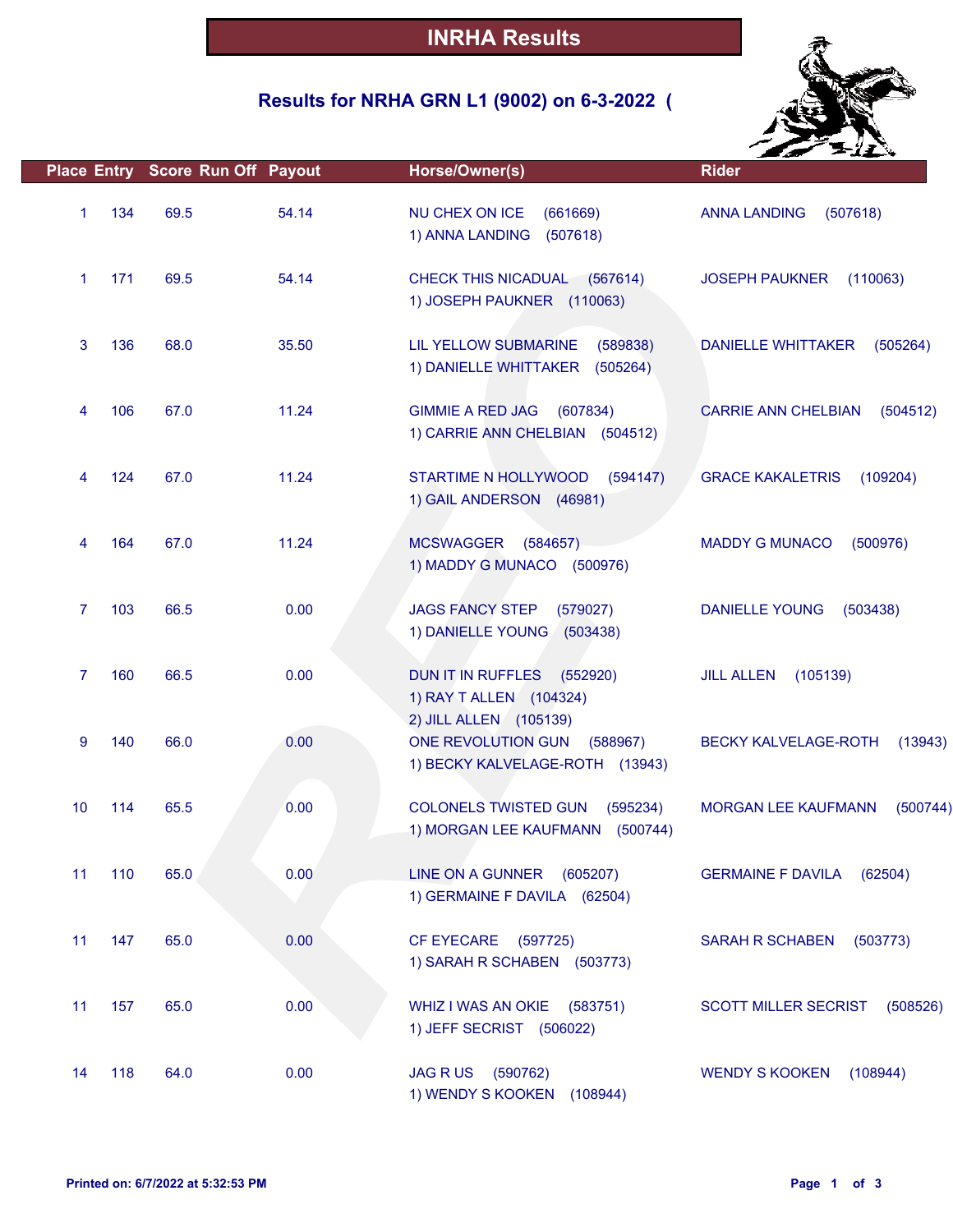## **Results for NRHA GRN L1 (9002) on 6-3-2022 (**



|    |     |         | Place Entry Score Run Off Payout | Horse/Owner(s)                                                | ---<br><b>Rider</b>             |
|----|-----|---------|----------------------------------|---------------------------------------------------------------|---------------------------------|
| 15 | 138 | 59.0    | 0.00                             | RUF DIXIE RACER<br>(591978)<br>1) KELLEE MENG (503809)        | (503809)<br><b>KELLEE MENG</b>  |
| 16 | 122 | $0.0\,$ | 0.00                             | MISTER BOOMTASTIC (582443)<br>1) BRITNEY A REINEBACH (100123) | VERONICA ROLLER (508385)        |
| 16 | 168 | $0.0\,$ | 0.00                             | SPOOK IN THE BAR (571610)<br>1) NICK BARRACA (504215)         | <b>NICK BARRACA</b><br>(504215) |
|    |     |         |                                  | Show Secretary:                                               |                                 |
|    |     |         |                                  |                                                               |                                 |
|    |     |         |                                  |                                                               |                                 |
|    |     |         |                                  |                                                               |                                 |
|    |     |         |                                  |                                                               |                                 |
|    |     |         |                                  |                                                               |                                 |
|    |     |         |                                  |                                                               |                                 |
|    |     |         |                                  |                                                               |                                 |
|    |     |         |                                  |                                                               |                                 |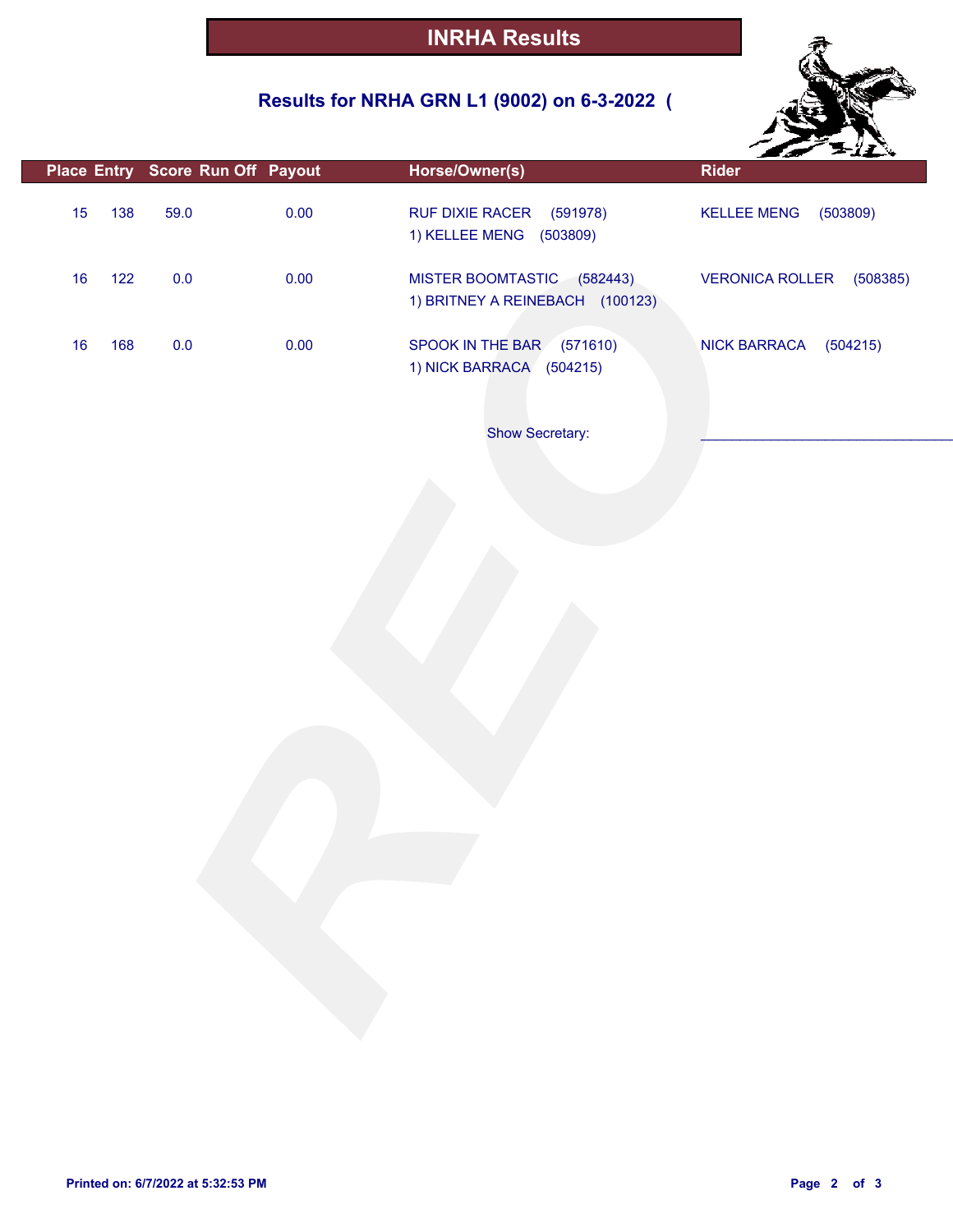## **Results for NRHA GRN L1 (9002) on 6-3-2022 (**



| Place Entry Score Run Off Payout | Horse/Owner(s)                 | <b>Rider</b>   |
|----------------------------------|--------------------------------|----------------|
|                                  | NRHA PAYBACK CALCULATION SHEET |                |
|                                  | NRHA GRN L1 (9002) on 6/3/2022 | Pay Schedule A |
| 25.00                            | <b>Entry Fee</b>               |                |
| 17<br>$\pmb{\mathsf{X}}$         | <b>Total Entries</b>           |                |
| 425.00<br>$=$                    | Gross Entry Fees (A)           |                |
| 70.00<br>$\blacksquare$          | <b>Trophy Cost</b>             |                |
| 355.00<br>$\equiv$               | Gross Entry Fees (B)           |                |
| 0.00<br>$\overline{\phantom{a}}$ | 5% Due to NRHA (C)             |                |
| 355.00<br>$=$                    | Net Entry Fees (D)             |                |
| 177.50<br>$\blacksquare$         | Retainage (E)                  |                |
| 177.50<br>$\equiv$               | Amount to Purse (F)            |                |
| 0.00<br>$\ddot{}$                | <b>Added Money</b>             |                |
| 177.50<br>Ξ                      | <b>Total Purse</b>             |                |
|                                  |                                |                |
|                                  |                                |                |
|                                  |                                |                |
|                                  |                                |                |
|                                  |                                |                |
|                                  |                                |                |
|                                  |                                |                |
|                                  |                                |                |
|                                  |                                |                |
|                                  |                                |                |
|                                  |                                |                |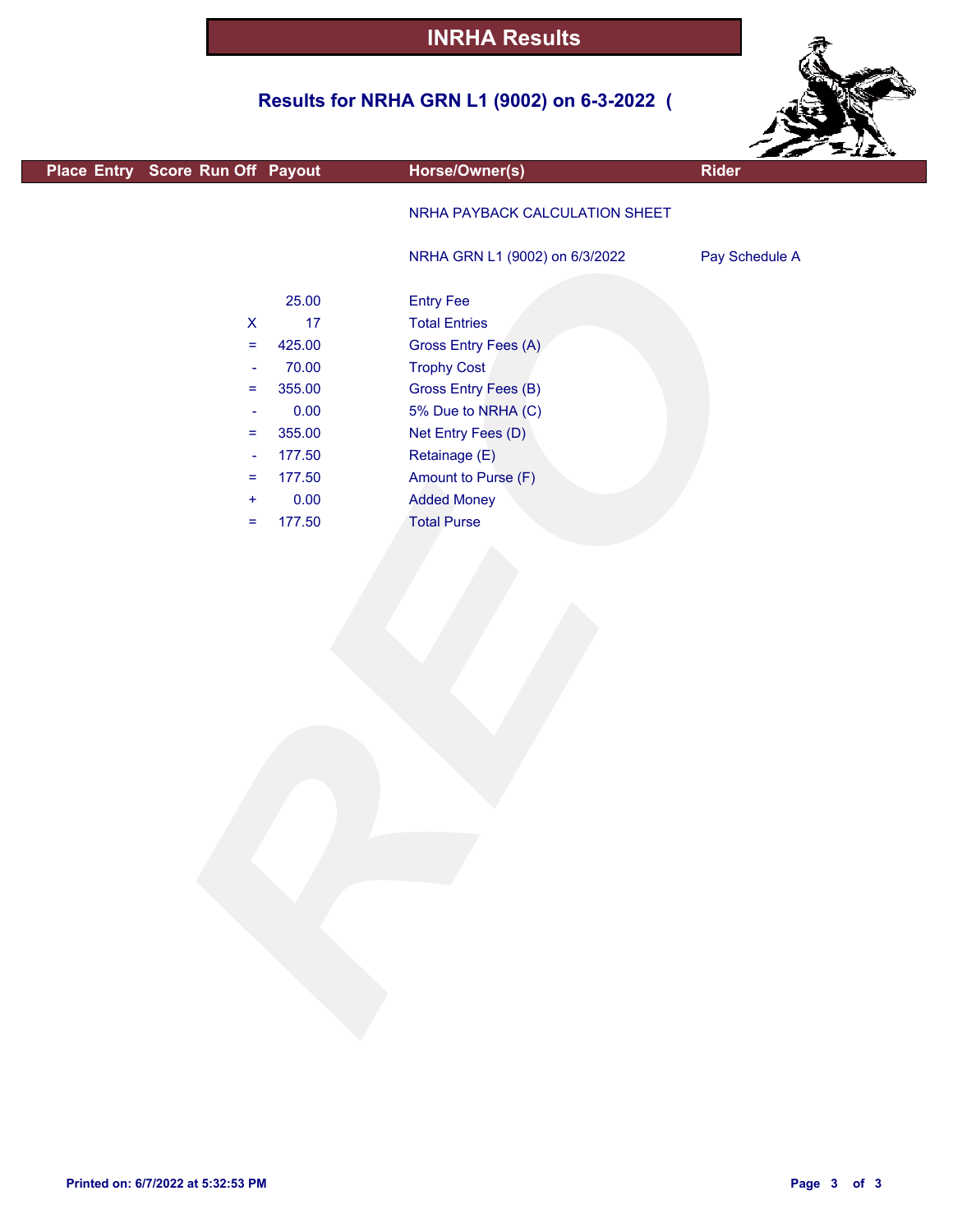## **Results for NRHA GRN L2 (9001) on 6-3-2022 (**



|                        | Place Entry Score Run Off Payout |       | Horse/Owner(s)                                                              | <b>Rider</b>                            |
|------------------------|----------------------------------|-------|-----------------------------------------------------------------------------|-----------------------------------------|
| 171<br>$\mathbf{1}$    | 69.5                             | 56.10 | <b>CHECK THIS NICADUAL</b><br>(567614)<br>1) JOSEPH PAUKNER (110063)        | <b>JOSEPH PAUKNER</b><br>(110063)       |
| $\overline{2}$<br>139  | 69.0                             | 44.55 | SUNSOUT GUNNSOUT<br>(591804)<br>1) DEBRA K EBERWEIN (53711)                 | <b>DEBRA K EBERWEIN</b><br>(53711)      |
| 3<br>169               | 67.5                             | 33.00 | <b>BOOMER WITH ATTITUDE</b><br>(576140)<br>1) ALLISON R SCHWELLER (107366)  | <b>ALLISON R SCHWELLER</b><br>(107366)  |
| 124<br>4               | 67.0                             | 16.50 | STARTIME N HOLLYWOOD<br>(594147)<br>1) GAIL ANDERSON (46981)                | <b>GRACE KAKALETRIS</b><br>(109204)     |
| 5<br>103               | 66.5                             | 14.85 | <b>JAGS FANCY STEP</b><br>(579027)<br>1) DANIELLE YOUNG<br>(503438)         | <b>DANIELLE YOUNG</b><br>(503438)       |
| 6<br>140               | 66.0                             | 0.00  | ONE REVOLUTION GUN (588967)<br>1) BECKY KALVELAGE-ROTH (13943)              | <b>BECKY KALVELAGE-ROTH</b><br>(13943)  |
| 114<br>$\mathbf{7}$    | 65.5                             | 0.00  | <b>COLONELS TWISTED GUN</b><br>(595234)<br>1) MORGAN LEE KAUFMANN (500744)  | <b>MORGAN LEE KAUFMANN</b><br>(500744)  |
| 8<br>110               | 65.0                             | 0.00  | LINE ON A GUNNER (605207)<br>1) GERMAINE F DAVILA (62504)                   | <b>GERMAINE F DAVILA</b><br>(62504)     |
| 8<br>147               | 65.0                             | 0.00  | <b>CF EYECARE</b><br>(597725)<br>1) SARAH R SCHABEN (503773)                | <b>SARAH R SCHABEN</b><br>(503773)      |
| 8<br>157               | 65.0                             | 0.00  | WHIZ I WAS AN OKIE<br>(583751)<br>1) JEFF SECRIST (506022)                  | <b>SCOTT MILLER SECRIST</b><br>(508526) |
| 11<br>118              | 64.0                             | 0.00  | <b>JAG RUS</b><br>(590762)<br>1) WENDY S KOOKEN (108944)                    | <b>WENDY S KOOKEN</b><br>(108944)       |
| 12 <sup>2</sup><br>125 | 63.0                             | 0.00  | <b>LEGENDARY REVOLUTION</b><br>(568142)<br>(35880)<br>1) RONALD F. ANDERSON | <b>TERRI KAKALETRIS</b><br>(59213)      |
| 13<br>126              | 61.0                             | 0.00  | THISMOBSTERSSMOKINU<br>(599112)<br>1) RONALD F. ANDERSON<br>(35880)         | <b>TERRI KAKALETRIS</b><br>(59213)      |
| 107<br>14              | 0.0                              | 0.00  | JUICE ON THE LUICE<br>(564358)<br>1) JOANN JOHNSON DVM (44363)              | <b>MEGAN GARGIULO</b><br>(502937)       |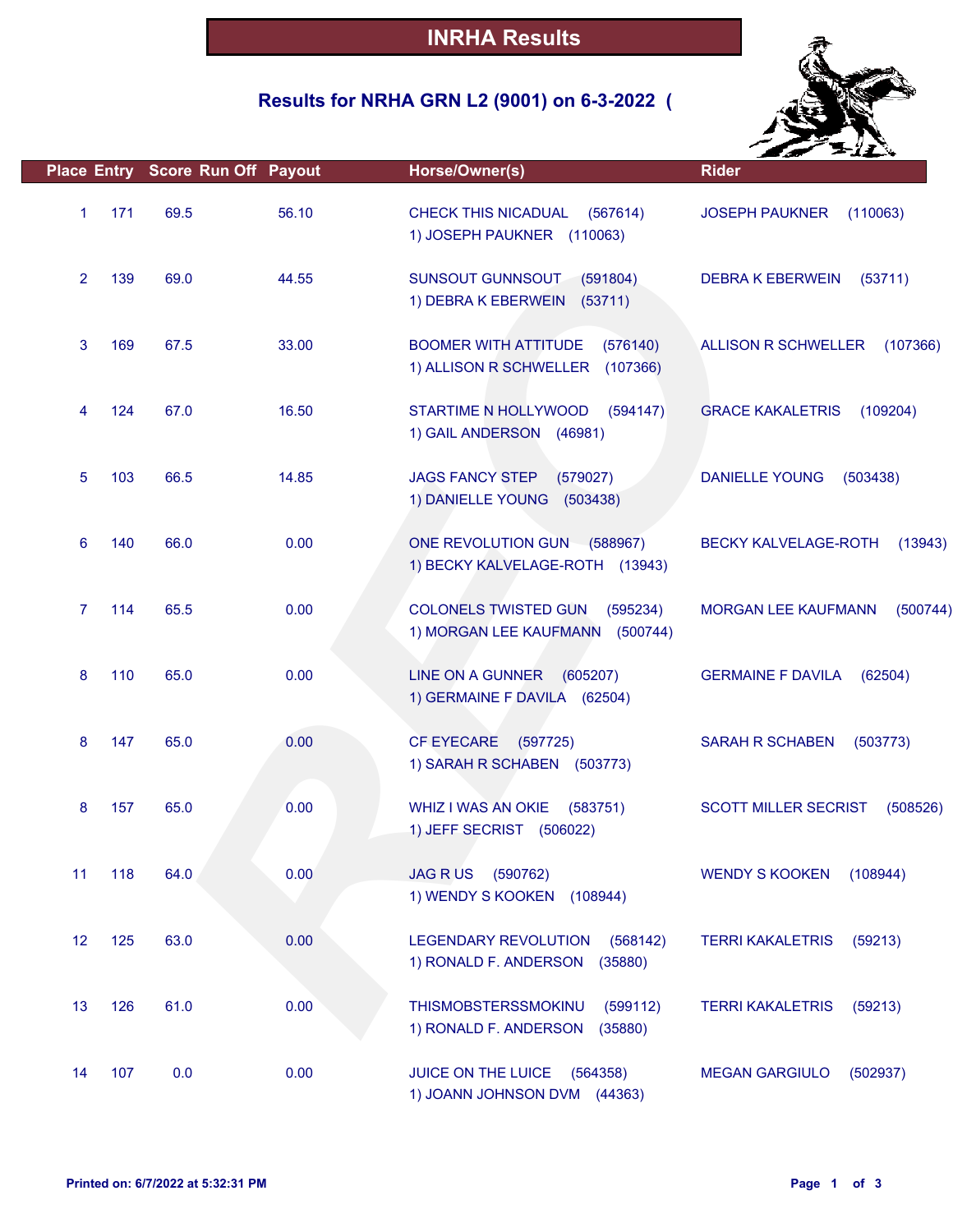## **Results for NRHA GRN L2 (9001) on 6-3-2022 (**



|           | Place Entry Score Run Off Payout | Horse/Owner(s)                                        | -سير<br><b>Rider</b>            |
|-----------|----------------------------------|-------------------------------------------------------|---------------------------------|
| 137<br>14 | $0.0\,$<br>0.00                  | JEEPIE DUN IT (539250)<br>1) PHYLLIS L MUDD (90287)   | (90287)<br>PHYLLIS L MUDD       |
| 168<br>14 | 0.00<br>$0.0\,$                  | SPOOK IN THE BAR (571610)<br>1) NICK BARRACA (504215) | <b>NICK BARRACA</b><br>(504215) |
|           |                                  | Show Secretary:                                       |                                 |
|           |                                  |                                                       |                                 |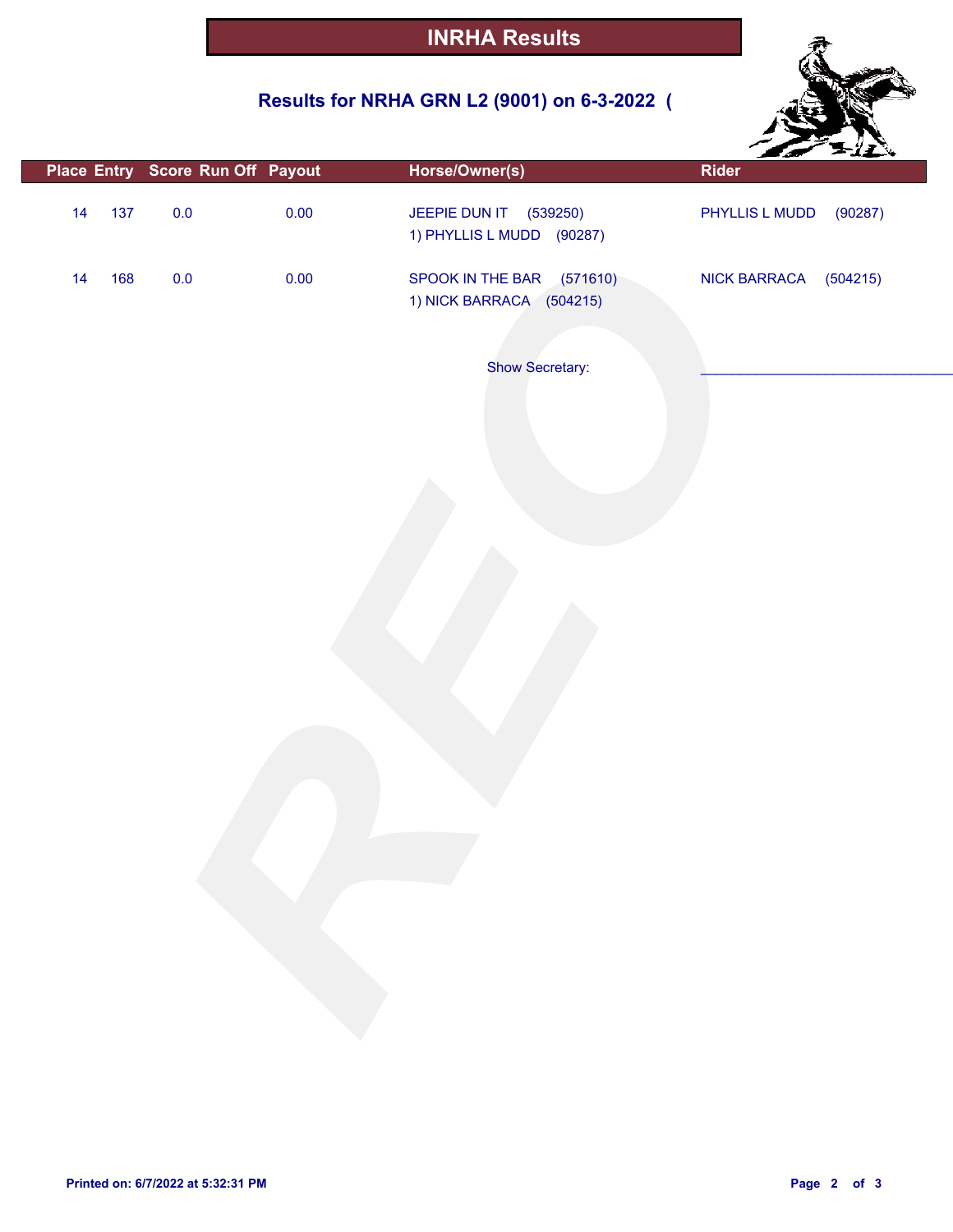## **Results for NRHA GRN L2 (9001) on 6-3-2022 (**



| Place Entry Score Run Off Payout | Horse/Owner(s)                 | ---<br><b>Rider</b> |
|----------------------------------|--------------------------------|---------------------|
|                                  |                                |                     |
|                                  | NRHA PAYBACK CALCULATION SHEET |                     |
|                                  | NRHA GRN L2 (9001) on 6/3/2022 | Pay Schedule A      |
|                                  |                                |                     |
| 25.00                            | <b>Entry Fee</b>               |                     |
| 16<br>$\boldsymbol{\mathsf{X}}$  | <b>Total Entries</b>           |                     |
| 400.00<br>$\equiv$               | Gross Entry Fees (A)           |                     |
| 70.00<br>$\blacksquare$          | <b>Trophy Cost</b>             |                     |
| 330.00<br>$\equiv$               | Gross Entry Fees (B)           |                     |
| 0.00<br>$\overline{\phantom{a}}$ | 5% Due to NRHA (C)             |                     |
| 330.00<br>$\equiv$               | Net Entry Fees (D)             |                     |
| 165.00<br>$\Box$                 | Retainage (E)                  |                     |
| 165.00<br>$\equiv$               | Amount to Purse (F)            |                     |
| 0.00<br>$\ddot{}$                | <b>Added Money</b>             |                     |
| 165.00<br>$\equiv$               | <b>Total Purse</b>             |                     |
|                                  |                                |                     |
|                                  |                                |                     |
|                                  |                                |                     |
|                                  |                                |                     |
|                                  |                                |                     |
|                                  |                                |                     |
|                                  |                                |                     |
|                                  |                                |                     |
|                                  |                                |                     |
|                                  |                                |                     |
|                                  |                                |                     |
|                                  |                                |                     |
|                                  |                                |                     |
|                                  |                                |                     |
|                                  |                                |                     |
|                                  |                                |                     |
|                                  |                                |                     |
|                                  |                                |                     |
|                                  |                                |                     |
|                                  |                                |                     |
|                                  |                                |                     |
|                                  |                                |                     |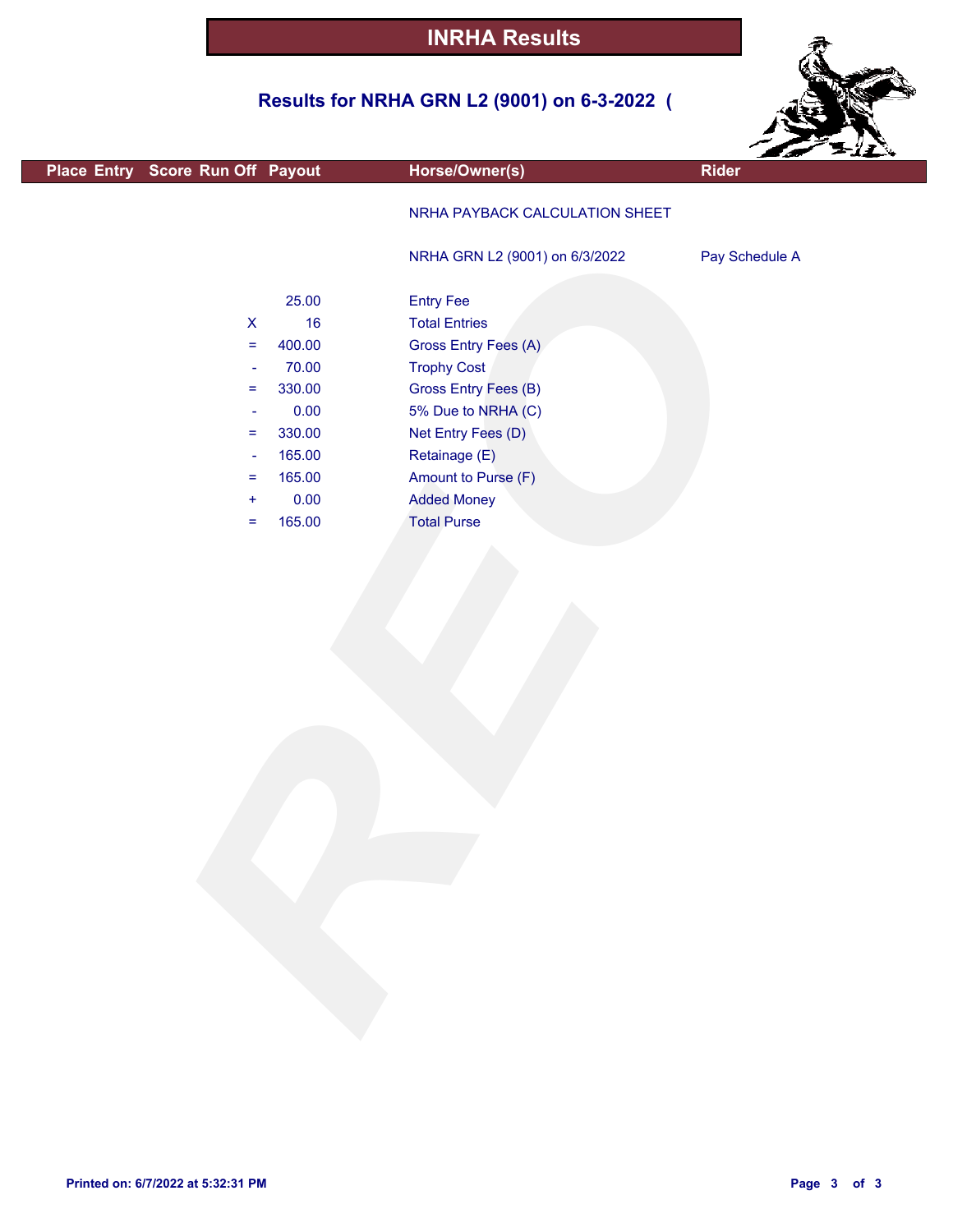## **Results for O (1340) on 6-3-2022 (**



|                |     | Place Entry Score Run Off Payout |       | Horse/Owner(s)                                                                       | <b>Rider</b>                           |
|----------------|-----|----------------------------------|-------|--------------------------------------------------------------------------------------|----------------------------------------|
| $\mathbf{1}$   | 174 | 72.0                             | 48.00 | <b>SERGEANT FRIDEE</b><br>(582815)<br>1) DIANE STATON (54187)                        | <b>BARRY T. HAYNES</b><br>(26103)      |
| $\overline{2}$ | 194 | 71.5                             | 36.00 | INFERNOS PEPPY STAR (656340)<br>1) THOMAS SMITH (48135)                              | MARK E TURNER (4910)                   |
| 3              | 166 | 70.0                             | 24.00 | LIL FABIO JOE (606500)<br>1) ELIZABETH HARTIN (53221)                                | <b>ELIZABETH HARTIN</b><br>(53221)     |
| 4              | 127 | 68.5                             | 12.00 | 2) JOE E HARTIN (107277)<br>GOLDEN SURVIVOR (571239)<br>1) KENNY NELL (59195)        | <b>DEANA NELL</b><br>(59196)           |
| 5              | 192 | 67.0                             | 0.00  | 2) DEANA NELL (59196)<br>WHISKEY BOBBI (604308)<br>1) AMY J ELAM (91777)             | AMY J ELAM<br>(91777)                  |
| 6              | 121 | 66.0                             | 0.00  | TOO MANY TOO LOVE (777777)<br>1) BRITNEY A REINEBACH (100123)                        | <b>BRITNEY A REINEBACH</b><br>(100123) |
| $\overline{7}$ | 122 | 65.0                             | 0.00  | MISTER BOOMTASTIC (582443)<br>1) BRITNEY A REINEBACH (100123)                        | <b>VERONICA ROLLER</b><br>(508385)     |
| 8              | 134 | 64.5                             | 0.00  | NU CHEX ON ICE<br>(661669)<br>1) ANNA LANDING<br>(507618)                            | <b>ANNA LANDING</b><br>(507618)        |
| 9              | 145 | 0.0                              | 0.00  | ITS ALL ABOUT SNOW (590848)<br>1) AMBER L MORGAN (52637)                             | AMBER L MORGAN<br>(52637)              |
| 9              | 167 | 0.0                              | 0.00  | JOES LIL STAR (606503)<br>1) GRAY-LEIGH WILSON (7687)<br>2) ELIZABETH HARTIN (53221) | <b>ELIZABETH HARTIN</b><br>(53221)     |
| 9              | 173 | 0.0                              | 0.00  | CHICS NOT RUF (593979)<br>1) ANDREA S AUGLE (102193)                                 | ANDREA S AUGLE (102193)                |
| 9              | 176 | 0.0                              | 0.00  | WHIZ GOOD TO GO (551551)<br>1) LARRY O. MCCOLLOUGH (17177)                           | REED J SELNER (101628)                 |
|                |     |                                  |       | Show Secretary:                                                                      |                                        |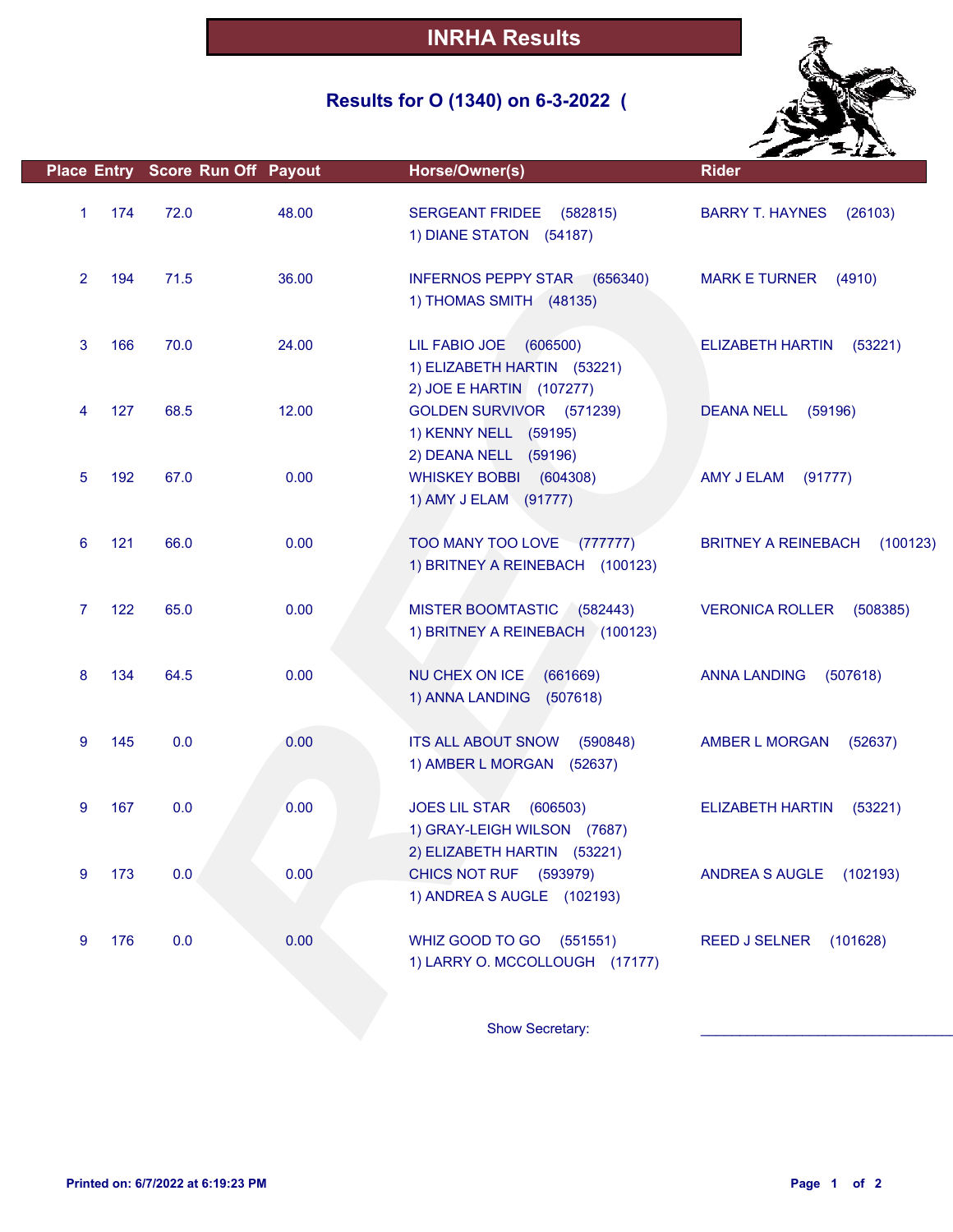# **Results for O (1340) on 6-3-2022 (**



|                                  |        |                                |                | $z = 11$ |
|----------------------------------|--------|--------------------------------|----------------|----------|
| Place Entry Score Run Off Payout |        | Horse/Owner(s)                 | <b>Rider</b>   |          |
|                                  |        |                                |                |          |
|                                  |        |                                |                |          |
|                                  |        | NRHA PAYBACK CALCULATION SHEET |                |          |
|                                  |        |                                |                |          |
|                                  |        | O (1340) on 6/3/2022           | Pay Schedule A |          |
|                                  |        |                                |                |          |
|                                  | 20.00  | <b>Entry Fee</b>               |                |          |
|                                  | 12     |                                |                |          |
| $\pmb{\mathsf{X}}$               |        | <b>Total Entries</b>           |                |          |
| $=$                              | 240.00 | Gross Entry Fees (A)           |                |          |
| $\overline{\phantom{a}}$         | 0.00   | <b>Trophy Cost</b>             |                |          |
| $=$                              | 240.00 | Gross Entry Fees (B)           |                |          |
| $\overline{\phantom{a}}$         | 0.00   | 5% Due to NRHA (C)             |                |          |
| $=$                              | 240.00 | Net Entry Fees (D)             |                |          |
|                                  |        |                                |                |          |
| $\blacksquare$                   | 120.00 | Retainage (E)                  |                |          |
| $\equiv$                         | 120.00 | Amount to Purse (F)            |                |          |
| ÷                                | 0.00   | <b>Added Money</b>             |                |          |
| =                                | 120.00 | <b>Total Purse</b>             |                |          |
|                                  |        |                                |                |          |
|                                  |        |                                |                |          |
|                                  |        |                                |                |          |
|                                  |        |                                |                |          |
|                                  |        |                                |                |          |
|                                  |        |                                |                |          |
|                                  |        |                                |                |          |
|                                  |        |                                |                |          |
|                                  |        |                                |                |          |
|                                  |        |                                |                |          |
|                                  |        |                                |                |          |
|                                  |        |                                |                |          |
|                                  |        |                                |                |          |
|                                  |        |                                |                |          |
|                                  |        |                                |                |          |
|                                  |        |                                |                |          |
|                                  |        |                                |                |          |
|                                  |        |                                |                |          |
|                                  |        |                                |                |          |
|                                  |        |                                |                |          |
|                                  |        |                                |                |          |
|                                  |        |                                |                |          |
|                                  |        |                                |                |          |
|                                  |        |                                |                |          |
|                                  |        |                                |                |          |
|                                  |        |                                |                |          |
|                                  |        |                                |                |          |
|                                  |        |                                |                |          |
|                                  |        |                                |                |          |

L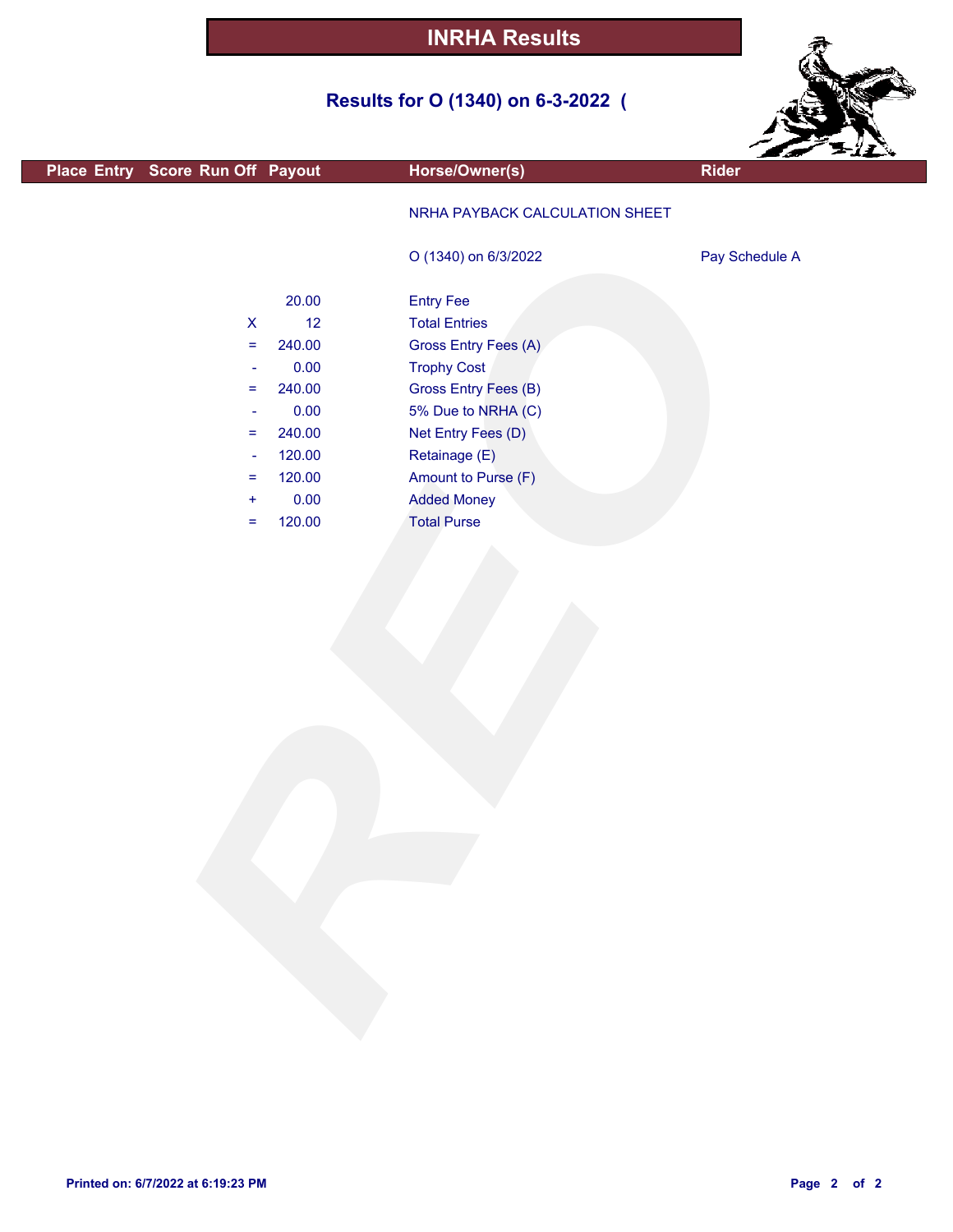## **Results for OPEN (1100) on 6-3-2022 (**



|                |     | Place Entry Score Run Off Payout |        | Horse/Owner(s)                                                                    | <b>Rider</b>                       |
|----------------|-----|----------------------------------|--------|-----------------------------------------------------------------------------------|------------------------------------|
| 1              | 140 | 72.5                             | 259.20 | ONE REVOLUTION GUN (588967)<br>1) BECKY KALVELAGE-ROTH (13943)                    | <b>MARTIN MELGOZA</b><br>(49421)   |
| $\overline{2}$ | 174 | 72.0                             | 201.60 | <b>SERGEANT FRIDEE</b><br>(582815)<br>1) DIANE STATON (54187)                     | <b>BARRY T. HAYNES</b><br>(26103)  |
| 3              | 194 | 71.5                             | 115.20 | <b>INFERNOS PEPPY STAR</b><br>(656340)<br>1) THOMAS SMITH (48135)                 | <b>MARK E TURNER</b><br>(4910)     |
| 4              | 142 | 70.5                             | 0.00   | SPECIAL MADE DIAMOND<br>(593783)<br>1) STACY L ROTH-MANN (83957)                  | <b>MARTIN MELGOZA</b><br>(49421)   |
| 5              | 148 | 70.0                             | 0.00   | DIAMOND JOE (595574)<br>1) KENDALL LAYNETT BARON<br>(502491)                      | <b>SHANNON L FOWLER</b><br>(8502)  |
| 5              | 166 | 70.0                             | 0.00   | LIL FABIO JOE (606500)<br>1) ELIZABETH HARTIN (53221)<br>2) JOE E HARTIN (107277) | <b>ELIZABETH HARTIN</b><br>(53221) |
| 7              | 135 | 68.5                             | 0.00   | GIT MY GUN (584127)<br>1) PHYLLIS D. WELSHEIMER (98768)                           | <b>SARA M WAYMIRE</b><br>(35675)   |
| $\overline{7}$ | 190 | 68.5                             | 0.00   | A DOUBLE WHIZ BANG<br>(650834)<br>1) NATHAN J JONES (68190)                       | NATHAN J JONES<br>(68190)          |
| 9              | 155 | 0.0                              | 0.00   | <b>TINSELTOWNS PRIDE</b><br>(590540)<br>1) CHARLES R VAUGHAN (4665)               | <b>BRETT D WALTERS</b><br>(2259)   |
|                |     |                                  |        | Show Secretary:                                                                   |                                    |
|                |     |                                  |        |                                                                                   |                                    |
|                |     |                                  |        |                                                                                   |                                    |
|                |     |                                  |        |                                                                                   |                                    |
|                |     |                                  |        |                                                                                   |                                    |
|                |     |                                  |        |                                                                                   |                                    |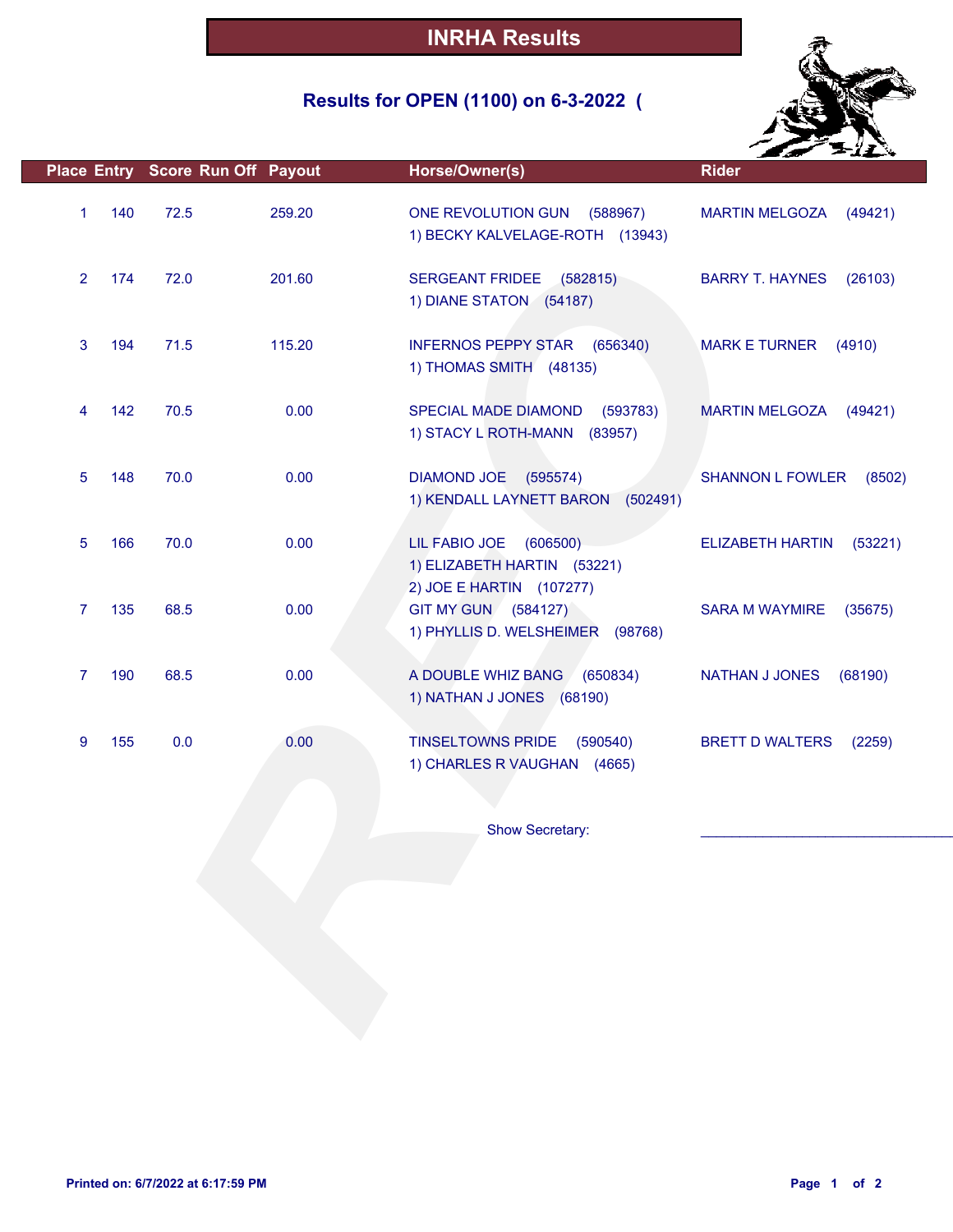## **Results for OPEN (1100) on 6-3-2022 (**



|                                  |                  |                                |                | $\sim$ $\sim$ $\sim$ |
|----------------------------------|------------------|--------------------------------|----------------|----------------------|
| Place Entry Score Run Off Payout |                  | Horse/Owner(s)                 | <b>Rider</b>   |                      |
|                                  |                  | NRHA PAYBACK CALCULATION SHEET |                |                      |
|                                  |                  | OPEN (1100) on 6/3/2022        | Pay Schedule A |                      |
|                                  | 50.00            | <b>Entry Fee</b>               |                |                      |
| $\pmb{\mathsf{X}}$               | $\boldsymbol{9}$ | <b>Total Entries</b>           |                |                      |
| $\equiv$                         | 450.00           | Gross Entry Fees (A)           |                |                      |
| $\overline{\phantom{a}}$         | 290.00           | <b>Trophy Cost</b>             |                |                      |
| $\equiv$                         | 160.00           | Gross Entry Fees (B)           |                |                      |
| $\blacksquare$                   | 8.00             | 5% Due to NRHA (C)             |                |                      |
| $=$                              | 152.00           | Net Entry Fees (D)             |                |                      |
| $\blacksquare$                   | 76.00            | Retainage (E)                  |                |                      |
| $=$                              | 76.00            | Amount to Purse (F)            |                |                      |
| $\ddot{}$                        | 500.00           | <b>Added Money</b>             |                |                      |
| $\equiv$                         | 576.00           | <b>Total Purse</b>             |                |                      |
|                                  |                  |                                |                |                      |
|                                  |                  |                                |                |                      |
|                                  |                  |                                |                |                      |
|                                  |                  |                                |                |                      |
|                                  |                  |                                |                |                      |
|                                  |                  |                                |                |                      |
|                                  |                  |                                |                |                      |
|                                  |                  |                                |                |                      |
|                                  |                  |                                |                |                      |
|                                  |                  |                                |                |                      |
|                                  |                  |                                |                |                      |
|                                  |                  |                                |                |                      |
|                                  |                  |                                |                |                      |
|                                  |                  |                                |                |                      |
|                                  |                  |                                |                |                      |
|                                  |                  |                                |                |                      |
|                                  |                  |                                |                |                      |
|                                  |                  |                                |                |                      |
|                                  |                  |                                |                |                      |
|                                  |                  |                                |                |                      |
|                                  |                  |                                |                |                      |
|                                  |                  |                                |                |                      |
|                                  |                  |                                |                |                      |

г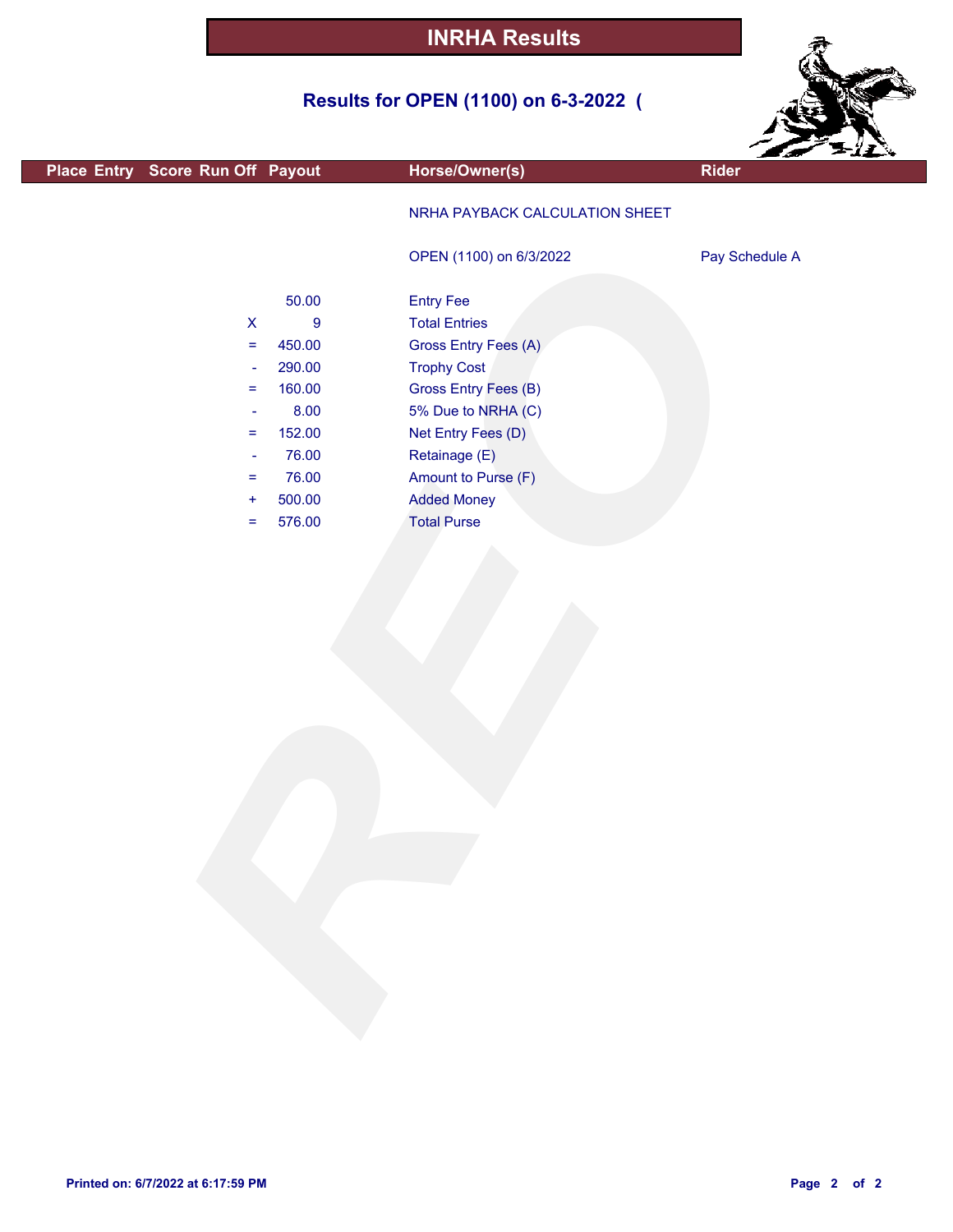## **Results for PT NON PRO (1650) on 6-3-2022 (**



|                       | Place Entry Score Run Off Payout |       | Horse/Owner(s)                                                                          | <b>Rider</b>                        |
|-----------------------|----------------------------------|-------|-----------------------------------------------------------------------------------------|-------------------------------------|
| 133<br>$\mathbf{1}$   | 71.0                             | 51.76 | <b>WHIZZY LOADED GUN</b><br>(585004)<br>1) KRISTINE HODGSON<br>(109205)                 | <b>KRISTINE HODGSON</b><br>(109205) |
| $\overline{2}$<br>139 | 70.0                             | 35.59 | SUNSOUT GUNNSOUT<br>(591804)<br>1) DEBRA K EBERWEIN<br>(53711)                          | <b>DEBRA K EBERWEIN</b><br>(53711)  |
| 3<br>101              | 69.0                             | 20.49 | <b>WALLA WALLACOMMANDER</b><br>(566421)<br>1) TERRI BECKHAM (41836)                     | <b>TERRI BECKHAM</b><br>(41836)     |
| 3<br>128              | 69.0                             | 20.49 | <b>CUSTOM DAZINE</b><br>(573516)<br>1) KENNY NELL (59195)<br>2) DEANA NELL (59196)      | <b>DEANA NELL</b><br>(59196)        |
| 3<br>145              | 69.0                             | 20.49 | ITS ALL ABOUT SNOW (590848)<br>1) AMBER L MORGAN (52637)                                | <b>AMBER L MORGAN</b><br>(52637)    |
| 132<br>6              | 68.5                             | 12.94 | GUNNA BE YOUR PAPA (585168)<br>1) BURT EVANS (25093)                                    | <b>BURT EVANS</b><br>(25093)        |
| $\overline{7}$<br>129 | 68.0                             | 0.00  | GUNNING TO SURVIVE (575394)<br>1) KENNY NELL (59195)                                    | <b>DEANA NELL</b><br>(59196)        |
| $\overline{7}$<br>189 | 68.0                             | 0.00  | 2) DEANA NELL (59196)<br><b>ITWHIZWHATITIZ</b><br>(605353)<br>1) NATHAN J JONES (68190) | <b>NATHAN J JONES</b><br>(68190)    |
| 123<br>9              | 67.5                             | 0.00  | TATTOOED BY DADDY<br>(585733)<br>1) NORBERT GLYNN (58561)                               | <b>NORBERT GLYNN</b><br>(58561)     |
| 9<br>144              | 67.5                             | 0.00  | <b>WHATA FINE WHIZ</b><br>(584814)<br>1) KELLY A. BURDINE (505436)                      | <b>KELLY A. BURDINE</b><br>(505436) |
| 11<br>108             | 67.0                             | 0.00  | <b>SMITH N WADEN</b><br>(601725)<br>1) JOANN JOHNSON DVM (44363)                        | JOANN JOHNSON DVM<br>(44363)        |
| 190<br>11             | 67.0                             | 0.00  | A DOUBLE WHIZ BANG<br>(650834)<br>1) NATHAN J JONES (68190)                             | <b>NATHAN J JONES</b><br>(68190)    |
| 13<br>125             | 66.0                             | 0.00  | <b>LEGENDARY REVOLUTION</b><br>(568142)<br>1) RONALD F. ANDERSON<br>(35880)             | RONALD F. ANDERSON<br>(35880)       |
| 60<br>14              | 65.5                             | 0.00  | <b>ELECTRIC FROST BITE</b><br>(568281)<br>1) ELIZABETH A CANTY<br>(83208)               | ELIZABETH A CANTY<br>(83208)        |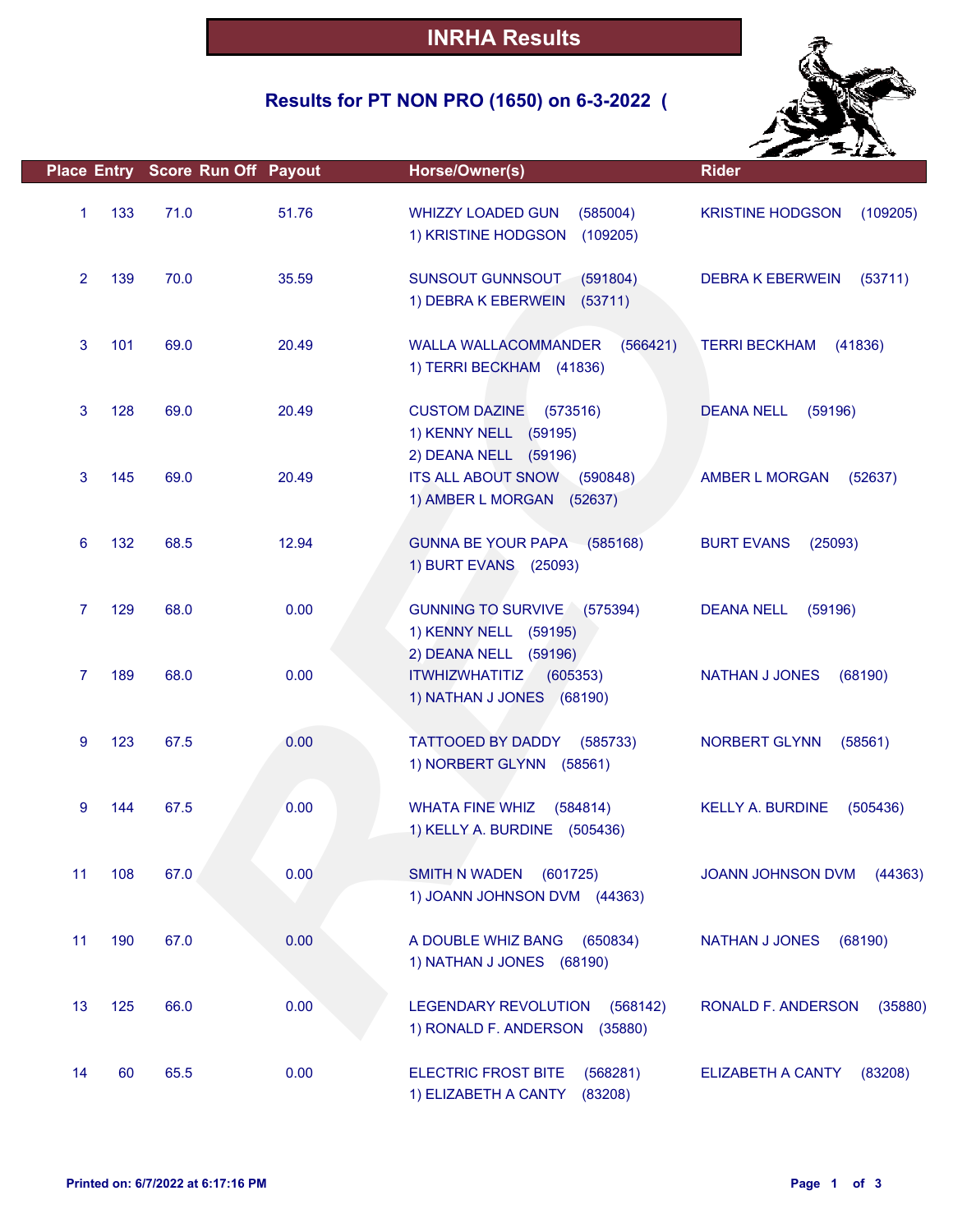## **Results for PT NON PRO (1650) on 6-3-2022 (**



|    |     |      | Place Entry Score Run Off Payout | Horse/Owner(s)                                                      | <b>Rider</b>                      |
|----|-----|------|----------------------------------|---------------------------------------------------------------------|-----------------------------------|
| 14 | 126 | 65.5 | 0.00                             | THISMOBSTERSSMOKINU<br>(599112)<br>1) RONALD F. ANDERSON<br>(35880) | RONALD F. ANDERSON<br>(35880)     |
| 14 | 179 | 65.5 | 0.00                             | DUNNIT WITH SPOOK (555590)<br>1) SUSAN K LEWIS (17657)              | <b>SUSAN K LEWIS</b><br>(17657)   |
| 17 | 186 | 65.0 | 0.00                             | RAWHIDES SLIDER (555865)<br>1) RODNEY LEIBRING DVM (79)             | RODNEY LEIBRING DVM<br>(79)       |
| 18 | 117 | 64.5 | 0.00                             | MAGNUMS HOLLYWOOD (581129)<br>1) DEBRA L HUNDLEY (2057)             | <b>DEBRA L HUNDLEY</b><br>(2057)  |
| 19 | 177 | 64.0 | 0.00                             | SMARTNSHINEY HOBBY<br>(564807)<br>1) VIRGIL T ANGLIN (61231)        | <b>VIRGIL T ANGLIN</b><br>(61231) |
| 20 | 181 | 63.5 | 0.00                             | (591723)<br>DUN IT N FRECKLES<br>1) TIM ABBOTT (98502)              | <b>TIM ABBOTT</b><br>(98502)      |
|    |     |      |                                  |                                                                     |                                   |
|    |     |      |                                  | Show Secretary:                                                     |                                   |
|    |     |      |                                  |                                                                     |                                   |
|    |     |      |                                  |                                                                     |                                   |
|    |     |      |                                  |                                                                     |                                   |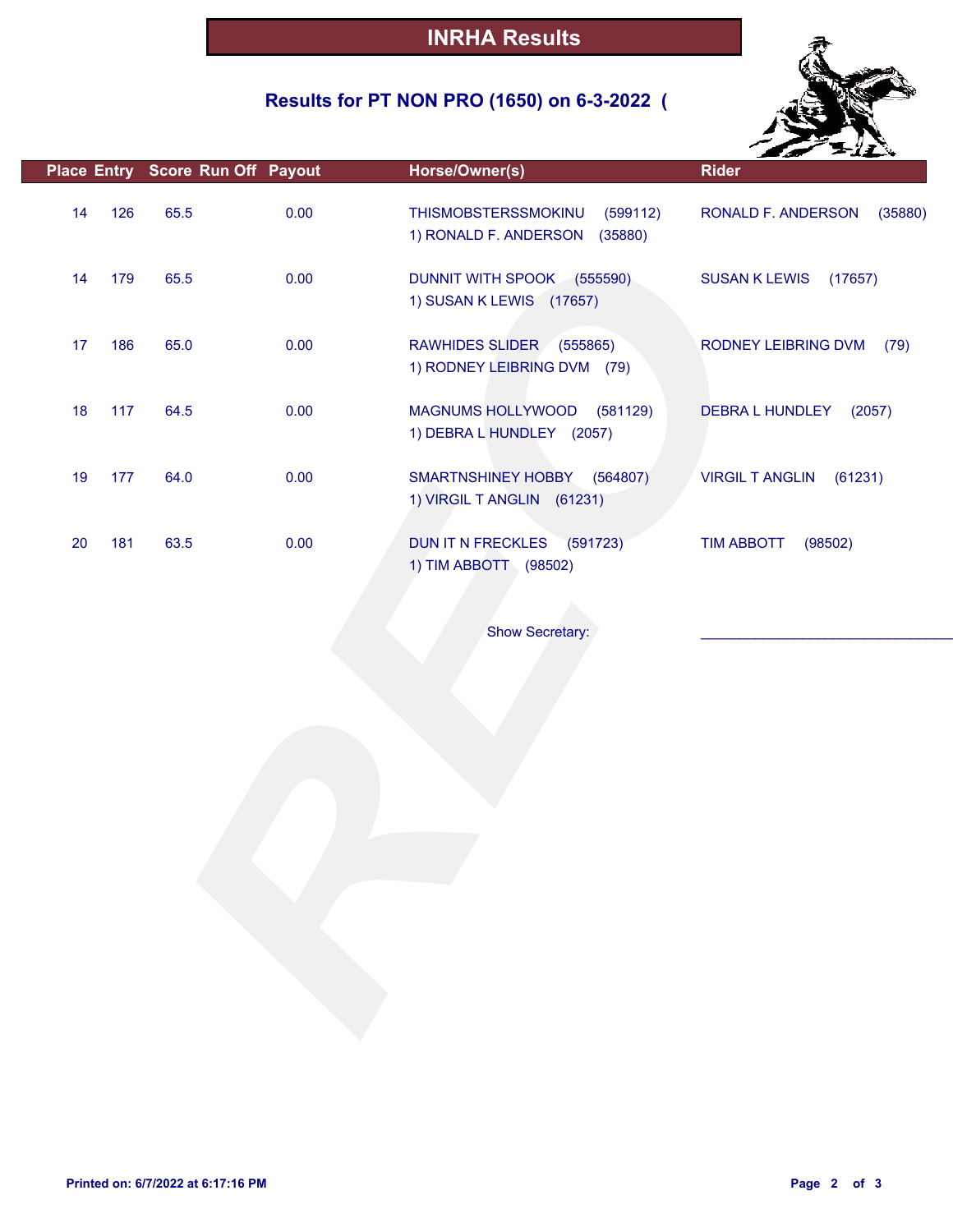## **Results for PT NON PRO (1650) on 6-3-2022 (**



| Place Entry Score Run Off Payout                                                                                                                                                                                                                                                     | Horse/Owner(s)                                                                                                                                                                                                                                 | <b>Rider</b>   |
|--------------------------------------------------------------------------------------------------------------------------------------------------------------------------------------------------------------------------------------------------------------------------------------|------------------------------------------------------------------------------------------------------------------------------------------------------------------------------------------------------------------------------------------------|----------------|
|                                                                                                                                                                                                                                                                                      | NRHA PAYBACK CALCULATION SHEET                                                                                                                                                                                                                 |                |
|                                                                                                                                                                                                                                                                                      | PT NON PRO (1650) on 6/3/2022                                                                                                                                                                                                                  | Pay Schedule A |
| 10.00<br>$20\,$<br>$\boldsymbol{\mathsf{X}}$<br>200.00<br>$\equiv$<br>70.00<br>$\overline{\phantom{a}}$<br>130.00<br>$\equiv$<br>6.50<br>$\overline{\phantom{a}}$<br>123.50<br>$\equiv$<br>61.75<br>$\blacksquare$<br>61.75<br>$\equiv$<br>100.00<br>$\ddot{}$<br>161.75<br>$\equiv$ | <b>Entry Fee</b><br><b>Total Entries</b><br>Gross Entry Fees (A)<br><b>Trophy Cost</b><br>Gross Entry Fees (B)<br>5% Due to NRHA (C)<br>Net Entry Fees (D)<br>Retainage (E)<br>Amount to Purse (F)<br><b>Added Money</b><br><b>Total Purse</b> |                |
|                                                                                                                                                                                                                                                                                      |                                                                                                                                                                                                                                                |                |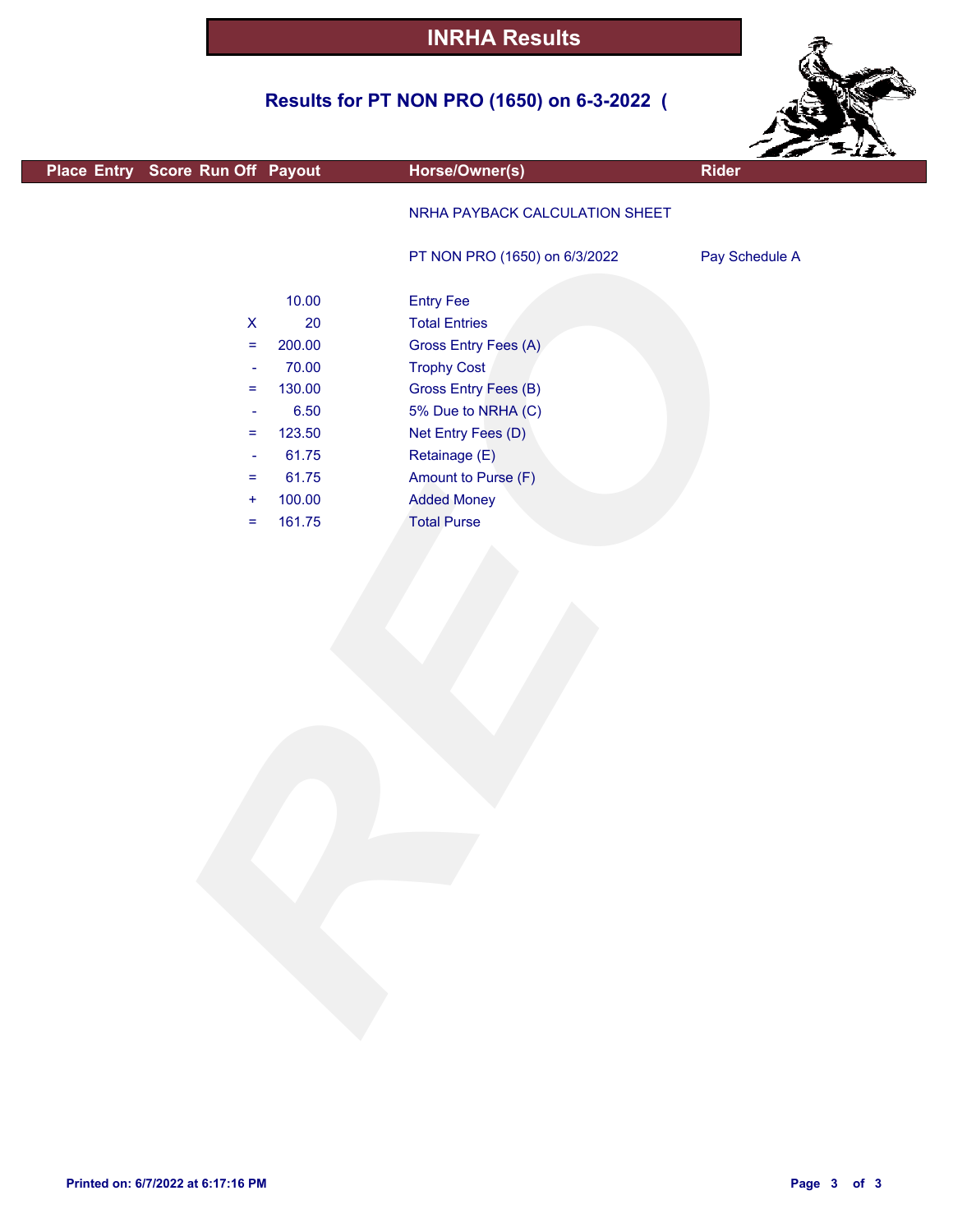## **Results for PT OPEN (1110) on 6-3-2022 (**



|                | Place Entry Score Run Off Payout |       | Horse/Owner(s)                                                      | <b>Rider</b>                      |
|----------------|----------------------------------|-------|---------------------------------------------------------------------|-----------------------------------|
| $\mathbf{1}$   | 174<br>72.0                      | 45.00 | SERGEANT FRIDEE (582815)<br>1) DIANE STATON (54187)                 | <b>BARRY T. HAYNES</b><br>(26103) |
| $\overline{2}$ | 194<br>71.5                      | 35.00 | INFERNOS PEPPY STAR (656340)<br>1) THOMAS SMITH (48135)             | <b>MARK E TURNER</b><br>(4910)    |
| 3              | 110<br>69.5                      | 20.00 | LINE ON A GUNNER (605207)<br>1) GERMAINE F DAVILA (62504)           | <b>BRETT D WALTERS</b><br>(2259)  |
| 4              | 60<br>68.5                       | 0.00  | ELECTRIC FROST BITE<br>(568281)<br>1) ELIZABETH A CANTY<br>(83208)  | ELIZABETH A CANTY<br>(83208)      |
| 4              | 68.5<br>190                      | 0.00  | A DOUBLE WHIZ BANG<br>(650834)<br>1) NATHAN J JONES (68190)         | <b>NATHAN J JONES</b><br>(68190)  |
| 6              | 0.0<br>155                       | 0.00  | (590540)<br><b>TINSELTOWNS PRIDE</b><br>1) CHARLES R VAUGHAN (4665) | <b>BRETT D WALTERS</b><br>(2259)  |
|                |                                  |       | Show Secretary:                                                     |                                   |
|                |                                  |       |                                                                     |                                   |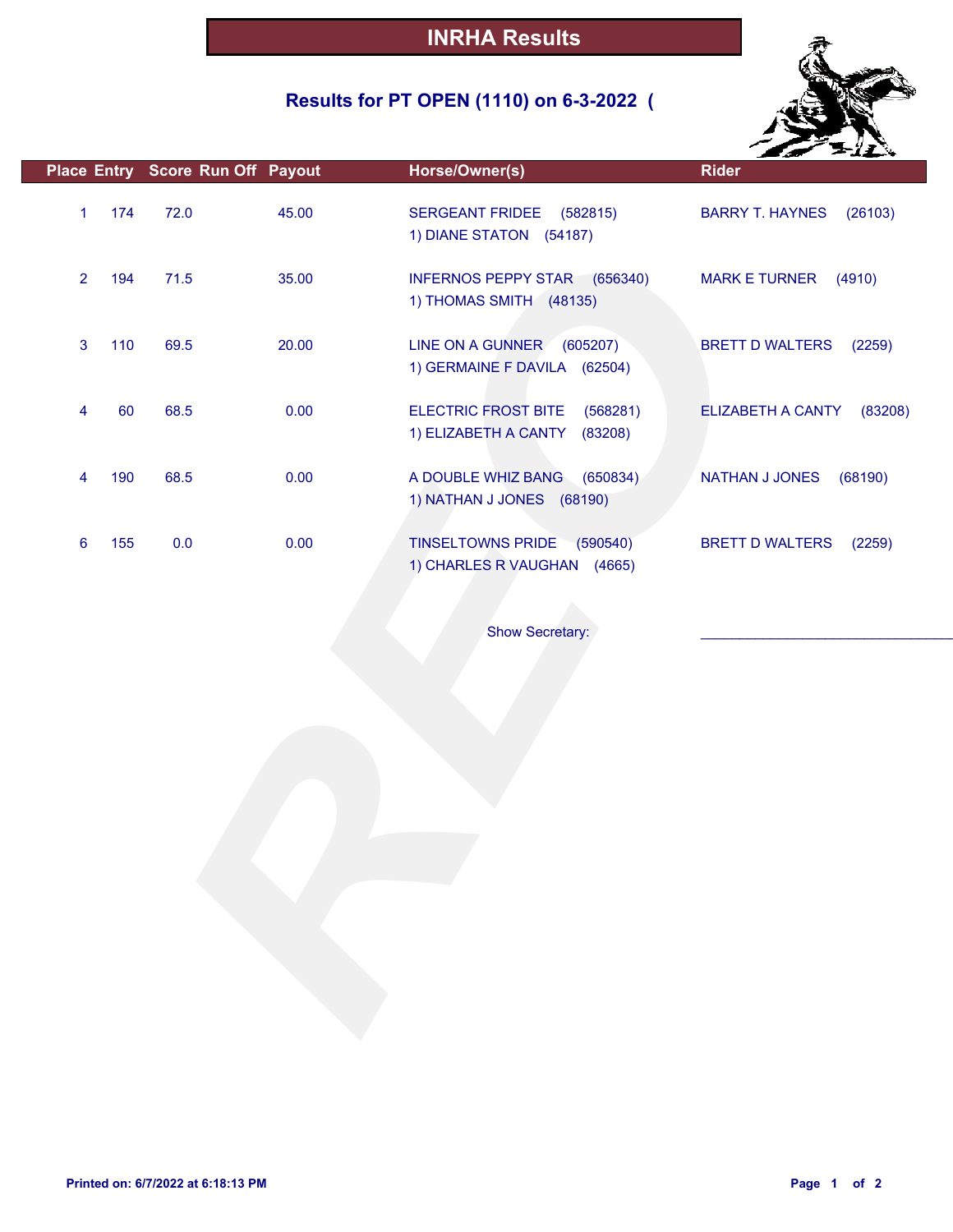## **Results for PT OPEN (1110) on 6-3-2022 (**



| Place Entry Score Run Off Payout              | Horse/Owner(s)                 | <b>Rider</b>   |
|-----------------------------------------------|--------------------------------|----------------|
|                                               |                                |                |
|                                               | NRHA PAYBACK CALCULATION SHEET |                |
|                                               | PT OPEN (1110) on 6/3/2022     | Pay Schedule A |
|                                               |                                |                |
| 10.00                                         | <b>Entry Fee</b>               |                |
| $\boldsymbol{6}$<br>$\boldsymbol{\mathsf{X}}$ | <b>Total Entries</b>           |                |
| 60.00<br>$=$                                  | Gross Entry Fees (A)           |                |
| 70.00<br>$\equiv$                             | <b>Trophy Cost</b>             |                |
| 0.00<br>$=$                                   | Gross Entry Fees (B)           |                |
| 0.00<br>$\blacksquare$                        | 5% Due to NRHA (C)             |                |
| 0.00<br>$=$                                   | Net Entry Fees (D)             |                |
| 0.00<br>$\blacksquare$                        | Retainage (E)                  |                |
| 0.00<br>Ξ                                     | Amount to Purse (F)            |                |
| 100.00<br>$\ddot{}$                           | <b>Added Money</b>             |                |
| 100.00<br>$=$                                 | <b>Total Purse</b>             |                |
|                                               |                                |                |
|                                               |                                |                |
|                                               |                                |                |
|                                               |                                |                |
|                                               |                                |                |
|                                               |                                |                |
|                                               |                                |                |
|                                               |                                |                |
|                                               |                                |                |
|                                               |                                |                |
|                                               |                                |                |
|                                               |                                |                |
|                                               |                                |                |
|                                               |                                |                |
|                                               |                                |                |
|                                               |                                |                |
|                                               |                                |                |
|                                               |                                |                |
|                                               |                                |                |
|                                               |                                |                |
|                                               |                                |                |
|                                               |                                |                |
|                                               |                                |                |
|                                               |                                |                |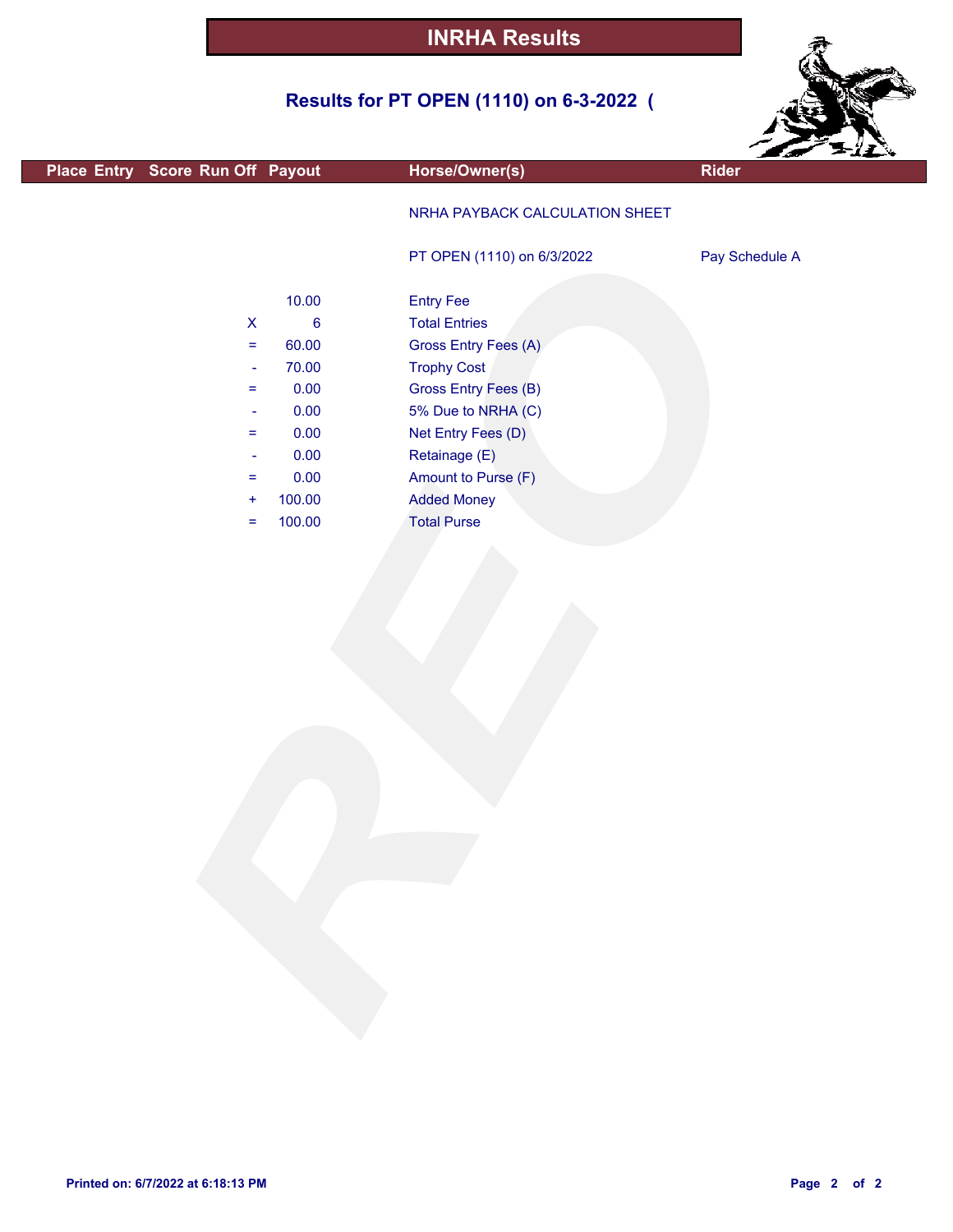## **Results for ROOKIE PRO (1350) on 6-3-2022 (**



|                       |      | Place Entry Score Run Off Payout | Horse/Owner(s)                                                            | <b>Rider</b>                        |
|-----------------------|------|----------------------------------|---------------------------------------------------------------------------|-------------------------------------|
| 157<br>1              | 70.5 | 45.00                            | WHIZ I WAS AN OKIE (583751)<br>1) JEFF SECRIST (506022)                   | SAVANNAH L WHITE<br>(108946)        |
| $\overline{2}$<br>102 | 68.5 | 27.50                            | BUCKLES LITTLE STORM (597317)<br>1) ROBERT L BROSSIA (69875)              | <b>COY MOYERS</b><br>(57605)        |
| 135<br>$\overline{2}$ | 68.5 | 27.50                            | GIT MY GUN (584127)<br>1) PHYLLIS D. WELSHEIMER (98768)                   | <b>SARA M WAYMIRE</b><br>(35675)    |
| 119<br>4              | 68.0 | 0.00                             | <b>ULTIMATE CHIC DREAM</b><br>(588033)<br>1) KIMBERLEE ANN GREIF (504219) | <b>BROCK REINEBACH</b><br>(61250)   |
| 170<br>5              | 64.0 | 0.00                             | TN ROWDY REBEL (572627)<br>1) NATALIE DERRY GRUNEWALD<br>(112166)         | NATALIE DERRY GRUNEWALD<br>(112)    |
| 112<br>6              | 0.0  | 0.00                             | <b>BUY IT WHIZ CASH</b><br>(603278)<br>1) TARYN R SIGMAN<br>(99296)       | <b>KINDRA GINGERICH</b><br>(503239) |
|                       |      |                                  |                                                                           |                                     |
|                       |      |                                  | Show Secretary:                                                           |                                     |
|                       |      |                                  |                                                                           |                                     |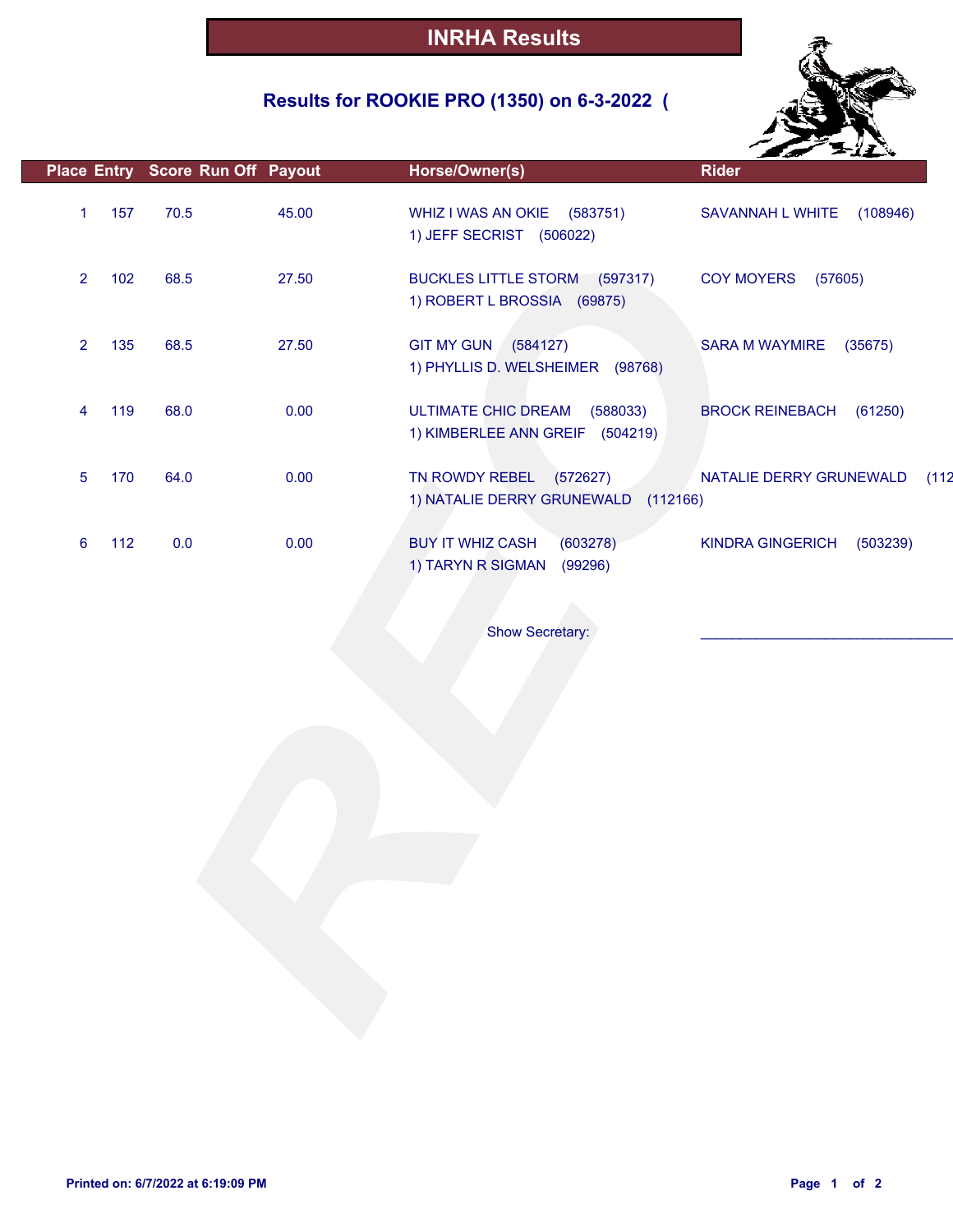## **Results for ROOKIE PRO (1350) on 6-3-2022 (**



| Place Entry Score Run Off Payout |         | Horse/Owner(s)                 | <b>Rider</b>   |
|----------------------------------|---------|--------------------------------|----------------|
|                                  |         |                                |                |
|                                  |         | NRHA PAYBACK CALCULATION SHEET |                |
|                                  |         |                                |                |
|                                  |         | ROOKIE PRO (1350) on 6/3/2022  | Pay Schedule A |
|                                  |         |                                |                |
|                                  | 10.00   | <b>Entry Fee</b>               |                |
| $\boldsymbol{\mathsf{X}}$        | $\bf 6$ | <b>Total Entries</b>           |                |
| $\equiv$                         | 60.00   | Gross Entry Fees (A)           |                |
| $\rightarrow$                    | 70.00   | <b>Trophy Cost</b>             |                |
| $\equiv$                         | 0.00    | Gross Entry Fees (B)           |                |
| $\blacksquare$                   | 0.00    | 5% Due to NRHA (C)             |                |
| $\equiv$                         | 0.00    | Net Entry Fees (D)             |                |
| $\blacksquare$                   | 0.00    | Retainage (E)                  |                |
| $\equiv$                         | 0.00    | Amount to Purse (F)            |                |
| $\ddot{}$                        | 100.00  | <b>Added Money</b>             |                |
| $\equiv$                         | 100.00  | <b>Total Purse</b>             |                |
|                                  |         |                                |                |
|                                  |         |                                |                |
|                                  |         |                                |                |
|                                  |         |                                |                |
|                                  |         |                                |                |
|                                  |         |                                |                |
|                                  |         |                                |                |
|                                  |         |                                |                |
|                                  |         |                                |                |
|                                  |         |                                |                |
|                                  |         |                                |                |
|                                  |         |                                |                |
|                                  |         |                                |                |
|                                  |         |                                |                |
|                                  |         |                                |                |
|                                  |         |                                |                |
|                                  |         |                                |                |
|                                  |         |                                |                |
|                                  |         |                                |                |
|                                  |         |                                |                |
|                                  |         |                                |                |
|                                  |         |                                |                |
|                                  |         |                                |                |

F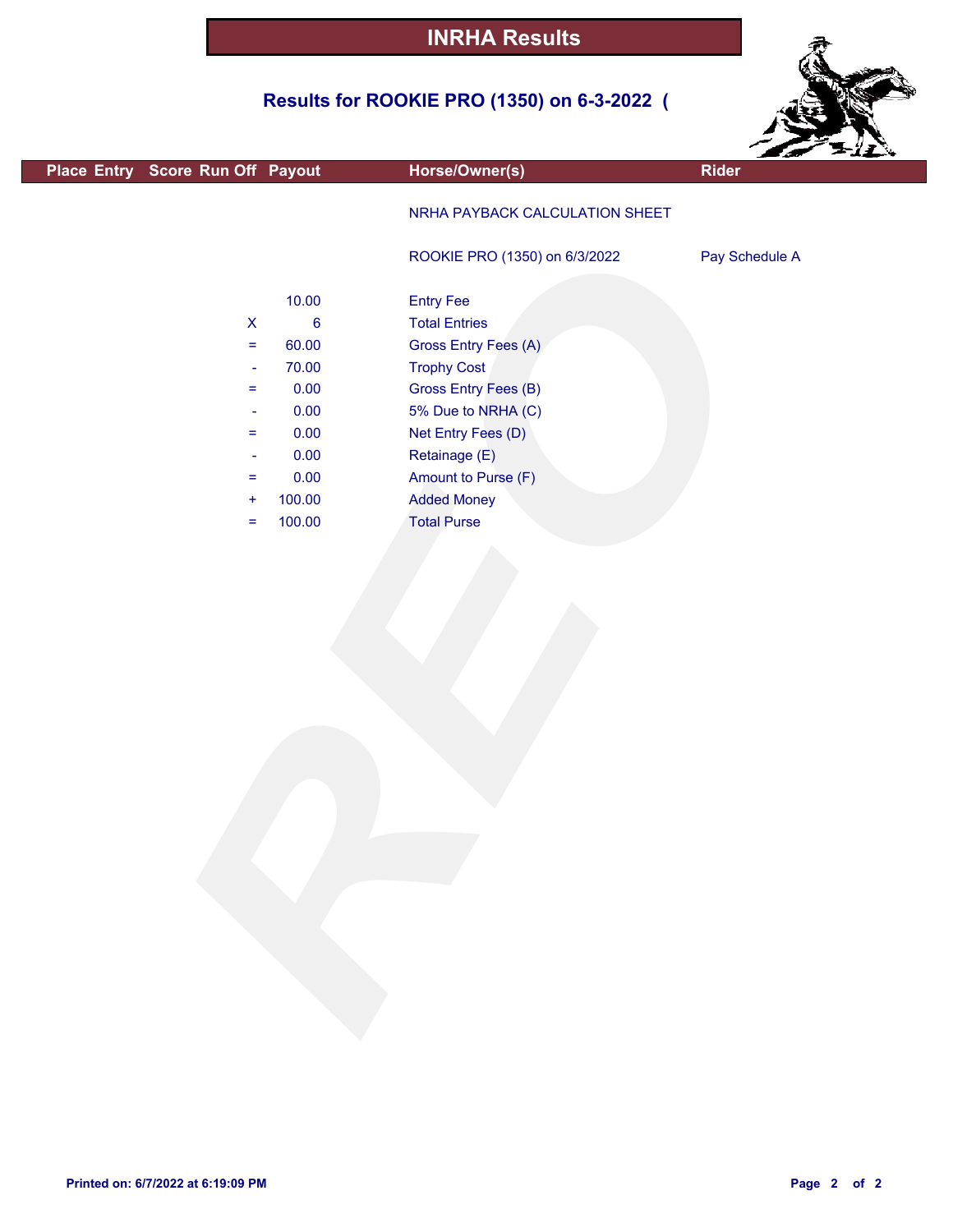#### **Results for RR AMA (8001) on 6-3-2022 (**



|                |     | Place Entry Score Run Off Payout |       | Horse/Owner(s)                                                                     | <b>Rider</b>                      |
|----------------|-----|----------------------------------|-------|------------------------------------------------------------------------------------|-----------------------------------|
| $\mathbf{1}$   | 197 | 80.0                             | 51.00 | DOCS SMOKEN SOLANO<br>(657285)<br>1) LON W CRAIN (11565)                           | <b>LON W CRAIN</b><br>(11565)     |
| $\overline{2}$ | 108 | 79.0                             | 40.50 | <b>SMITH N WADEN</b><br>(601725)<br>1) JOANN JOHNSON DVM (44363)                   | JOANN JOHNSON DVM<br>(44363)      |
| 3              | 176 | 78.5                             | 30.00 | WHIZ GOOD TO GO (551551)<br>1) LARRY O. MCCOLLOUGH (17177)                         | QUINN M SELNER (17159)            |
| 4              | 118 | 77.5                             | 15.00 | <b>JAG R US</b><br>(590762)<br>1) WENDY S KOOKEN<br>(108944)                       | <b>WENDY S KOOKEN</b><br>(108944) |
| 5              | 104 | 72.5                             | 13.50 | TR NEVER ENOUGH JAC<br>(592285)<br>1) CAROL RAMM (61458)                           | <b>CAROL RAMM</b><br>(61458)      |
| 6              | 117 | 72.0                             | 0.00  | MAGNUMS HOLLYWOOD (581129)<br>1) DEBRA L HUNDLEY (2057)                            | DEBRA L HUNDLEY<br>(2057)         |
| $\overline{7}$ | 151 | 71.0                             | 0.00  | <b>DREAMIN OF JULES</b><br>(573956)<br>1) HILARY A. KINDRED (104255)               | HILARY A. KINDRED<br>(104255)     |
| 8              | 181 | 70.0                             | 0.00  | DUN IT N FRECKLES (591723)<br>1) TIM ABBOTT (98502)                                | <b>TIM ABBOTT</b><br>(98502)      |
| 9              | 160 | 67.0                             | 0.00  | DUN IT IN RUFFLES<br>(552920)<br>1) RAY T ALLEN (104324)<br>2) JILL ALLEN (105139) | <b>JILL ALLEN</b><br>(105139)     |
| 10             | 60  | 0.0                              | 0.00  | <b>ELECTRIC FROST BITE</b><br>(568281)<br>1) ELIZABETH A CANTY<br>(83208)          | ELIZABETH A CANTY<br>(83208)      |
| 10             | 103 | 0.0                              | 0.00  | <b>JAGS FANCY STEP</b><br>(579027)<br>1) DANIELLE YOUNG (503438)                   | <b>DANIELLE YOUNG</b><br>(503438) |
| 10             | 147 | 0.0                              | 0.00  | <b>CF EYECARE</b><br>(597725)<br>1) SARAH R SCHABEN (503773)                       | SARAH R SCHABEN<br>(503773)       |
| 10             | 186 | 0.0                              | 0.00  | RAWHIDES SLIDER (555865)<br>1) RODNEY LEIBRING DVM (79)                            | RODNEY LEIBRING DVM<br>(79)       |
| 10             | 192 | 0.0                              | 0.00  | <b>WHISKEY BOBBI</b><br>(604308)<br>1) AMY J ELAM (91777)                          | AMY J ELAM<br>(91777)             |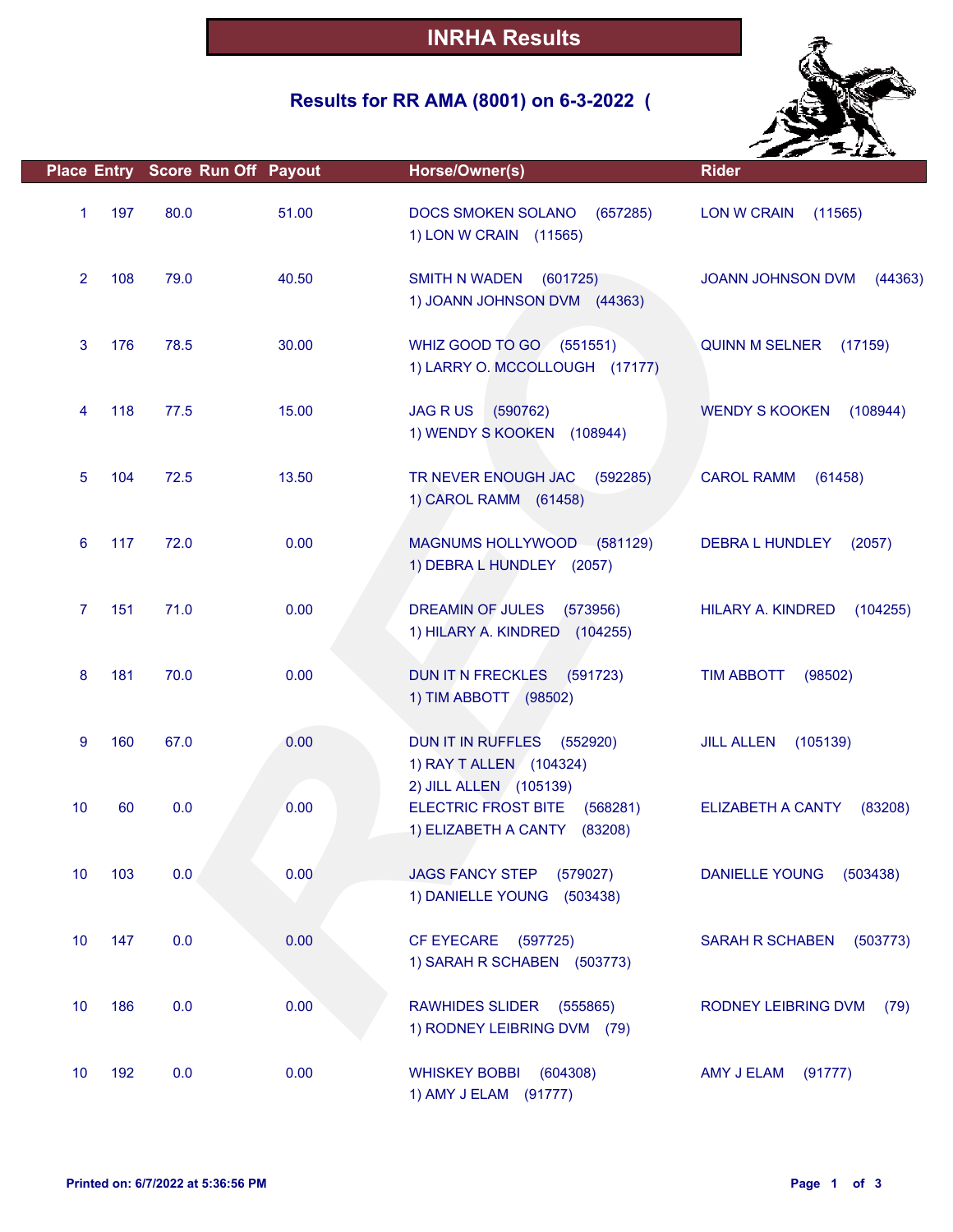## **Results for RR AMA (8001) on 6-3-2022 (**



|             | Place Entry Score Run Off Payout | Horse/Owner(s)                                | Rider                    |
|-------------|----------------------------------|-----------------------------------------------|--------------------------|
| 193<br>$10$ | $0.0\,$<br>0.00                  | SHADOW (88888)<br>1) JESSICA L TURNER (77237) | JESSICA L TURNER (77237) |
|             |                                  | Show Secretary:                               |                          |
|             |                                  |                                               |                          |
|             |                                  |                                               |                          |
|             |                                  |                                               |                          |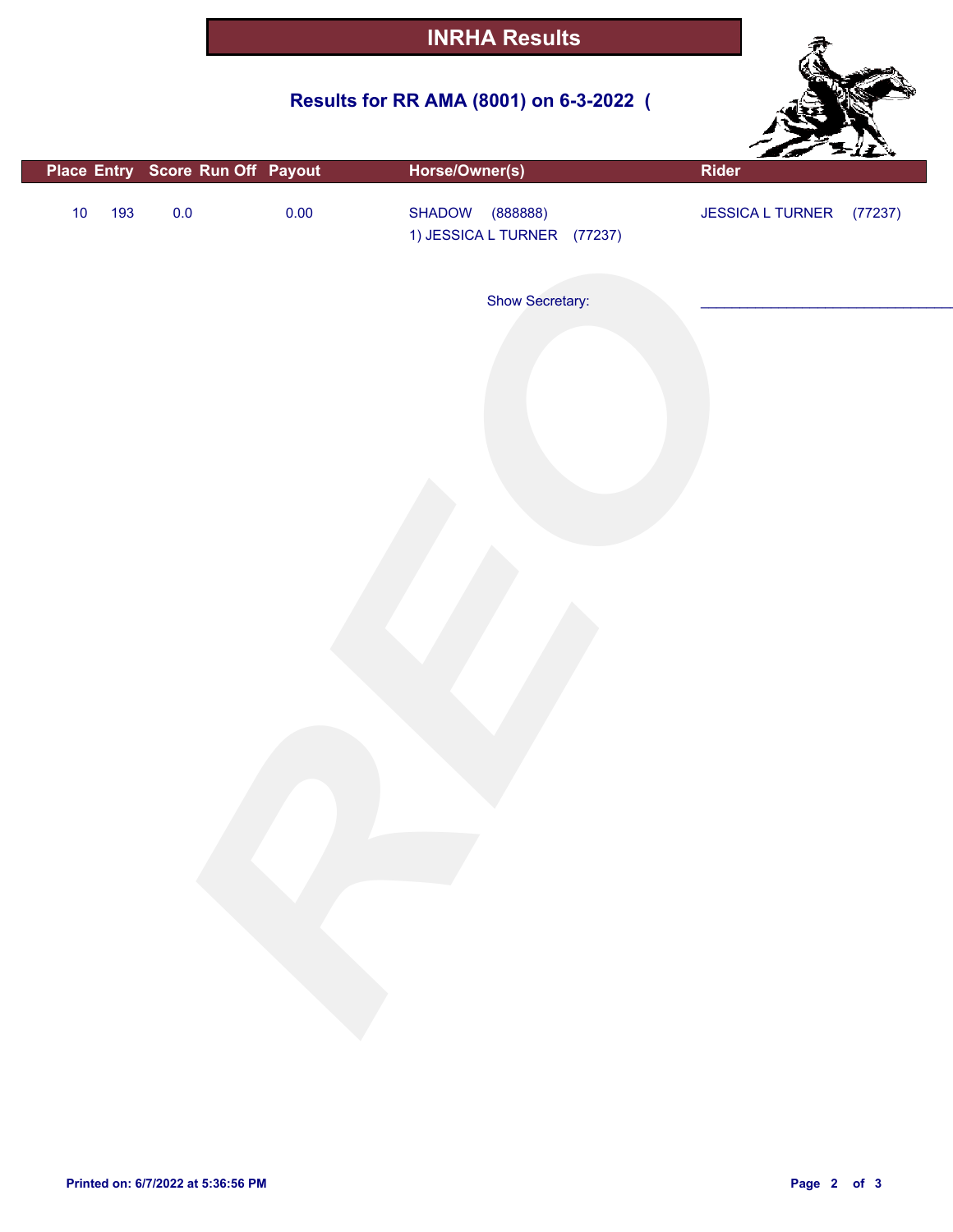## **Results for RR AMA (8001) on 6-3-2022 (**



| Place Entry Score Run Off Payout |        | Horse/Owner(s)                 | ---<br><b>Rider</b> |
|----------------------------------|--------|--------------------------------|---------------------|
|                                  |        |                                |                     |
|                                  |        | NRHA PAYBACK CALCULATION SHEET |                     |
|                                  |        |                                |                     |
|                                  |        | RR AMA (8001) on 6/3/2022      | Pay Schedule A      |
|                                  |        |                                |                     |
|                                  | 20.00  | <b>Entry Fee</b>               |                     |
| $\boldsymbol{\mathsf{X}}$        | 15     | <b>Total Entries</b>           |                     |
| $\equiv$                         | 300.00 | Gross Entry Fees (A)           |                     |
| $\overline{\phantom{a}}$         | 0.00   | <b>Trophy Cost</b>             |                     |
| $\equiv$                         | 300.00 | <b>Gross Entry Fees (B)</b>    |                     |
| $\overline{\phantom{a}}$         | 0.00   | 5% Due to NRHA (C)             |                     |
| $\equiv$                         | 300.00 | Net Entry Fees (D)             |                     |
| $\overline{\phantom{a}}$         | 150.00 | Retainage (E)                  |                     |
| $\equiv$                         | 150.00 | Amount to Purse (F)            |                     |
| $\ddot{}$                        | 0.00   | <b>Added Money</b>             |                     |
| $\equiv$                         | 150.00 | <b>Total Purse</b>             |                     |
|                                  |        |                                |                     |
|                                  |        |                                |                     |
|                                  |        |                                |                     |
|                                  |        |                                |                     |
|                                  |        |                                |                     |
|                                  |        |                                |                     |
|                                  |        |                                |                     |
|                                  |        |                                |                     |
|                                  |        |                                |                     |
|                                  |        |                                |                     |
|                                  |        |                                |                     |
|                                  |        |                                |                     |
|                                  |        |                                |                     |
|                                  |        |                                |                     |
|                                  |        |                                |                     |
|                                  |        |                                |                     |
|                                  |        |                                |                     |
|                                  |        |                                |                     |
|                                  |        |                                |                     |
|                                  |        |                                |                     |
|                                  |        |                                |                     |
|                                  |        |                                |                     |
|                                  |        |                                |                     |

L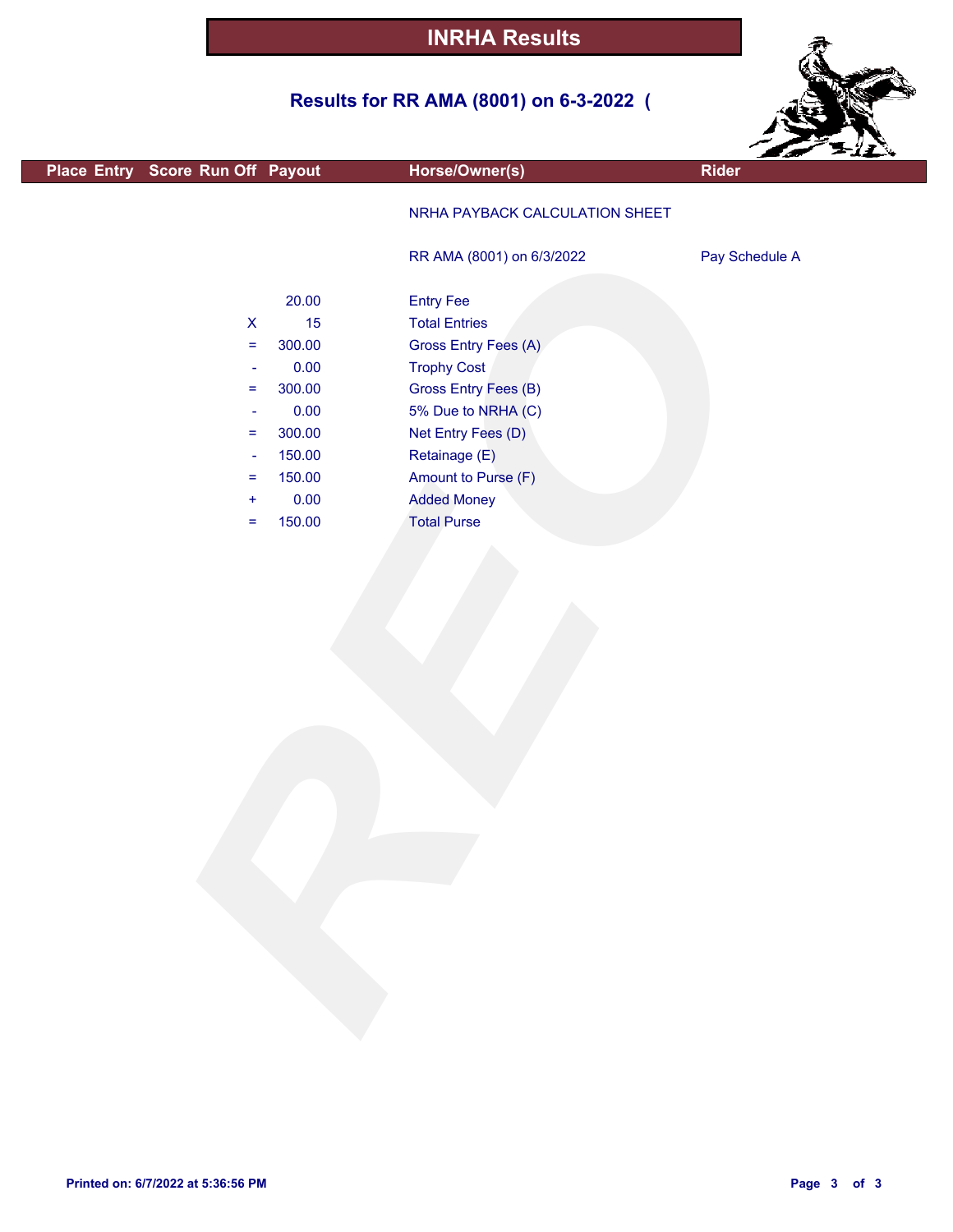## **Results for RR OPEN (8000) on 6-3-2022 (**



|                |     | Place Entry Score Run Off Payout |       | Horse/Owner(s)                                                                       | <b>Rider</b>                           |
|----------------|-----|----------------------------------|-------|--------------------------------------------------------------------------------------|----------------------------------------|
| 1              | 197 | 80.5                             | 52.00 | <b>DOCS SMOKEN SOLANO</b><br>(657285)<br>1) LON W CRAIN (11565)                      | LON W CRAIN<br>(11565)                 |
| $\overline{2}$ | 108 | 79.5                             | 39.00 | <b>SMITH N WADEN</b><br>(601725)<br>1) JOANN JOHNSON DVM (44363)                     | JOANN JOHNSON DVM<br>(44363)           |
| 3              | 195 | 78.0                             | 26.00 | JAC N JEWELS SPARK<br>(562746)<br>1) CARRIE E LYNCH (77074)                          | SHELBY JANE LYNCH<br>(84159)           |
| 4              | 176 | 77.5                             | 13.00 | WHIZ GOOD TO GO<br>(551551)<br>1) LARRY O. MCCOLLOUGH (17177)                        | <b>QUINN M SELNER</b><br>(17159)       |
| 5              | 166 | 76.5                             | 0.00  | LIL FABIO JOE<br>(606500)<br>1) ELIZABETH HARTIN (53221)<br>2) JOE E HARTIN (107277) | <b>ELIZABETH HARTIN</b><br>(53221)     |
| 6              | 196 | 76.0                             | 0.00  | <b>GENUINE POWERSTROKE (544277)</b><br>1) KYLA NEAL (504639)                         | <b>KYLA NEAL</b><br>(504639)           |
| 7              | 109 | 75.5                             | 0.00  | LOVEABLE LITTLESPOOK<br>(558382)<br>1) LORI M HEDGES (52672)                         | <b>CAMBREY JADE HEDGES</b><br>(500733) |
| 8              | 104 | 73.0                             | 0.00  | TR NEVER ENOUGH JAC<br>(592285)<br>1) CAROL RAMM (61458)                             | <b>CAROL RAMM</b><br>(61458)           |
| 9              | 152 | 72.5                             | 0.00  | <b>TINSELTOWNS FINEST</b><br>(600714)<br>1) MICHELE C EBELING<br>(50679)             | <b>SHANNON L FOWLER</b><br>(8502)      |
| 10             | 112 | 70.5                             | 0.00  | <b>BUY IT WHIZ CASH</b><br>(603278)<br>1) TARYN R SIGMAN<br>(99296)                  | <b>KINDRA GINGERICH</b><br>(503239)    |
| 11             | 150 | 0.0                              | 0.00  | HOLLYWOODWALLAFAME (584187)<br>1) AIMEE D GETTER (47342)                             | <b>SHANNON L FOWLER</b><br>(8502)      |
| 11             | 192 | 0.0                              | 0.00  | <b>WHISKEY BOBBI</b><br>(604308)<br>1) AMY J ELAM (91777)                            | (91777)<br>AMY J ELAM                  |
| 11             | 193 | 0.0                              | 0.00  | (888888)<br><b>SHADOW</b><br>1) JESSICA L TURNER (77237)                             | JESSICA L TURNER (77237)               |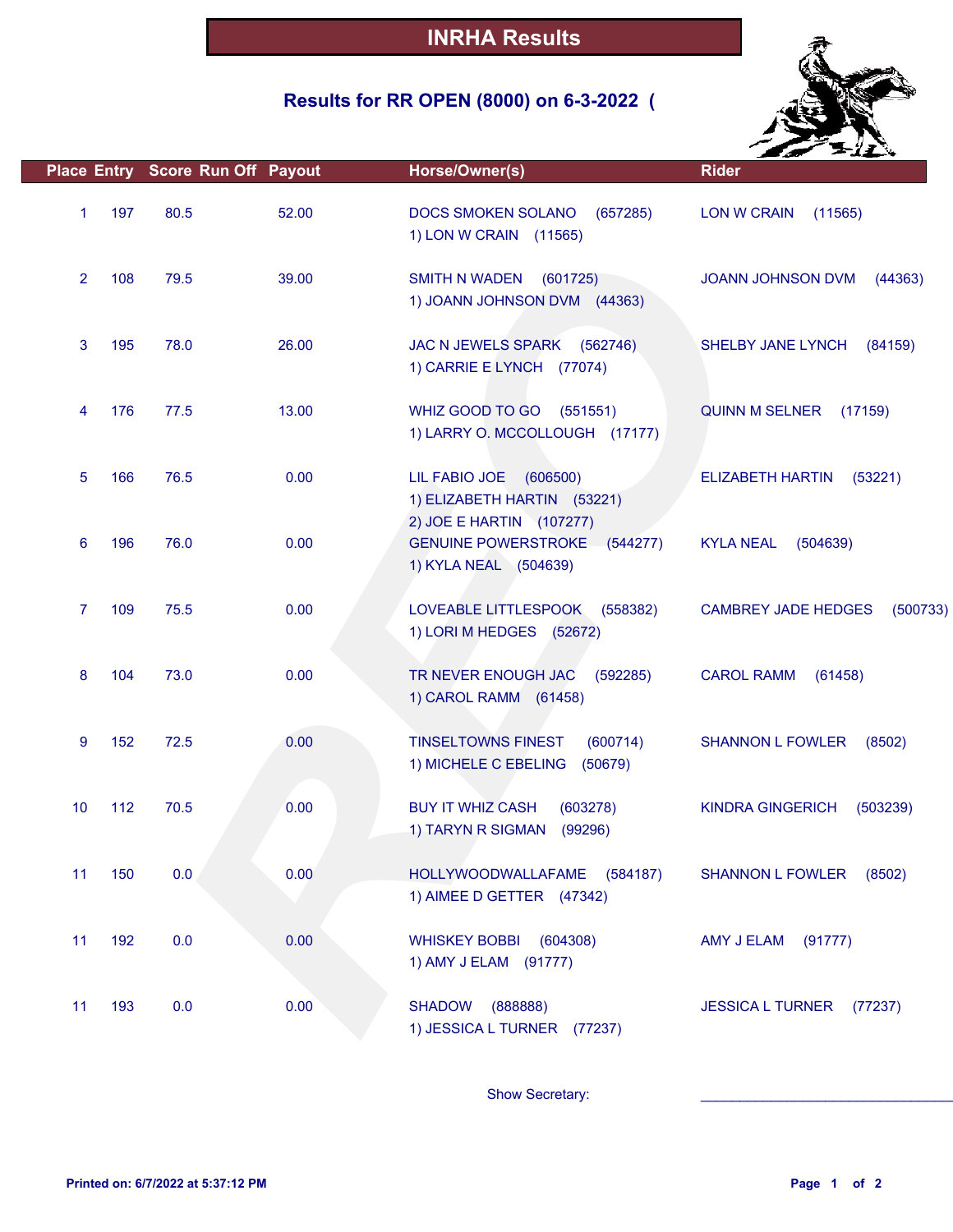## **Results for RR OPEN (8000) on 6-3-2022 (**



| Place Entry Score Run Off Payout |        | Horse/Owner(s)                 | --<br>- *<br><b>Rider</b> |
|----------------------------------|--------|--------------------------------|---------------------------|
|                                  |        |                                |                           |
|                                  |        | NRHA PAYBACK CALCULATION SHEET |                           |
|                                  |        |                                |                           |
|                                  |        | RR OPEN (8000) on 6/3/2022     | Pay Schedule A            |
|                                  |        |                                |                           |
|                                  | 20.00  | <b>Entry Fee</b>               |                           |
| $\pmb{\mathsf{X}}$               | 13     | <b>Total Entries</b>           |                           |
| $\equiv$                         | 260.00 | Gross Entry Fees (A)           |                           |
| $\blacksquare$                   | 0.00   | <b>Trophy Cost</b>             |                           |
| $\equiv$                         | 260.00 | Gross Entry Fees (B)           |                           |
| $\blacksquare$                   | 0.00   | 5% Due to NRHA (C)             |                           |
| $\equiv$                         | 260.00 | Net Entry Fees (D)             |                           |
| $\blacksquare$                   | 130.00 | Retainage (E)                  |                           |
| $\equiv$                         | 130.00 | Amount to Purse (F)            |                           |
| $\ddot{}$                        | 0.00   | <b>Added Money</b>             |                           |
| $\equiv$                         | 130.00 | <b>Total Purse</b>             |                           |
|                                  |        |                                |                           |
|                                  |        |                                |                           |
|                                  |        |                                |                           |
|                                  |        |                                |                           |
|                                  |        |                                |                           |
|                                  |        |                                |                           |
|                                  |        |                                |                           |
|                                  |        |                                |                           |
|                                  |        |                                |                           |
|                                  |        |                                |                           |
|                                  |        |                                |                           |
|                                  |        |                                |                           |
|                                  |        |                                |                           |
|                                  |        |                                |                           |
|                                  |        |                                |                           |
|                                  |        |                                |                           |
|                                  |        |                                |                           |
|                                  |        |                                |                           |
|                                  |        |                                |                           |
|                                  |        |                                |                           |
|                                  |        |                                |                           |
|                                  |        |                                |                           |
|                                  |        |                                |                           |

г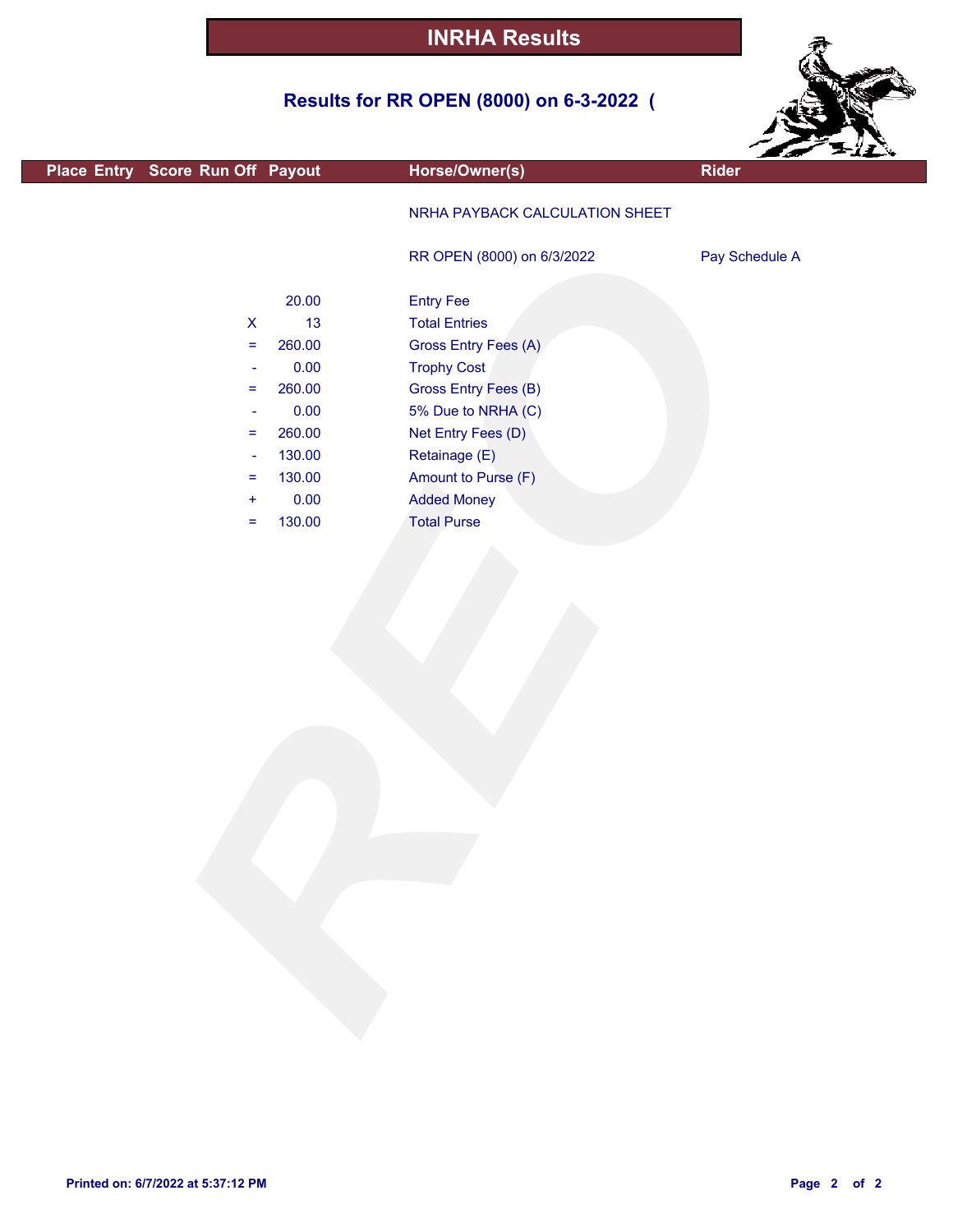## **Results for RR YOUTH (8002) on 6-3-2022 (**



|                |     | Place Entry Score Run Off Payout |       | Horse/Owner(s)                                                                         | <b>Rider</b>                           |
|----------------|-----|----------------------------------|-------|----------------------------------------------------------------------------------------|----------------------------------------|
| $\mathbf{1}$   | 134 | 75.5                             | 22.00 | NU CHEX ON ICE<br>(661669)<br>1) ANNA LANDING<br>(507618)                              | <b>ANNA LANDING</b><br>(507618)        |
| $\overline{2}$ | 195 | 75.0                             | 16.50 | JAC N JEWELS SPARK (562746)<br>1) CARRIE E LYNCH (77074)                               | SHELBY JANE LYNCH<br>(84159)           |
| 3              | 196 | 73.0                             | 11.00 | <b>GENUINE POWERSTROKE</b><br>(544277)<br>1) KYLA NEAL (504639)                        | <b>KYLA NEAL</b><br>(504639)           |
| 4              | 159 | 71.5                             | 5.50  | OLE BLUE EYES (596364)<br>1) RAY T ALLEN (104324)<br>2) JILL ALLEN (105139)            | AVA E ALLEN<br>(104325)                |
| 5              | 107 | 71.0                             | 0.00  | JUICE ON THE LUICE (564358)<br>1) JOANN JOHNSON DVM (44363)                            | <b>MEGAN GARGIULO</b><br>(502937)      |
| 5              | 176 | 71.0                             | 0.00  | WHIZ GOOD TO GO<br>(551551)<br>1) LARRY O. MCCOLLOUGH (17177)                          | (101628)<br><b>REED J SELNER</b>       |
| $\overline{7}$ | 164 | 68.5                             | 0.00  | MCSWAGGER (584657)<br>1) MADDY G MUNACO (500976)                                       | <b>MADDY G MUNACO</b><br>(500976)      |
| 8              | 108 | 66.0                             | 0.00  | SMITH N WADEN<br>(601725)<br>1) JOANN JOHNSON DVM (44363)                              | <b>MEGAN GARGIULO</b><br>(502937)      |
| 9              | 158 | 62.5                             | 0.00  | <b>TUCKINMYBLINGBLING</b><br>(576459)<br>1) RAY T ALLEN (104324)                       | AVA E ALLEN<br>(104325)                |
| 10             | 109 | 0.0                              | 0.00  | 2) JILL ALLEN (105139)<br>LOVEABLE LITTLESPOOK<br>(558382)<br>1) LORI M HEDGES (52672) | <b>CAMBREY JADE HEDGES</b><br>(500733) |
| 10             | 122 | 0.0                              | 0.00  | <b>MISTER BOOMTASTIC</b><br>(582443)<br>1) BRITNEY A REINEBACH (100123)                | <b>VERONICA ROLLER</b><br>(508385)     |
|                |     |                                  |       | Show Secretary:                                                                        |                                        |
|                |     |                                  |       |                                                                                        |                                        |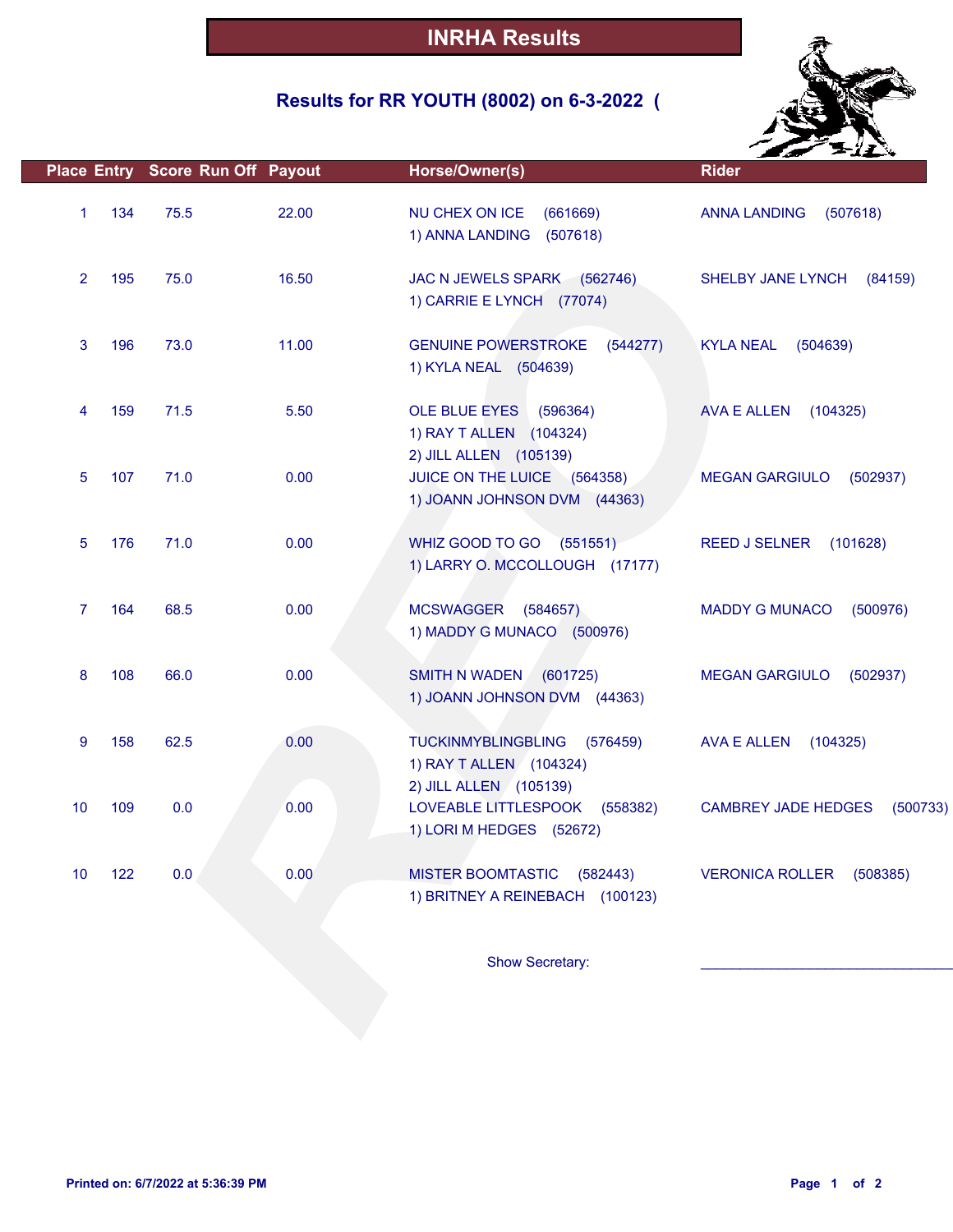## **Results for RR YOUTH (8002) on 6-3-2022 (**



|                                  |        |                                |                | <b>SALLA</b> |
|----------------------------------|--------|--------------------------------|----------------|--------------|
| Place Entry Score Run Off Payout |        | Horse/Owner(s)                 | Rider          |              |
|                                  |        | NRHA PAYBACK CALCULATION SHEET |                |              |
|                                  |        | RR YOUTH (8002) on 6/3/2022    | Pay Schedule A |              |
|                                  | 10.00  | <b>Entry Fee</b>               |                |              |
| $\pmb{\mathsf{X}}$               | 11     | <b>Total Entries</b>           |                |              |
| $\equiv$                         | 110.00 | Gross Entry Fees (A)           |                |              |
| $\overline{\phantom{a}}$         | 0.00   | <b>Trophy Cost</b>             |                |              |
| $\equiv$                         | 110.00 | <b>Gross Entry Fees (B)</b>    |                |              |
| $\blacksquare$                   | 0.00   | 5% Due to NRHA (C)             |                |              |
| $\equiv$                         | 110.00 | Net Entry Fees (D)             |                |              |
| $\blacksquare$                   | 55.00  | Retainage (E)                  |                |              |
| Ξ                                | 55.00  | Amount to Purse (F)            |                |              |
| $\pm$                            | 0.00   | <b>Added Money</b>             |                |              |
| $=$                              | 55.00  | <b>Total Purse</b>             |                |              |
|                                  |        |                                |                |              |
|                                  |        |                                |                |              |

г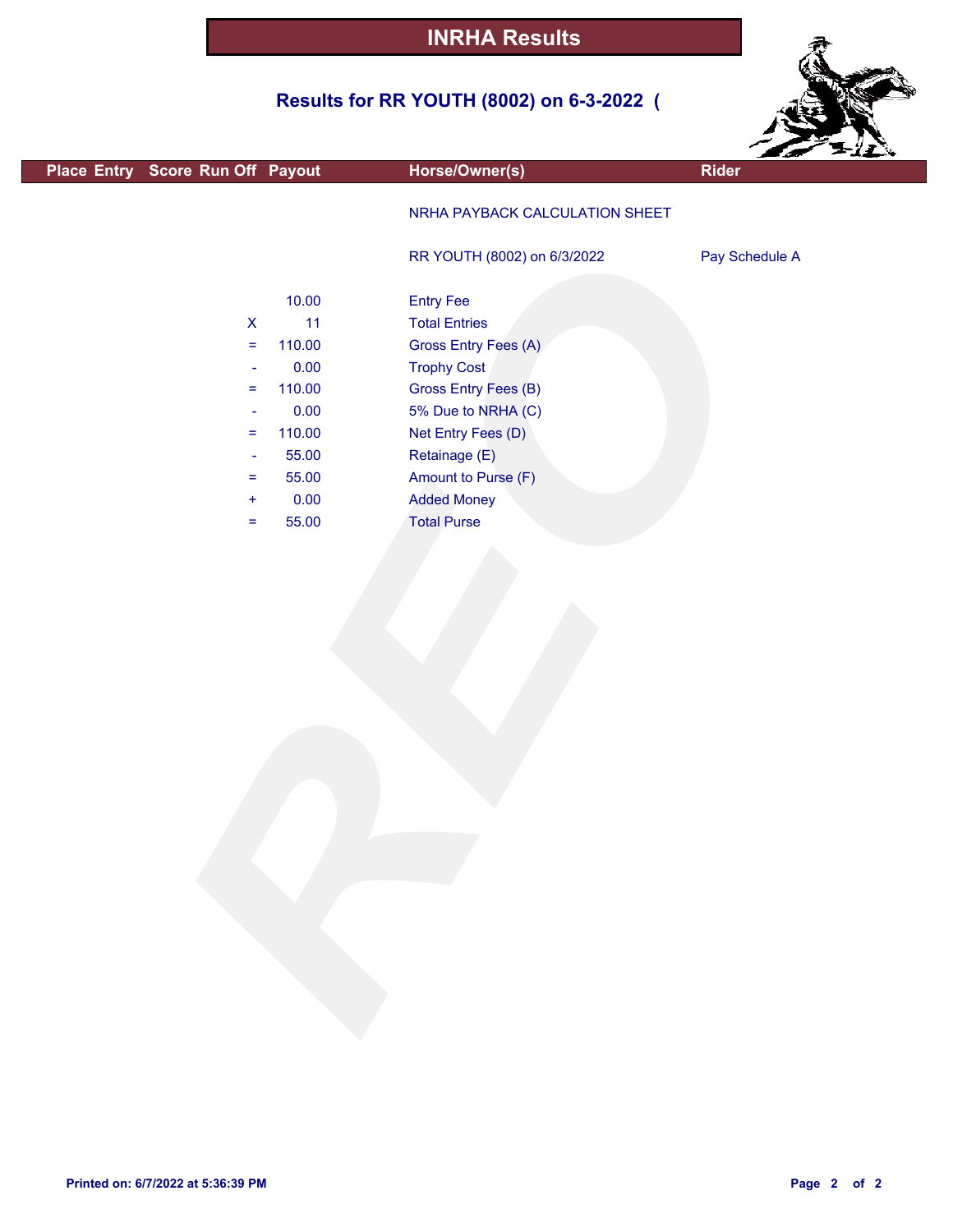## **Results for Y (4340) on 6-3-2022 (**



| 176<br>70.0<br>0.00<br>WHIZ GOOD TO GO (551551)<br>$\mathbf{1}$<br><b>REED J SELNER</b><br>(101628)<br>1) LARRY O. MCCOLLOUGH (17177)<br>109<br>69.5<br>0.00<br>$\overline{2}$<br>LOVEABLE LITTLESPOOK (558382)<br><b>CAMBREY JADE HEDGES</b><br>(500733)<br>1) LORI M HEDGES (52672)<br>67.0<br>0.00<br>3<br>159<br>OLE BLUE EYES (596364)<br><b>AVA E ALLEN</b><br>(104325)<br>1) RAY T ALLEN (104324)<br>2) JILL ALLEN (105139)<br>65.5<br>0.00<br>NU CHEX ON ICE<br>134<br>(661669)<br><b>ANNA LANDING</b><br>(507618)<br>4<br>1) ANNA LANDING<br>(507618)<br>63.5<br>0.00<br><b>LITTLE GALLOTILL</b><br>(567680)<br>5<br>184<br><b>JOHN MCDAVITT</b><br>(110322)<br>1) BRUCE MCDAVITT (57034)<br>0.0<br>0.00<br>6<br>158<br>TUCKINMYBLINGBLING (576459)<br>AVA E ALLEN<br>(104325)<br>1) RAY T ALLEN (104324)<br>2) JILL ALLEN (105139)<br>195<br>0.0<br>0.00<br>JAC N JEWELS SPARK (562746)<br>6<br>SHELBY JANE LYNCH<br>(84159)<br>1) CARRIE E LYNCH (77074)<br>0.0<br>0.00<br><b>GENUINE POWERSTROKE</b><br>6<br>196<br><b>KYLA NEAL</b><br>(504639)<br>(544277)<br>1) KYLA NEAL (504639)<br>Show Secretary: | Place Entry Score Run Off Payout | Horse/Owner(s) | <b>Rider</b> |
|----------------------------------------------------------------------------------------------------------------------------------------------------------------------------------------------------------------------------------------------------------------------------------------------------------------------------------------------------------------------------------------------------------------------------------------------------------------------------------------------------------------------------------------------------------------------------------------------------------------------------------------------------------------------------------------------------------------------------------------------------------------------------------------------------------------------------------------------------------------------------------------------------------------------------------------------------------------------------------------------------------------------------------------------------------------------------------------------------------------------|----------------------------------|----------------|--------------|
|                                                                                                                                                                                                                                                                                                                                                                                                                                                                                                                                                                                                                                                                                                                                                                                                                                                                                                                                                                                                                                                                                                                      |                                  |                |              |
|                                                                                                                                                                                                                                                                                                                                                                                                                                                                                                                                                                                                                                                                                                                                                                                                                                                                                                                                                                                                                                                                                                                      |                                  |                |              |
|                                                                                                                                                                                                                                                                                                                                                                                                                                                                                                                                                                                                                                                                                                                                                                                                                                                                                                                                                                                                                                                                                                                      |                                  |                |              |
|                                                                                                                                                                                                                                                                                                                                                                                                                                                                                                                                                                                                                                                                                                                                                                                                                                                                                                                                                                                                                                                                                                                      |                                  |                |              |
|                                                                                                                                                                                                                                                                                                                                                                                                                                                                                                                                                                                                                                                                                                                                                                                                                                                                                                                                                                                                                                                                                                                      |                                  |                |              |
|                                                                                                                                                                                                                                                                                                                                                                                                                                                                                                                                                                                                                                                                                                                                                                                                                                                                                                                                                                                                                                                                                                                      |                                  |                |              |
|                                                                                                                                                                                                                                                                                                                                                                                                                                                                                                                                                                                                                                                                                                                                                                                                                                                                                                                                                                                                                                                                                                                      |                                  |                |              |
|                                                                                                                                                                                                                                                                                                                                                                                                                                                                                                                                                                                                                                                                                                                                                                                                                                                                                                                                                                                                                                                                                                                      |                                  |                |              |
|                                                                                                                                                                                                                                                                                                                                                                                                                                                                                                                                                                                                                                                                                                                                                                                                                                                                                                                                                                                                                                                                                                                      |                                  |                |              |
|                                                                                                                                                                                                                                                                                                                                                                                                                                                                                                                                                                                                                                                                                                                                                                                                                                                                                                                                                                                                                                                                                                                      |                                  |                |              |
|                                                                                                                                                                                                                                                                                                                                                                                                                                                                                                                                                                                                                                                                                                                                                                                                                                                                                                                                                                                                                                                                                                                      |                                  |                |              |
|                                                                                                                                                                                                                                                                                                                                                                                                                                                                                                                                                                                                                                                                                                                                                                                                                                                                                                                                                                                                                                                                                                                      |                                  |                |              |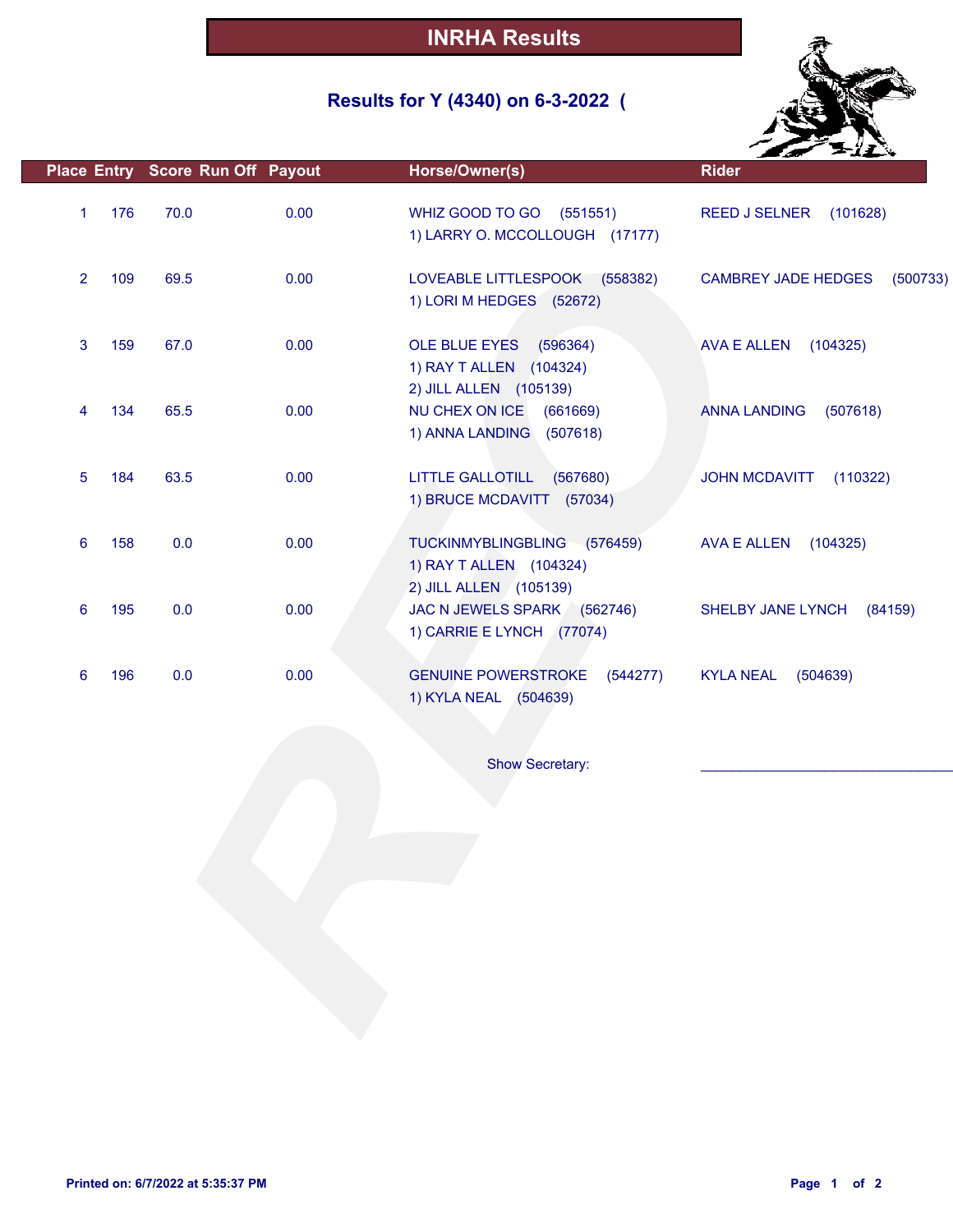# **Results for Y (4340) on 6-3-2022 (**



|                                  |                  |                                | $z = 11$       |
|----------------------------------|------------------|--------------------------------|----------------|
| Place Entry Score Run Off Payout |                  | Horse/Owner(s)                 | <b>Rider</b>   |
|                                  |                  | NRHA PAYBACK CALCULATION SHEET |                |
|                                  |                  | Y (4340) on 6/3/2022           | Pay Schedule A |
|                                  | 10.00            | <b>Entry Fee</b>               |                |
| $\pmb{\mathsf{X}}$               | $\boldsymbol{8}$ | <b>Total Entries</b>           |                |
| $=$                              | 80.00            | Gross Entry Fees (A)           |                |
| ÷                                | 0.00             | <b>Trophy Cost</b>             |                |
| $=$                              | 80.00            | Gross Entry Fees (B)           |                |
| $\overline{\phantom{a}}$         | 0.00             | 5% Due to NRHA (C)             |                |
| $=$                              | 80.00            | Net Entry Fees (D)             |                |
| $\overline{\phantom{a}}$         | 80.00            | Retainage (E)                  |                |
| $=$                              | 0.00             | Amount to Purse (F)            |                |
| $\ddot{}$                        | 0.00             | <b>Added Money</b>             |                |
| $=$                              | 0.00             | <b>Total Purse</b>             |                |
|                                  |                  |                                |                |

г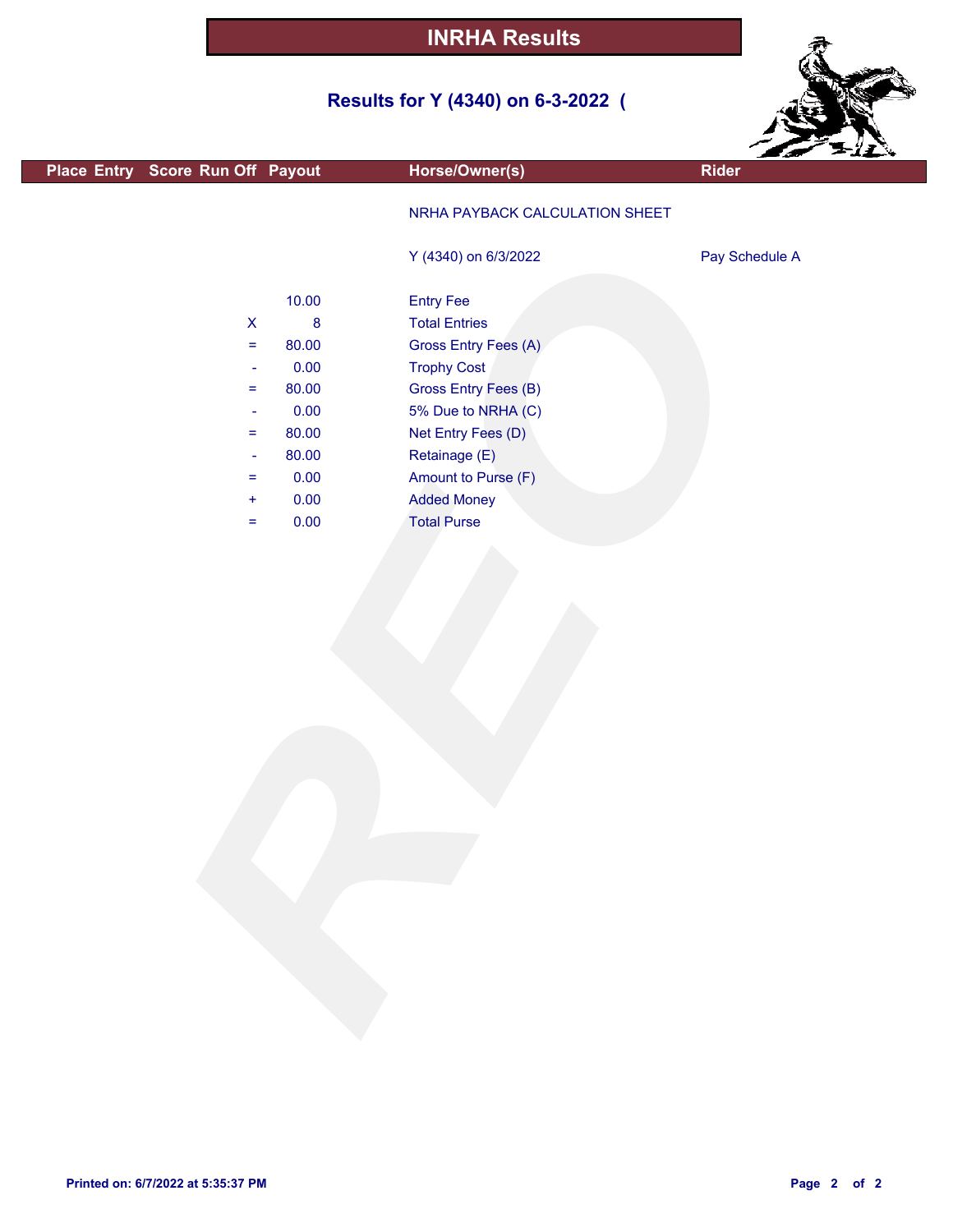## **Results for YTH 13 UNDER (3100) on 6-3-2022 (**



|                |     |         | Place Entry Score Run Off Points | Horse/Owner(s)                                                   | Rider                               |
|----------------|-----|---------|----------------------------------|------------------------------------------------------------------|-------------------------------------|
| $\mathbf{1}$   | 164 | 66.5    | 2.00                             | MCSWAGGER (584657)<br>1) MADDY G MUNACO (500976)                 | (500976)<br>MADDY G MUNACO          |
| $\overline{2}$ | 126 | $0.0\,$ | 0.00                             | THISMOBSTERSSMOKINU<br>(599112)<br>1) RONALD F. ANDERSON (35880) | <b>GRACE KAKALETRIS</b><br>(109204) |
|                |     |         |                                  | Show Secretary:                                                  |                                     |
|                |     |         |                                  |                                                                  |                                     |
|                |     |         |                                  |                                                                  |                                     |
|                |     |         |                                  |                                                                  |                                     |
|                |     |         |                                  |                                                                  |                                     |
|                |     |         |                                  |                                                                  |                                     |
|                |     |         |                                  |                                                                  |                                     |
|                |     |         |                                  |                                                                  |                                     |
|                |     |         |                                  |                                                                  |                                     |
|                |     |         |                                  |                                                                  |                                     |
|                |     |         |                                  |                                                                  |                                     |
|                |     |         |                                  |                                                                  |                                     |
|                |     |         |                                  |                                                                  |                                     |
|                |     |         |                                  |                                                                  |                                     |

F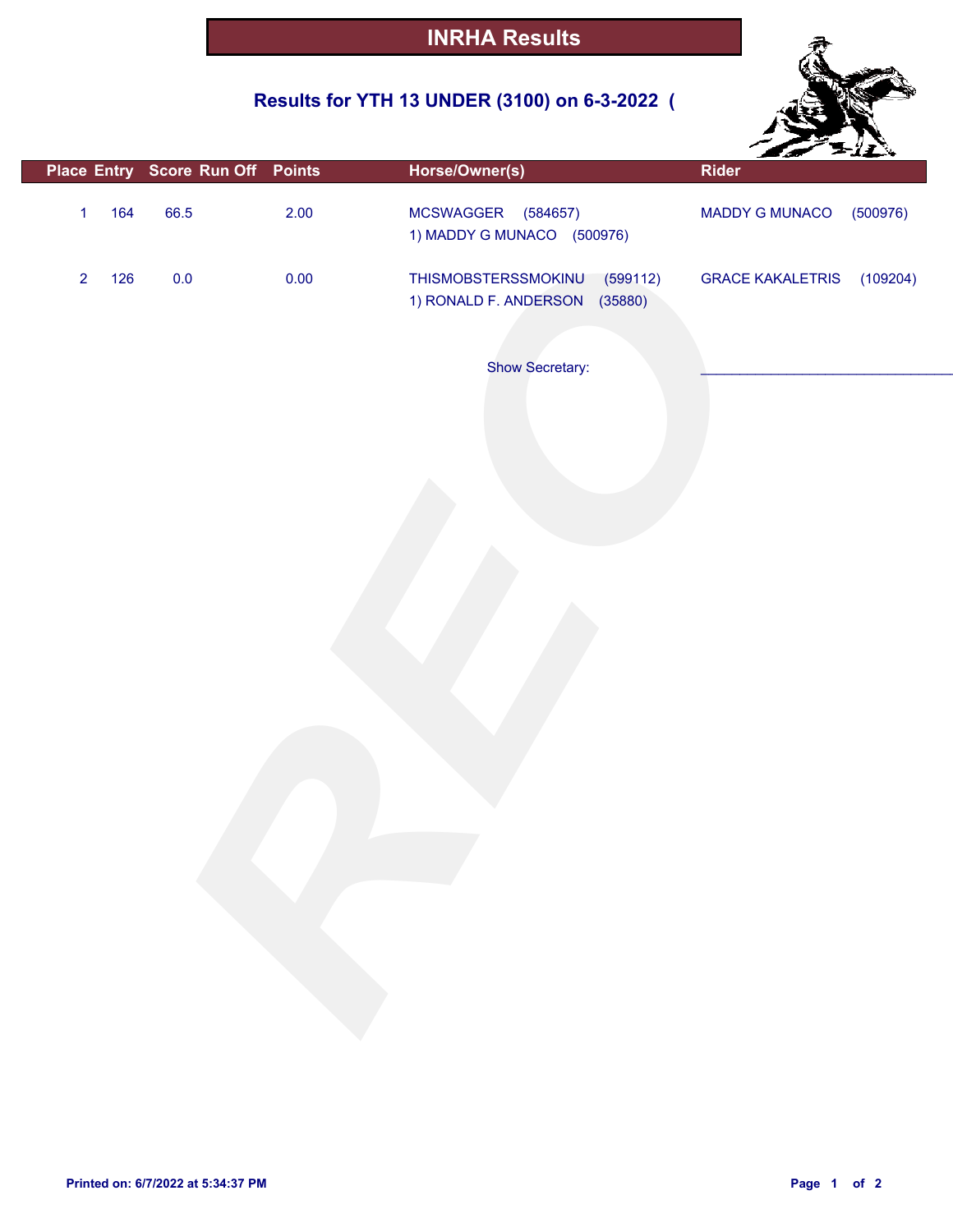## **Results for YTH 13 UNDER (3100) on 6-3-2022 (**



|                                  |                                      |                                 |                | $z = 11$ |
|----------------------------------|--------------------------------------|---------------------------------|----------------|----------|
| Place Entry Score Run Off Points |                                      | Horse/Owner(s)                  | <b>Rider</b>   |          |
|                                  |                                      | NRHA PAYBACK CALCULATION SHEET  |                |          |
|                                  |                                      | YTH 13 UNDER (3100) on 6/3/2022 | Pay Schedule A |          |
|                                  | 10.00                                | <b>Entry Fee</b>                |                |          |
|                                  | $\overline{2}$<br>$\pmb{\mathsf{X}}$ | <b>Total Entries</b>            |                |          |
|                                  | 20.00<br>$=$                         | Gross Entry Fees (A)            |                |          |
|                                  | 70.00<br>÷                           | <b>Trophy Cost</b>              |                |          |
|                                  | 0.00<br>$=$                          | <b>Gross Entry Fees (B)</b>     |                |          |
|                                  | 0.00<br>$\overline{\phantom{a}}$     | 5% Due to NRHA (C)              |                |          |
|                                  | 0.00<br>$=$                          | Net Entry Fees (D)              |                |          |
|                                  | 0.00<br>$\blacksquare$               | Retainage (E)                   |                |          |
|                                  | 0.00<br>$=$                          | Amount to Purse (F)             |                |          |
|                                  | 0.00<br>÷                            | <b>Added Money</b>              |                |          |
|                                  | 0.00<br>$=$                          | <b>Total Purse</b>              |                |          |
|                                  |                                      |                                 |                |          |

F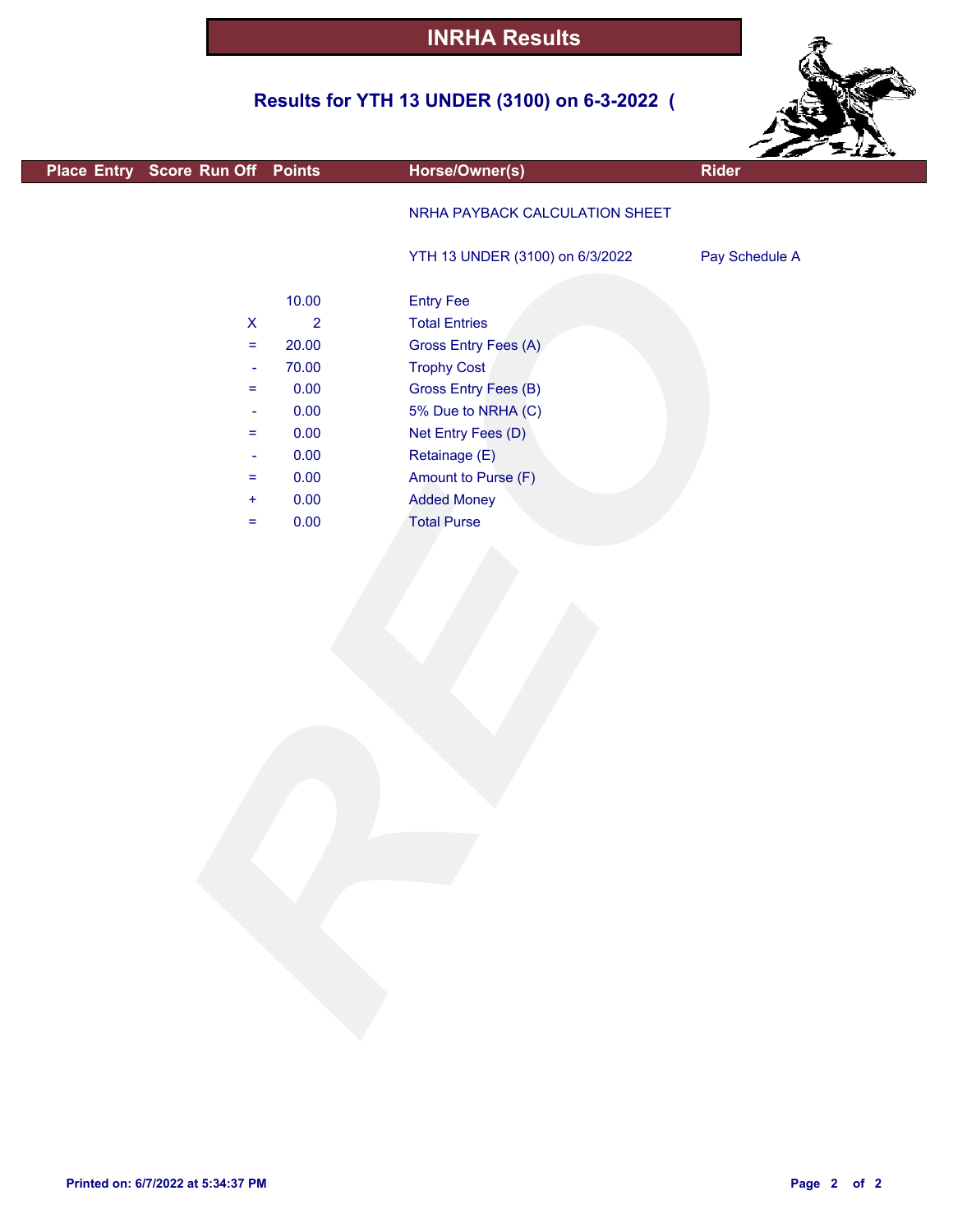## **Results for YTH 14 18 (3200) on 6-3-2022 (**



|                |     | <b>Place Entry Score Run Off Points</b> |       | Horse/Owner(s)                                                                             | <b>Rider</b>                              |
|----------------|-----|-----------------------------------------|-------|--------------------------------------------------------------------------------------------|-------------------------------------------|
| 1              | 176 | 70.0                                    | 10.00 | WHIZ GOOD TO GO (551551)<br>1) LARRY O. MCCOLLOUGH (17177)                                 | <b>REED J SELNER</b><br>(101628)          |
| $\overline{2}$ | 109 | 69.5                                    | 9.00  | LOVEABLE LITTLESPOOK (558382)<br>1) LORI M HEDGES (52672)                                  | <b>CAMBREY JADE HEDGES</b><br>(500733)    |
| 3              | 175 | 68.5                                    | 8.00  | LOVEABLE SPOOK (558121)<br>1) KYRA L NICHOLSON (112235)                                    | <b>KYRA L NICHOLSON</b><br>(112235)       |
| 4              | 107 | 67.5                                    | 7.00  | JUICE ON THE LUICE (564358)<br>1) JOANN JOHNSON DVM (44363)                                | <b>MEGAN GARGIULO</b><br>(502937)         |
| 5              | 159 | 67.0                                    | 6.00  | OLE BLUE EYES<br>(596364)<br>1) RAY T ALLEN (104324)<br>2) JILL ALLEN (105139)             | <b>AVA E ALLEN</b><br>(104325)            |
| 6              | 134 | 65.5                                    | 5.00  | NU CHEX ON ICE (661669)<br>1) ANNA LANDING (507618)                                        | <b>ANNA LANDING</b><br>(507618)           |
| 7              | 184 | 63.5                                    | 4.00  | LITTLE GALLOTILL (567680)<br>1) BRUCE MCDAVITT (57034)                                     | <b>JOHN MCDAVITT</b><br>(110322)          |
| 8              | 158 | 0.0                                     | 0.00  | <b>TUCKINMYBLINGBLING</b><br>(576459)<br>1) RAY T ALLEN (104324)<br>2) JILL ALLEN (105139) | AVA E ALLEN<br>(104325)                   |
| 8              | 185 | 0.0                                     | 0.00  | TOPSAILS LITTLEPRIZE (583021)<br>1) CHRIS BALLARD (77762)                                  | <b>SARA BETH FILIATREAU</b><br>(90523)    |
| 8              | 187 | 0.0                                     | 0.00  | VINTAGE SPORTSTER (604782)<br>1) CHRIS BALLARD (77762)                                     | <b>EMMA K FILIATREAU</b><br>(70210)       |
| 8              | 188 | 0.0                                     | 0.00  | SPECIAL FOR THE NITE (584957)<br>1) CHRIS BALLARD (77762)                                  | <b>EMMA K FILIATREAU</b><br>(70210)       |
| 8              | 195 | 0.0                                     | 0.00  | JAC N JEWELS SPARK<br>(562746)<br>1) CARRIE E LYNCH (77074)                                | SHELBY JANE LYNCH<br>(84159)              |
| 8              | 196 | 0.0                                     | 0.00  | <b>GENUINE POWERSTROKE</b><br>(544277)<br>1) KYLA NEAL (504639)                            | <b>KYLA NEAL</b><br>(504639)              |
| 14             |     | 182 Scratch                             | 0.00  | <b>COPPERHEAD RODE</b><br>(602046)<br>1) CHUCK I. DEPUTY II (19017)                        | <b>LAKIN ELISABETH JERRELL</b><br>(10420) |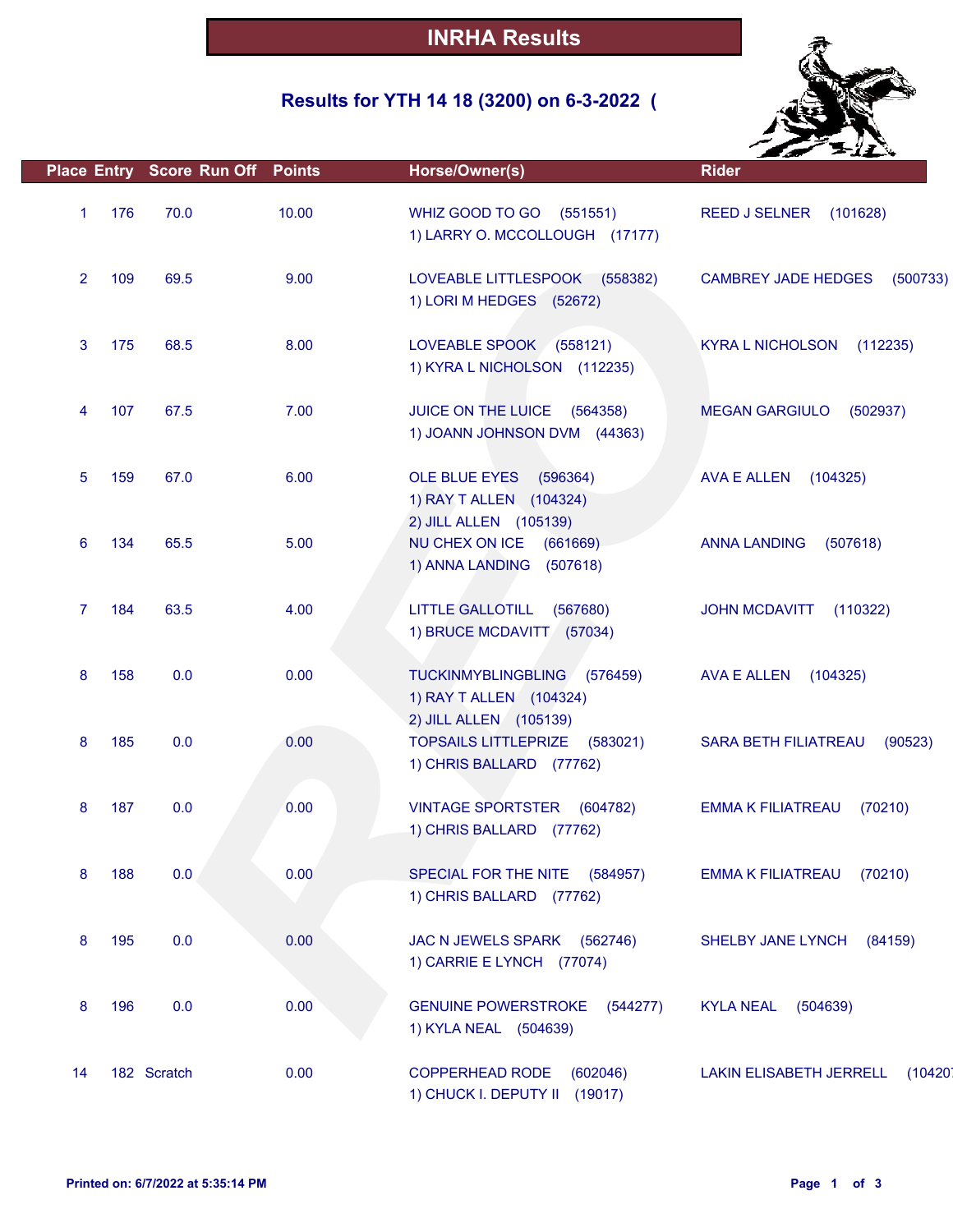#### **Results for YTH 14 18 (3200) on 6-3-2022 (**



**Place Entry Score Run Off Points Horse/Owner(s) Rider**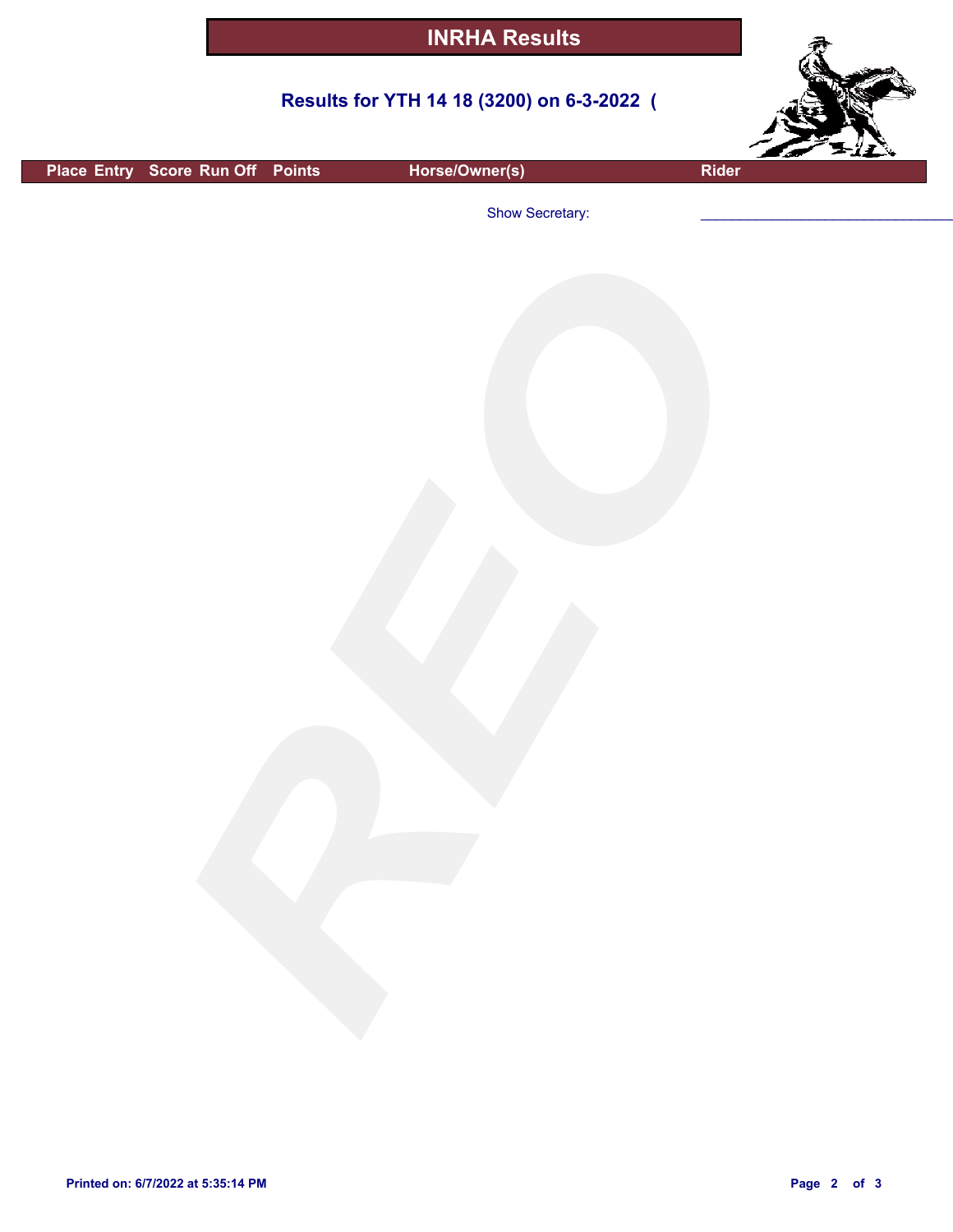## **Results for YTH 14 18 (3200) on 6-3-2022 (**



|                                  |        |                                | $\sim$ $\sim$ $\sim$ |
|----------------------------------|--------|--------------------------------|----------------------|
| Place Entry Score Run Off Points |        | Horse/Owner(s)                 | <b>Rider</b>         |
|                                  |        | NRHA PAYBACK CALCULATION SHEET |                      |
|                                  |        | YTH 14 18 (3200) on 6/3/2022   | Pay Schedule A       |
|                                  | 10.00  | <b>Entry Fee</b>               |                      |
| $\mathsf{X}$                     | 13     | <b>Total Entries</b>           |                      |
| $\equiv$                         | 130.00 | Gross Entry Fees (A)           |                      |
| $\rightarrow$                    | 70.00  | <b>Trophy Cost</b>             |                      |
| $=$                              | 60.00  | Gross Entry Fees (B)           |                      |
| $\blacksquare$                   | 0.00   | 5% Due to NRHA (C)             |                      |
| $\equiv$                         | 60.00  | Net Entry Fees (D)             |                      |
| $\blacksquare$                   | 60.00  | Retainage (E)                  |                      |
| $\equiv$                         | 0.00   | Amount to Purse (F)            |                      |
| $\ddot{}$                        | 0.00   | <b>Added Money</b>             |                      |
| $=$                              | 0.00   | <b>Total Purse</b>             |                      |
|                                  |        |                                |                      |
|                                  |        |                                |                      |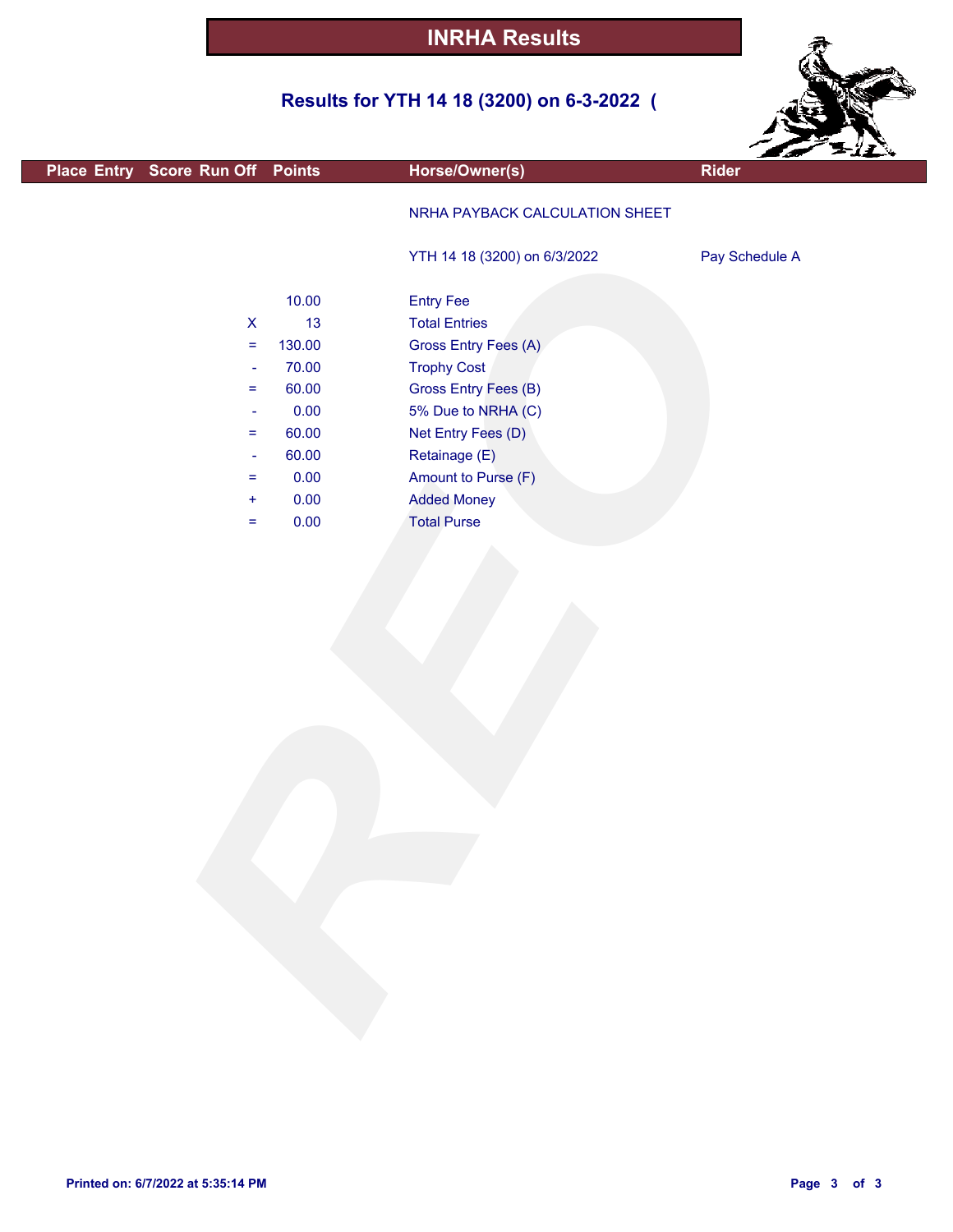## **Results for YTH SS (3500) on 6-3-2022 (**



|              |       |        | Place Entry Score Run Off Points | Horse/Owner(s)                                            | Rider                     |  |
|--------------|-------|--------|----------------------------------|-----------------------------------------------------------|---------------------------|--|
| $\mathbf{1}$ | $124$ | $70.0$ | $1.00$                           | STARTIME N HOLLYWOOD (594147)<br>1) GAIL ANDERSON (46981) | GRACE KAKALETRIS (109204) |  |
|              |       |        |                                  | Show Secretary:                                           |                           |  |
|              |       |        |                                  |                                                           |                           |  |
|              |       |        |                                  |                                                           |                           |  |
|              |       |        |                                  |                                                           |                           |  |
|              |       |        |                                  |                                                           |                           |  |